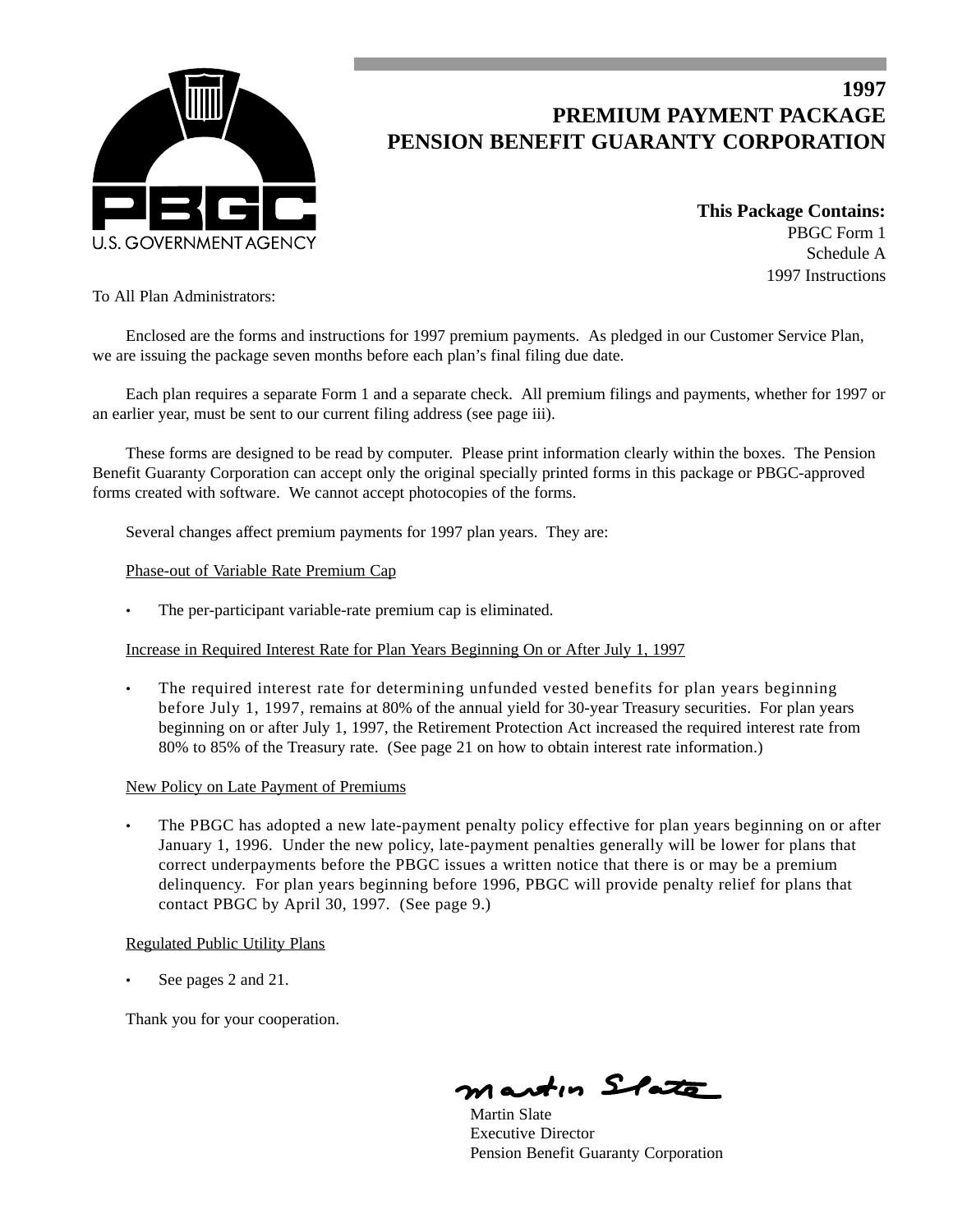## **Pension Benefit Guaranty Corporation Customer Service Plan for Plan Administrators**

### *What is Our Mission?*

The mission of the Pension Benefit Guaranty Corporation (PBGC) is to operate as a service-oriented, professionally managed agency that protects participants' pension benefits and supports a healthy retirement plan system. We seek to make the maximum use of resources and maintain premiums and operating costs at the lowest levels consistent with statutory responsibilities.

### *Who Are Our Customers and What Services Do We Provide?*

As a plan administrator of a pension plan that pays premiums to PBGC, you are one of PBGC's principal customers. In administering the premium collection program, we:

- Collect premiums from covered plans;
- Issue annual premium forms and instructions packages;
- Answer questions from plan administrators, sponsors, and practitioners about premium payments;
- Process premium related requests, including requests for refunds and administrative changes;
- Issue past due filing notices and statements of account, as appropriate;
- Make decisions on requests for reconsideration of agency determinations in the premium administration area.

Of course our dealings with plan administrators, plan sponsors, and pension practitioners go beyond premium collections. Should a defined benefit pension plan terminate, as either a standard or a distress termination, you have dealings with the PBGC to bring the case to closure.

### *Priority Areas and Actions for Improving Services*

To develop customer service standards, PBGC first asked frontline employees what premium payers want and expect from PBGC. We used that information to conduct several focus groups of premium payers that identified problems, concerns, and expectations of importance to those we are in business to serve—the premium payers. The customer service standards PBGC commits to were derived directly from what our customers told us. Based on that same customer feedback, we have also made changes to how premium penalties are calculated.

We will periodically survey our customers to see how well we are meeting these customer service standards. If you are contacted as part of the survey, please take a few minutes to respond so that we know how we are doing and can make necessary changes and improvements to serve you better.

We also will continue to compare how we deliver services to our customers with other organizations in government and business that perform similar services. This "benchmarking" is a way of continually improving service delivery by actively looking for those who do it better and following their example.

### *Standards This is our pledge to you, our customer:*

- We will mail the PBGC Form 1 package seven months in advance of each plan's filing due date.
- We will return your phone call within 24 hours. If we cannot immediately resolve the issue you called about, we will tell you when you can expect it to be resolved, and we will give you the name and number of the responsible person.
- When you ask for reconsideration of the imposition of a premium penalty, we will acknowledge receipt of your request within 1 week. We will tell you when to expect a response and include the name and number of a contact person.
- A Problem Resolution Officer will serve as the focal point for complaints from premium payers and their representatives.

Last year PBGC revised its policy on penalties for failure to provide required information (e.g., notices involving standard terminations and reportable events, and notifications to participants of underfunded plans) in a timely manner, resulting in lower penalties for plans of smaller businesses and for violations that are speedily corrected. This policy has now been extended to the premium area. PBGC has also adopted a new late payment policy effective beginning with premium payments for the 1996 plan year that will result in generally lower late payment penalties for plans that correct underpayments before PBGC issues a written notice that there is or may be a premium delinquency. We are continuing our review of the standard termination regulation to address the various problems filers have reported to us, including the time periods for filing.

### *Questions or Complaints*

If you have a premium-related question or request, please contact us at (703) 827-3676.

If you have a complaint about the service you have received or still need assistance after calling (703) 827-3676, please contact:

> Pension Benefit Guaranty Corporation Problem Resolution Officer (Premiums) 1200 K Street, NW (Suite 670) Washington, DC 20005-4026 Phone: (202) 326-4136 Email: premiums.pro@pbgc.gov

When you write to us, include a telephone number where you can be reached and we will try to respond to you by telephone.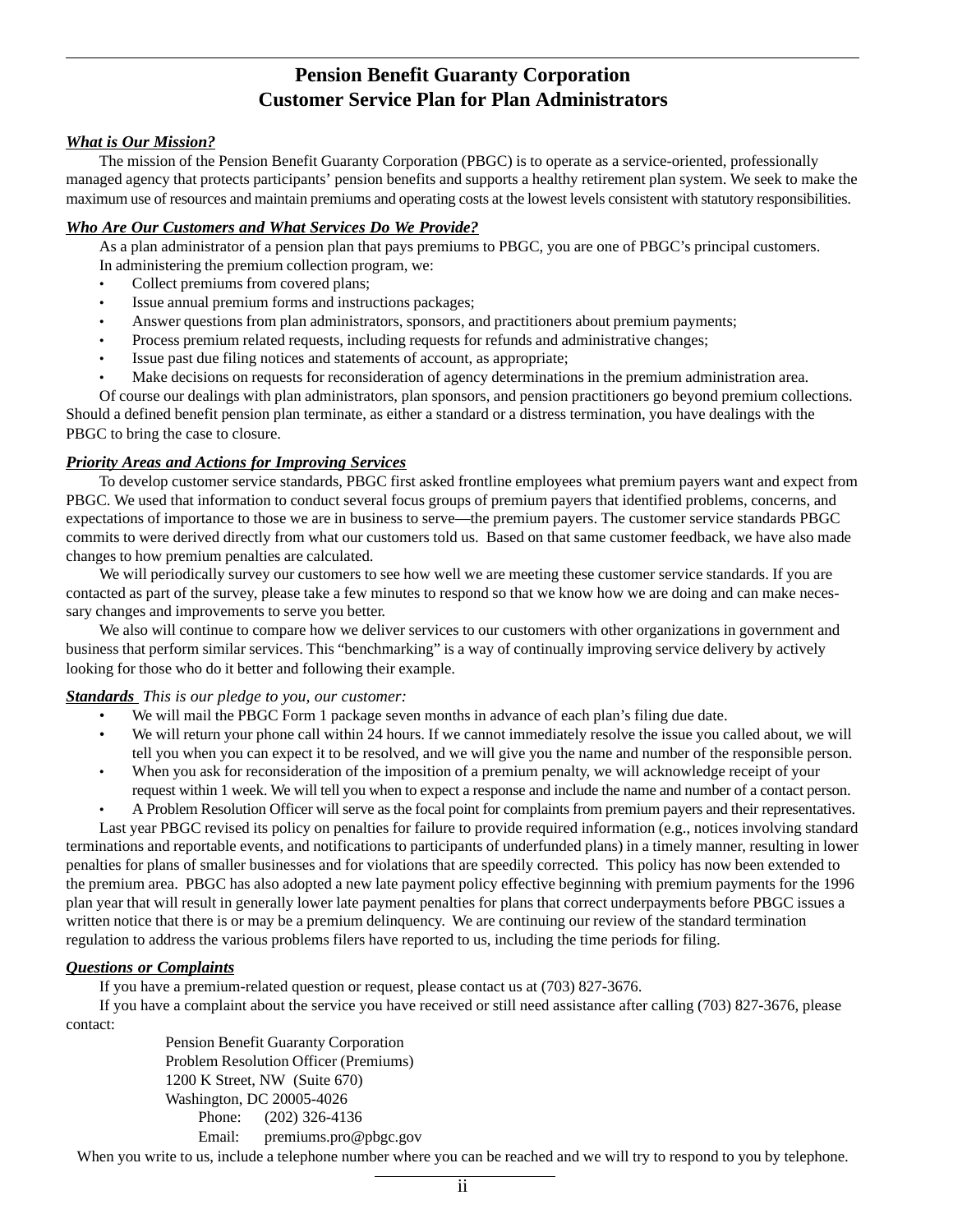# **Send Your Premium Filing and Check to:**

Pension Benefit Guaranty Corporation P.O. Box 64880 Baltimore, MD 21264-4880

For further information, see Part D - ADDRESSES.

If you are correcting a filing, see Part E - HOW TO CORRECT A FILING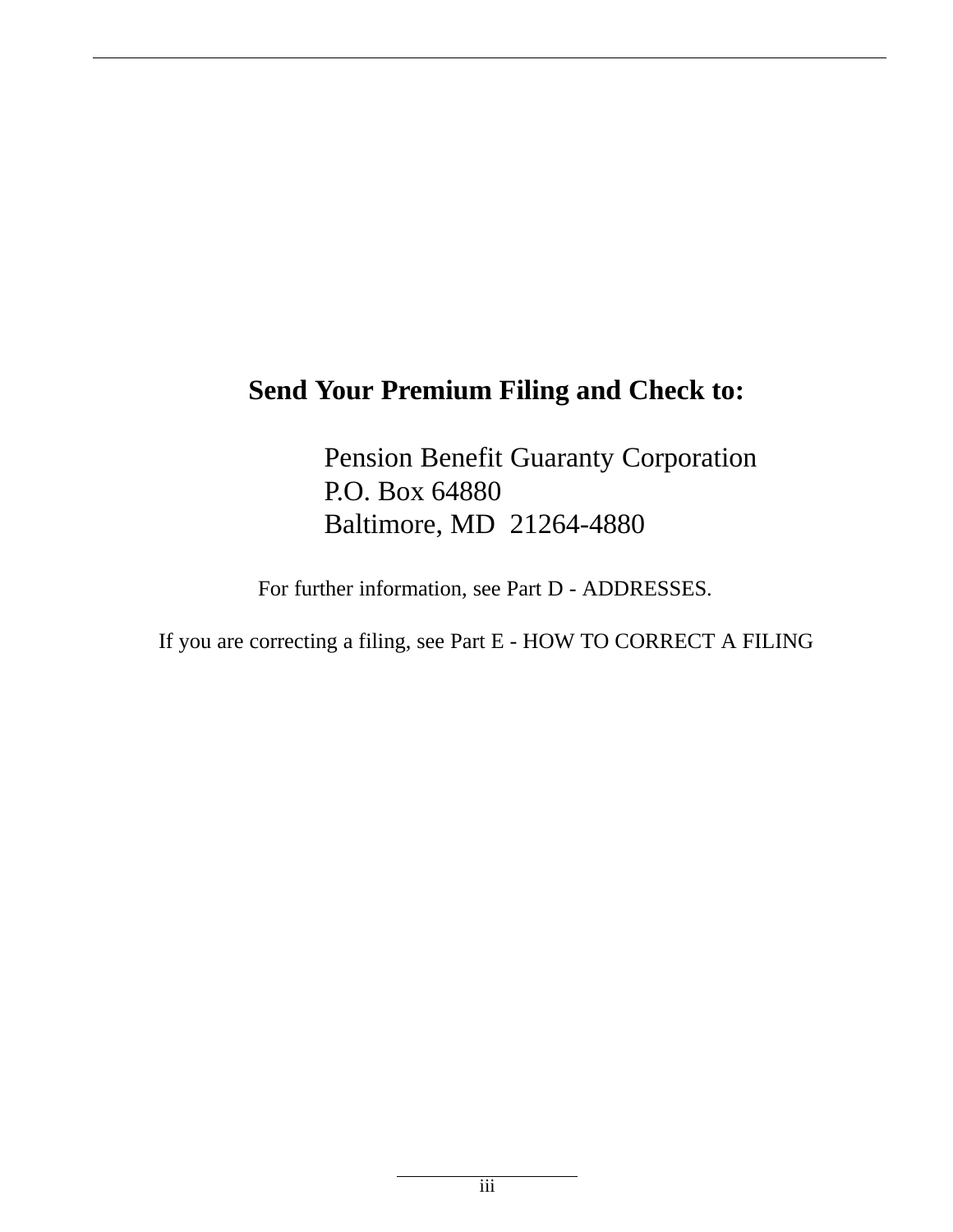### **Reminder to Plan Administrators About 1997 Participant Notice**

The plan administrator of a single-employer plan that pays a variable-rate premium for the 1997 plan year may be required to issue a 1997 participant notice about the plan's funding status and the limits on the PBGC's guarantee of benefits. The 1997 participant notice is due two months after the 1996 Form 5500 due date, including extensions (i.e., during the 1997 plan year).

EXEMPTIONS: A plan that meets the Deficit Reduction Contribution Exception Test for the 1996 or 1997 plan year is exempt from having to provide the 1997 participant notice. Most new and newly-covered plans are also exempt.

See section 4011 of ERISA and the PBGC's regulation on *Disclosure to Participants* (29 CFR Part 4011—formerly Part 2627).

### **Reminder to Single-Employer Plans About Reportable Events**

The plan administrator or contributing sponsor may have to notify the PBGC about certain events:

- 20% reduction in active participants
- Failure to make minimum funding payments
- Inability to pay benefits when due
- Excess distributions to a substantial owner within a 12-month period
- Transfer of 3% or more of benefit liabilities outside the controlled group
- Application for minimum funding waiver
- Transaction involving a change in contributing sponsor or controlled group
- Liquidation or dissolution of a contributing sponsor or a controlled group member
- Declaration of an extraordinary dividend or stock redemption
- Loan default
- Bankruptcy, insolvency, or similar settlements with creditors

In most cases, notice is required within 30 days after the plan administrator or contributing sponsor knows or has reason to know that an event has occurred. In certain cases involving privately-held companies or controlled groups whose pension plans have aggregate unfunded vested benefits of more than \$50 million, the contributing sponsor (but not the plan administrator) must notify the PBGC 30 days before the effective date of certain events. See section 4043 of ERISA as amended by section 771 of the Retirement Protection Act of 1994 (RPA) and PBGC's regulation on Reportable Events and Certain Other Notification Requirements (29 CFR Part 4043—formerly Part 2615). Failure to give PBGC timely notice may result in assessment of penalties under section 4071 of ERISA. NOTE: The PBGC recently adopted amendments to its Reportable Events regulation (61 Federal Register 63988, December 2, 1996). The amendments address when a reportable event occurs, when reporting is waived or the reporting date is extended, and what information is required. The PBGC also issued new forms for notifying PBGC that a reportable event has occurred.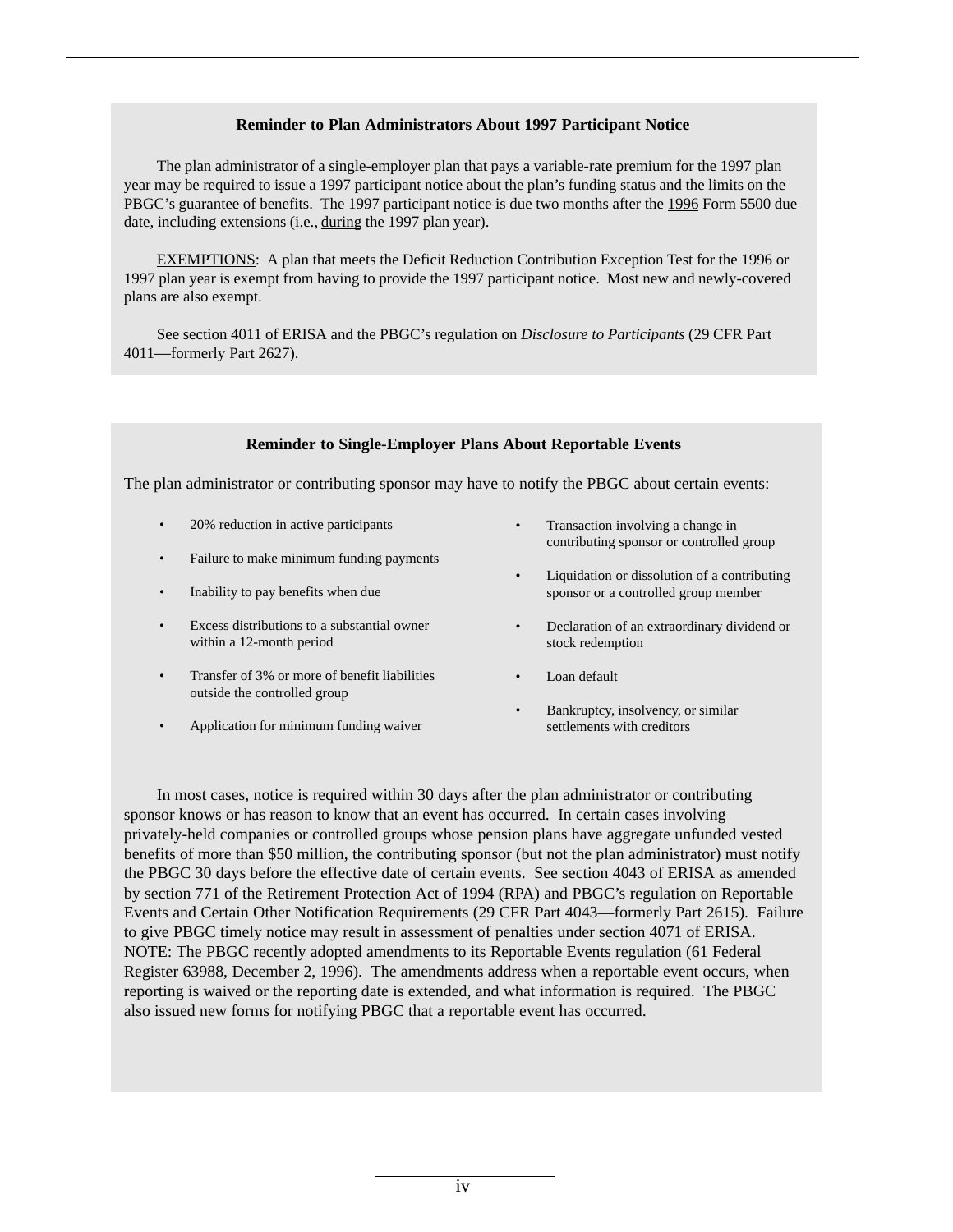## **CONTACT POINTS**

1. Mail Form 1 and Form 1-ES with your premium payment(s) to:

> Pension Benefit Guaranty Corporation P.O. Box 64880 Baltimore, MD 21264-4880

or use a delivery service to send Form 1 and Form 1-ES with your premium payment(s) to:

> First National Bank of Maryland 110 South Paca Street Mail Code: 109-320/Lockbox #64880 Baltimore, MD 21201

The two addresses listed above also apply to amended premium filings.

2. For general premium-related inquiries, including requests for forms, assistance on filing forms, and address changes:

| TTY/TDD (202) 326-4179 |
|------------------------|

or write to:

Pension Benefit Guaranty Corporation P.O. Box 64916 Baltimore, MD 21264-4916

3. For requests for reconsideration of a premium penalty assessment (on a statement of account) or for requests for refunds (that are not submitted via premium filing forms), write to:

> Pension Benefit Guaranty Corporation P.O. Box 64916 Baltimore, MD 21264-4916

4. For current interest rate information:

*Call .......................(202) 326-4041*

or write to:

Pension Benefit Guaranty Corporation CPAD 1200 K Street, NW Washington, DC 20005-4026

5. To contact the National Technical Information Service, which provides Required Interest Rates and other PBGC interest rates through a subscription service:

or write to:

U.S. Department of Commerce National Technical Information Service 5285 Port Royal Road Springfield, VA 22161

6. For assistance on coverage determination or plan termination:

> *Call ......................... (202) 326-4000 TTY/TDD ................ (202) 326-4179*

or write to:

Pension Benefit Guaranty Corporation Insurance Operations Department Standard Termination Compliance Division ARTAB Suite 930 1200 K Street, NW Washington, DC 20005-4026

7. If you have a complaint about the service you have received or still need assistance after calling our general premium telephone number listed in item 2 (703-827- 3676), please contact the Problem Resolution Officer (Premiums):

> *Call ......................... (202) 326-4136 Email....................... premiums.pro@pbgc.gov*

or write to:

Pension Benefit Guaranty Corporation Problem Resolution Officer (Premiums) Suite 670 1200 K Street, NW Washington, DC 20005-4026

8. Any vendor requesting approval of automated forms may send a sample (including 3 original forms) to:

> Pension Benefit Guaranty Corporation P.O. Box 64916 Baltimore, MD 21264-4916

**PBGC telephone numbers are not toll free numbers and collect calls cannot be accepted.**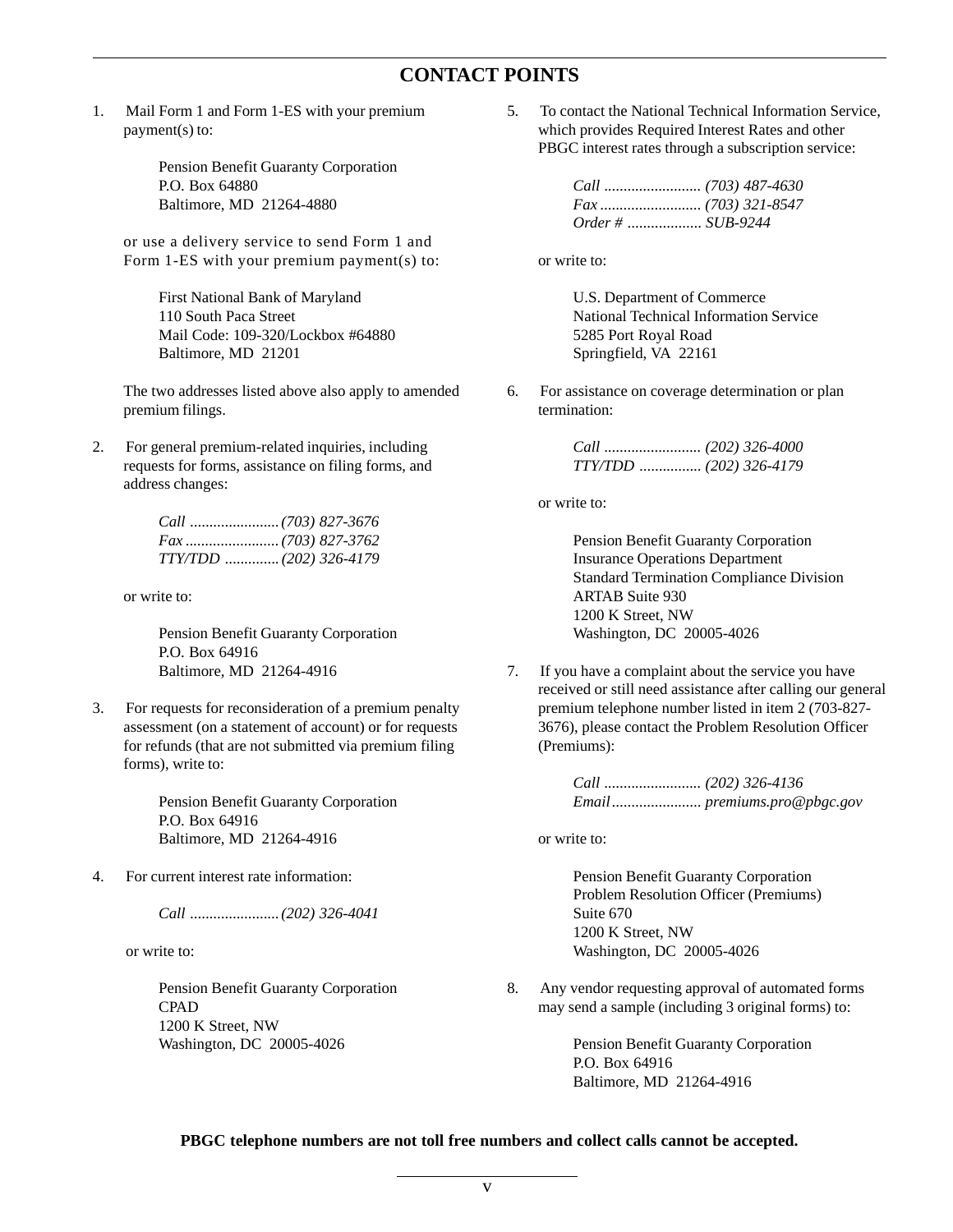### **1997 Premium Payment Package**

Pension Benefit Guaranty Corporation How To Complete PBGC Premium Payment Forms

### **PAPERWORK REDUCTION ACT NOTICE**

We need this information to determine the amount of premium due to the PBGC under Title IV of ERISA and to monitor single-employer plans' compliance with the participant notice requirement in ERISA section 4011 and 29 CFR Part 4011—formerly Part 2627. You are required to give us this information. An agency may not conduct or sponsor, and a person is not required to respond to, a collection of information unless it displays a currently valid OMB control number. OMB has approved this collection of information under control number 1212-0009. Confidentiality is that supplied by the Privacy Act and the Freedom of Information Act.

The estimated times needed to complete and file the Form 1 and, for single-employer plans, Schedule A are listed below. These times are averages for the plans in each of the listed categories. These times will vary depending on the circumstances of a given plan.

### **FORM AND PLAN TYPE AVERAGE TIME Form 1 and Schedule A (Single-Employer Plans)**

| Plans with Under 500 Participants   |               |            |
|-------------------------------------|---------------|------------|
| Fully funded                        | 29,400 plans  | $1.0$ hour |
| Underfunded                         | 13,400 plans  | 1.7 hours  |
| Plans with 500 or More Participants |               |            |
| Fully funded                        | $4,900$ plans | $1.0$ hour |
| Underfunded                         | $2,300$ plans | 5.1 hours  |
| <b>Form 1 (Multiemployer Plans)</b> | $2,000$ plans | $0.5$ hour |

If you have comments concerning the accuracy of these time estimates or suggestions for making the forms simpler, please send your comments to Pension Benefit Guaranty Corporation, Office of the General Counsel, Suite 340, 1200 K Street, NW, Washington, DC 20005-4026.

# **Contents**

| Part C |  |
|--------|--|
|        |  |
|        |  |
|        |  |
|        |  |
|        |  |
|        |  |
|        |  |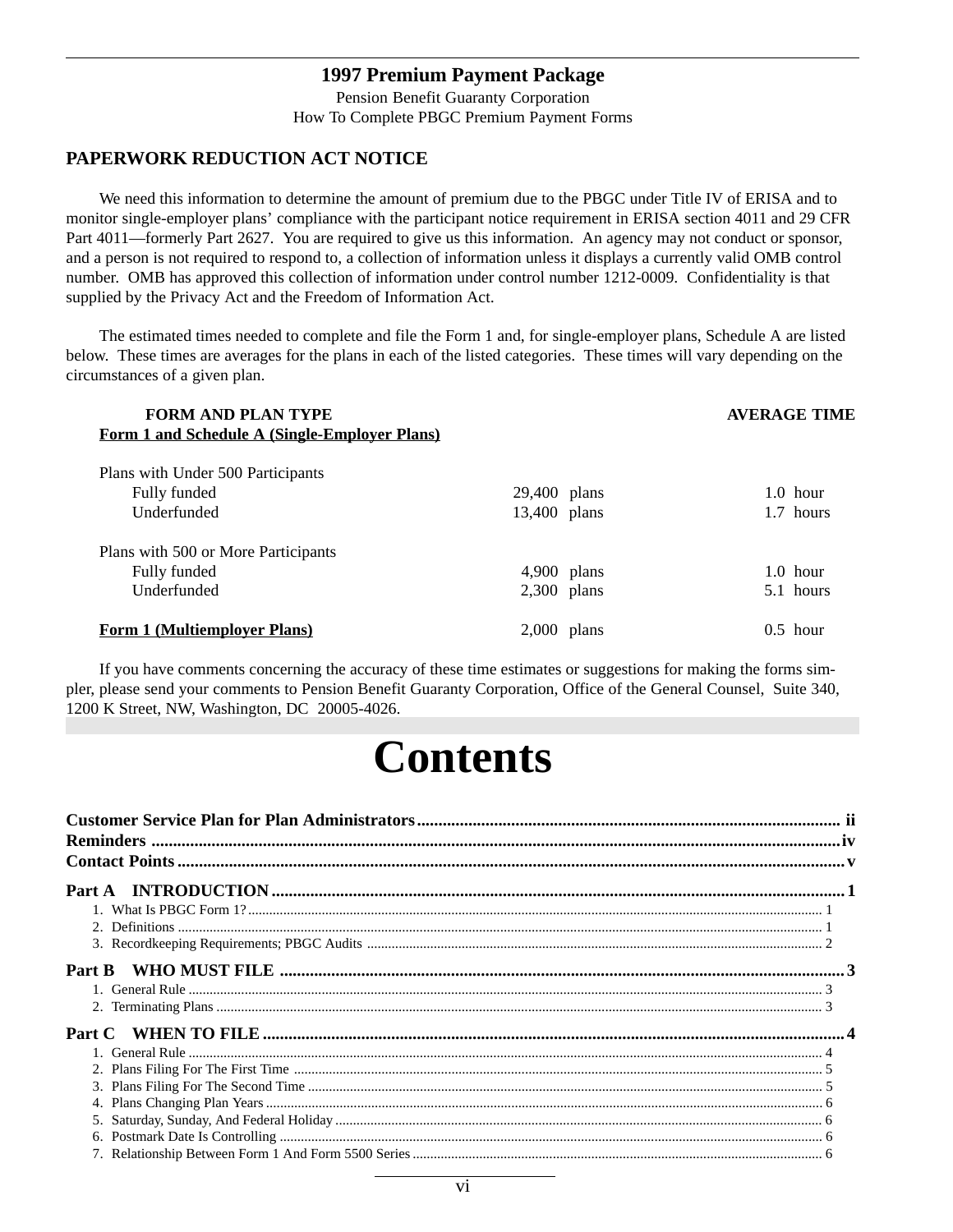| Part D                                                                              |     |
|-------------------------------------------------------------------------------------|-----|
|                                                                                     |     |
|                                                                                     |     |
|                                                                                     |     |
|                                                                                     |     |
|                                                                                     |     |
| Part E                                                                              |     |
|                                                                                     |     |
|                                                                                     |     |
|                                                                                     |     |
|                                                                                     |     |
|                                                                                     |     |
| Part F                                                                              |     |
|                                                                                     |     |
|                                                                                     |     |
|                                                                                     |     |
|                                                                                     |     |
|                                                                                     |     |
| Part G                                                                              |     |
|                                                                                     |     |
|                                                                                     |     |
|                                                                                     |     |
|                                                                                     |     |
|                                                                                     |     |
|                                                                                     |     |
|                                                                                     |     |
|                                                                                     |     |
|                                                                                     |     |
|                                                                                     |     |
| (i)                                                                                 |     |
| (ii)                                                                                |     |
|                                                                                     |     |
| (iv)                                                                                |     |
| (v)                                                                                 |     |
|                                                                                     |     |
|                                                                                     |     |
|                                                                                     |     |
|                                                                                     |     |
|                                                                                     |     |
|                                                                                     | .22 |
|                                                                                     |     |
|                                                                                     |     |
|                                                                                     |     |
|                                                                                     |     |
|                                                                                     |     |
|                                                                                     |     |
|                                                                                     |     |
|                                                                                     |     |
|                                                                                     |     |
|                                                                                     |     |
|                                                                                     |     |
|                                                                                     |     |
|                                                                                     |     |
| APPENDIX B Codes for Principal Business Activity and Principal Product or Service34 |     |
|                                                                                     |     |
|                                                                                     |     |
|                                                                                     |     |
|                                                                                     |     |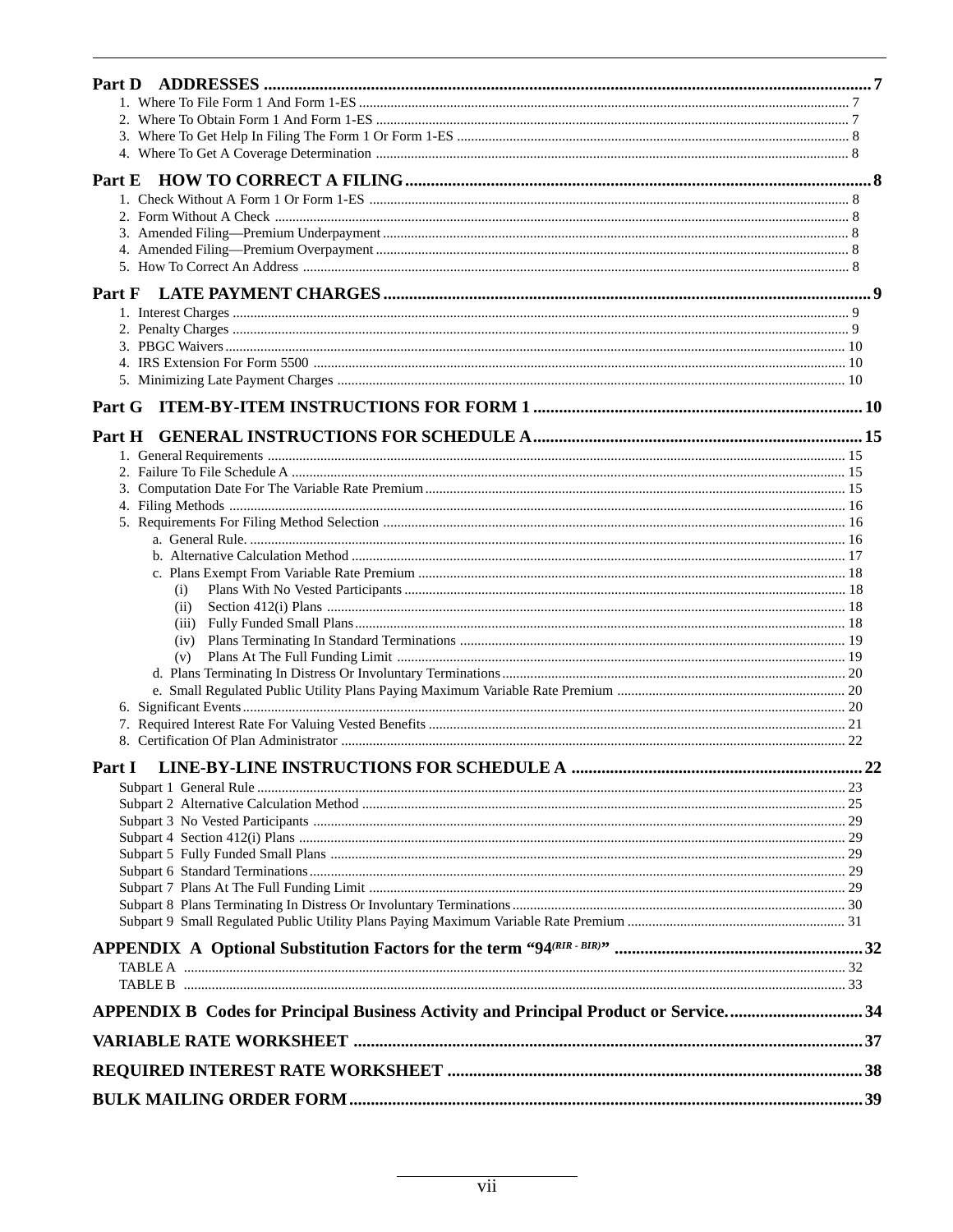This page is intentionally left blank.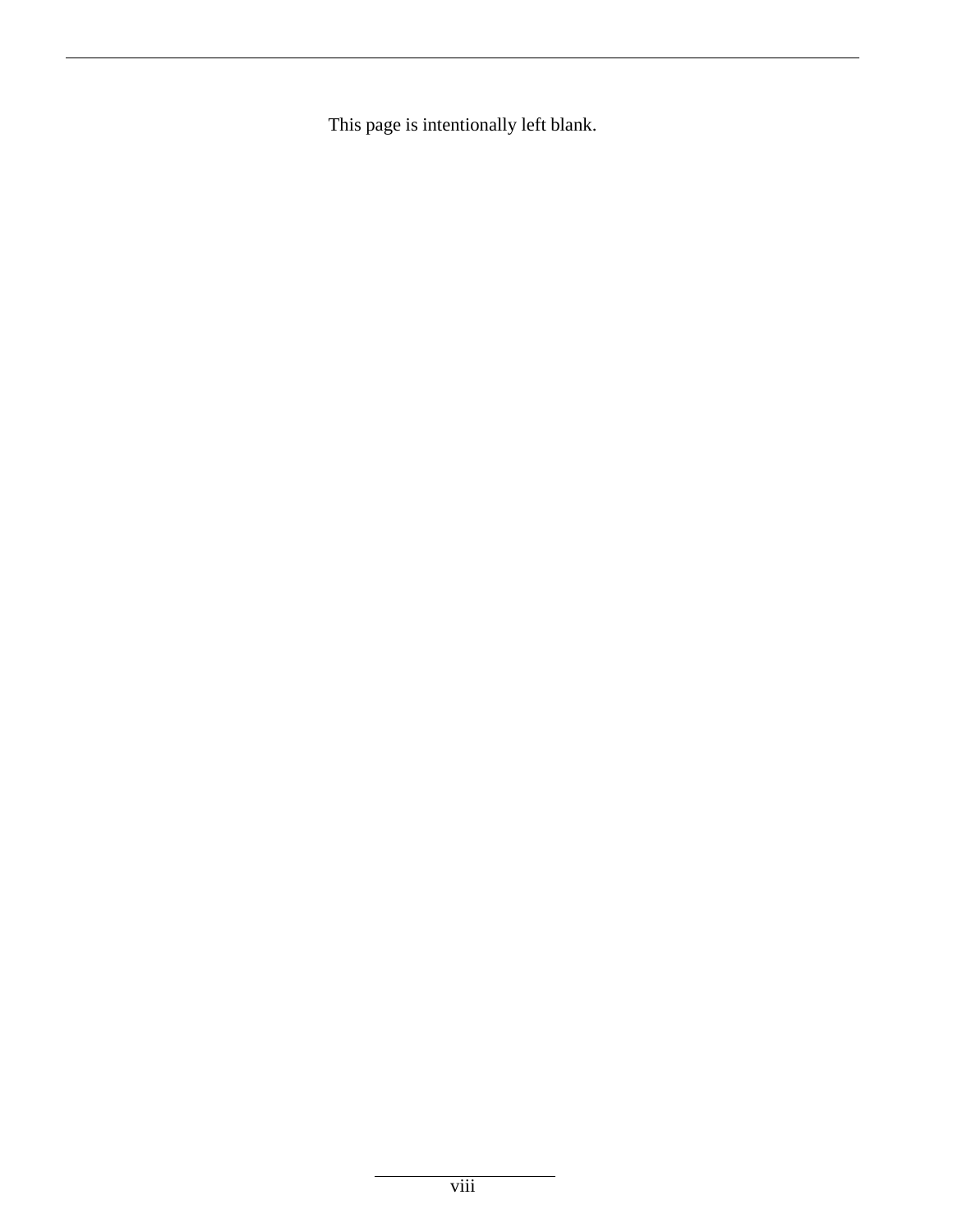## **Part A INTRODUCTION**

## **Part A INTRODUCTION**

### **1. What Is PBGC Form 1?**

The Form 1 (including Schedule A to Form 1) is a form used to pay premiums to the Pension Benefit Guaranty Corporation (PBGC) as required by sections 4006 and 4007 of the Employee Retirement Income Security Act, as amended (ERISA), and the PBGC's premium regulations (29 CFR Parts 4006 and 4007 previously designated Part 2610).

The 1997 Premium Payment Package forms are in Optical Character Recognition (OCR) format. This will enable PBGC to process your plan information quickly and accurately. For this reason, we cannot accept photocopies of the forms. PBGC will accept the original forms provided in this package or forms provided by a vendor that has received PBGC approval for an automated (computer generated) version of the form. The OCR process requires that you print data clearly within the boxes provided on the forms.

Any vendor requesting approval of automated forms may send a sample to Pension Benefit Guaranty Corporation, P.O. Box 64916, Baltimore, MD 21264-4916. Include 3 original forms produced by your software and a brief note requesting PBGC review of the forms.

The Form 1-ES (which is issued in a separate booklet) is used by all plans that reported 500 or more participants on their 1996 PBGC Form 1 to make their initial 1997 premium payments (only the flat rate premium for single-employer plans) and permits the initial premium calculations to be based on an estimated participant count. These plans use the Form 1 to make a subsequent reconciliation filing based on an actual participant count and, for single-employer plans, to pay the variable rate premium. (NOTE: If all the information needed to file Form 1 is known before the First Filing Due Date, you may file a Form 1 instead of a Form 1-ES. If you file a Form 1-ES, you will still be required to file a Form 1 by the Final Filing Due Date.) Plans with fewer than 500 participants for the prior filing year file the Form 1 only, with their total premium payment, by the Final Filing Due Date.

It is the responsibility of the plan administrator to obtain and complete the Form 1 and Form 1-ES, as applicable, and make the premium payment each year. Any signatures or initials required from the plan administrator or enrolled actuary must be filed in original form. The instructions in this booklet describe how to complete Form 1 and make the premium payment due.

### **2. Definitions**

In these instructions—

"ERISA" means the Employee Retirement Income Security Act of 1974, as amended (29 U.S.C. 1001, et seq.).

"Code" means the Internal Revenue Code of 1986, as amended.

"First Filing Due Date" means the last day of the 2nd full calendar month following the close of the preceding plan year, except that, in the case of plans changing plan years, it is the later of the last day of the 2nd full calendar month following the close of the preceding plan year or 30 days following the date on which a plan amendment changing the plan year was adopted. See Part C for plans that must file a Form 1-ES on a "First Filing Due Date."

"Final Filing Due Date" means the 15th day of the 8th full calendar month following the month in which the plan year began except:

a. In the case of plans filing for the first time it is the latest of the following dates—

(i) the 15th day of the 8th full calendar month following the month in which the plan year began, or if later, in which the plan became effective for benefit accruals for future service,

(ii) 90 days after the date of the plan's adoption, or (iii) 90 days after the date on which the plan became covered under ERISA section 4021.

b. In the case of plans changing plan years, it is the later of the 15th day of the 8th full calendar month following the month in which the plan year began, or 30 days after the date on which a plan amendment was adopted changing the plan year.

See Part C for plans that must file a Form 1 on a "Final Filing Due Date."

"Filing Due Date" means either the First Filing Due Date or the Final Filing Due Date defined above.

"Form 1" means the Annual Premium Payment Form 1 issued by the PBGC and includes, for singleemployer plans, the Schedule A.

"Form 1-ES" means the Estimated Premium Payment Form 1-ES issued by the PBGC (in a separate booklet) for estimating the flat rate premium for singleemployer plans and the total premium for multiemployer plans.

"Schedule A" means the schedule to the Form 1 which is used by single-employer plans to calculate unfunded vested benefits and compute the variable rate premium.

"Flat rate premium" means the portion of the singleemployer premium determined by multiplying the flat rate premium charge by the number of participants in the plan on the last day of the preceding plan year or, for a new or newly covered plan, the first day of the current plan year. The flat rate charge for single-employer plans for plan years beginning in 1997 is \$19 per participant.

"Variable rate premium" means the portion of the single-employer premium based on a plan's unfunded vested benefits. The variable rate premium for plan years beginning in 1997 is \$9 for every \$1,000 (or fraction thereof) of unfunded vested benefits. The variable rate premium previously was capped at \$53 per participant.

1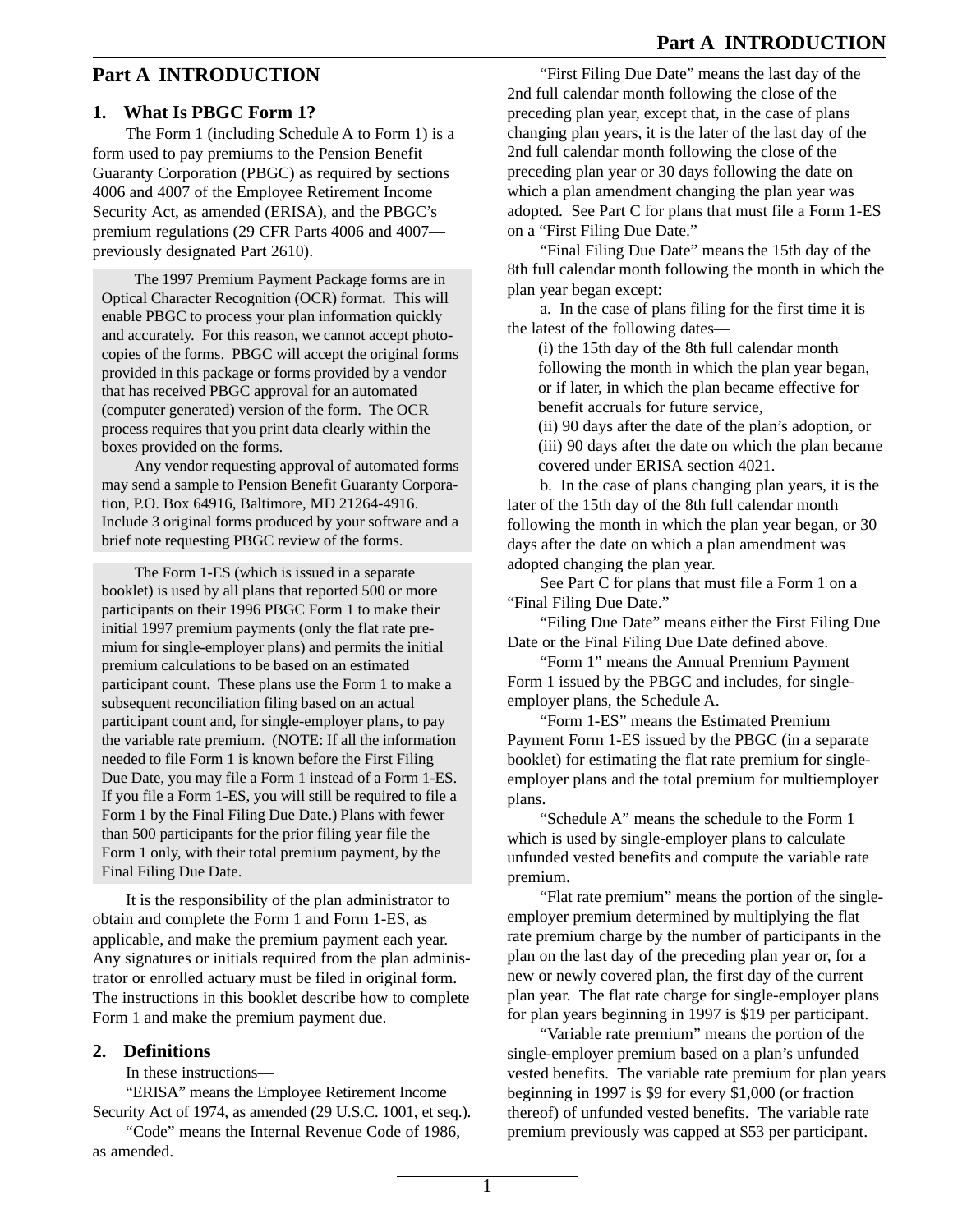## **Part A INTRODUCTION**

Except as provided for Regulated Public Utility Plans (see below), the cap no longer applies.

"Premium payment year" means the plan year for which the premium is being paid.

"Premium regulations" means the PBGC's regulations on Premium Rates and Payment of Premiums (29 CFR Parts 4006 and 4007—previously designated Part 2610). The Form 1-ES and Form 1 and these instructions are issued under and implement the premium regulations.

"Regulated Public Utility" means a regulated public utility that:

a. is described in section  $7701(a)(33)(A)(i)$  of the Code, and

b. has not begun to collect from utility customers rates that reflect the costs incurred or projected to be incurred for additional premiums under section 4006(a)(3)(E) of ERISA pursuant to final and nonappealable determinations by all public utility commissions (or other authorities having jurisdiction over the rates and terms of service by the regulated public utility) that the costs are just and reasonable and recoverable from customers of the regulated public utility.

"Regulated Public Utility Plan" means a plan that, on the first day of the premium payment year, is maintained by a contributing sponsor or sponsors at least one of which is a Regulated Public Utility. In general, the \$53 per-participant variable rate cap continues to apply to Regulated Public Utility Plans. However, the \$53 perparticipant cap is proportionately applied if a Regulated Public Utility Plan:

a. is maintained by any contributing sponsor that is not a Regulated Public Utility, and

b. covers any participant who is not a Regulated Public Utility participant (determined under any reasonable method consistently applied among participants and from year to year). (See the Variable Rate Worksheet on page 37.)

Regulated Public Utility Plans with premium payment years beginning after June 30, 1997, must use special rules for determining the required interest rate that is used to determine unfunded vested benefits. (See instructions on page 21 and the Required Interest Rate Worksheet on page 38.)

"Form 5500 series" means Form 5500 and 5500 C/R, Annual Return/Report of Employee Benefit Plan, jointly developed by the Internal Revenue Service, the Department of Labor, and the PBGC. (Copies of this form may be obtained from the Internal Revenue Service or the Department of Labor.)

"We" or "us" means the Pension Benefit Guaranty Corporation.

"You" or "your" means the administrator of a pension plan.

"Plan administrator" means:

a. the person specifically so designated by the terms

of the instrument under which the plan is operated; or

b. if an administrator is not so designated, the plan sponsor.

"EIN" means Employer Identification Number. It is always a 9-digit number assigned by the Internal Revenue Service for income tax purposes.

"PN" means Plan Number. This is always a 3-digit number. The plan sponsor assigns this number to distinguish among employee benefit plans established or maintained by the same plan sponsor. A plan sponsor usually starts numbering pension plans at "001" and uses consecutive Plan Numbers for each additional plan. Once a PN is assigned, always use it to identify the same plan. If a plan is terminated, retire the PN - do not use it for another plan.

### **3. Recordkeeping Requirements; PBGC Audits**

Plan administrators are required to retain all plan records that are necessary to support or validate PBGC premium payments. The records must include calculations and other data prepared by the plan's actuary or, for a plan described in section 412(i) of the Internal Revenue Code, by the insurer from which the insurance contracts are purchased. The records are to be kept for six years after the premium due date.

Records that must be retained include, but are not limited to, records that establish the number of plan participants and that reconcile the calculation of the plan's unfunded vested benefits with the actuarial valuation upon which the calculation was based. Records retained pursuant to this paragraph must be made available to the PBGC upon request for inspection and photocopying.

The PBGC may audit any premium payment. If PBGC determines upon audit that the full amount of the premium due was not paid, late payment interest charges under §4007.7 of the premium regulations and late payment penalty charges under §4007.8 of the premium regulations will apply to the unpaid balance from the premium due date to the date of payment. If, in the judgment of the PBGC, the plan's records fail to establish the number of participants with respect to whom premiums were required for any premium payment year, the PBGC may rely on data it obtains from other sources (including the Internal Revenue Service and the Department of Labor) for presumptively establishing the number of plan participants for premium computation purposes. Similarly, if, in the PBGC's judgment, the plan's records fail to establish that the unfunded vested benefits were the amount reported in the premium filing, the PBGC may rely on data it obtains from other sources for estimating the amount of unfunded vested benefits for premium computation purposes.

Under section 4071 of ERISA, we may assess a penalty of up to \$1,000 per day for failure to furnish premium-related information by required due dates.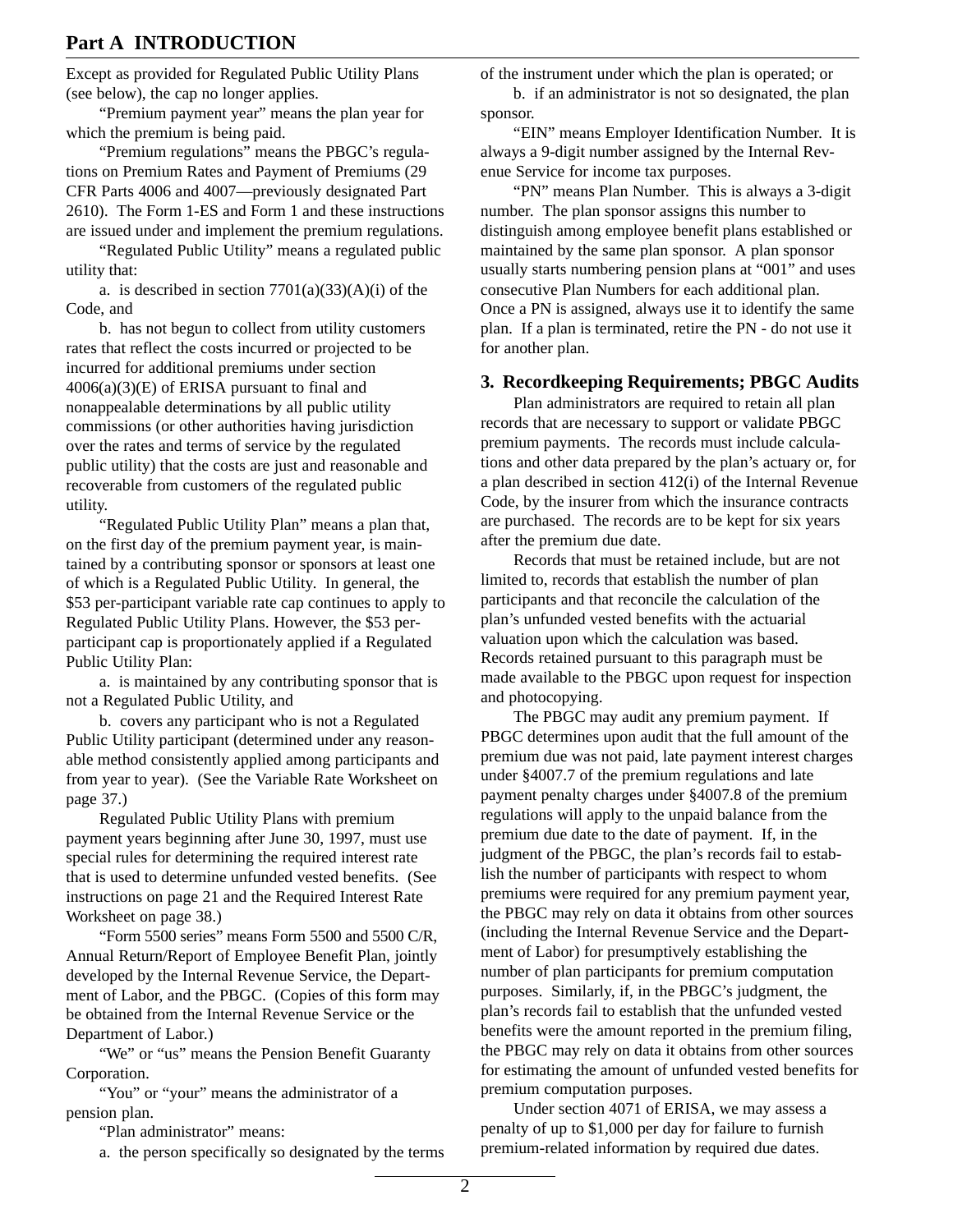## **Part B WHO MUST FILE**

### **1. General Rule**

The plan administrator of each single-employer plan and multiemployer plan covered under section 4021 of ERISA is required annually to file the Form 1 and, if applicable, Form 1-ES, and pay the premium due. If you are uncertain whether your plan is covered under section 4021, you should promptly request a coverage determination by writing to us at the address shown in Part D, Item 4. A request for a coverage determination does not extend the due date for any premium that is finally determined to be due. If we determine that the plan is not a covered plan, we will review the plan's premium payments to determine whether any refunds may be made.

### **2. Terminating Plans**

a. Obligation To File. The obligation to file the PBGC Form 1 and Form 1-ES and make the required premium payments continues until the end of the plan year in which (1) all plan assets are distributed pursuant to the plan's termination, or (2) a trustee for the terminating plan is appointed under ERISA section 4042.

b. Refunds. Any required premium payments are for a full plan year. You may not prorate the premium for the plan's final (short) plan year. However, you may request a refund for that plan year. The PBGC will determine the amount of the refund by prorating the premium for the short plan year on a monthly basis (treating a part of a month as a full month). For this purpose, the PBGC will treat the short plan year as ending on—

(i) for a multiemployer plan that distributed all its assets pursuant to section 4041A of ERISA, the date the distribution is completed; or

(ii) for a single-employer plan, the earlier of the dates described in (A) or (B) below:

> (A) the date on which the distribution of the plan's assets was completed, or, if later, the date 30 days prior to the date the PBGC received the plan's post-distribution certification;

(B) the date that a trustee for the terminating plan was appointed under ERISA section 4042.

To request a refund, write promptly, under separate cover, to the address shown in Part D, Item 2. Enclose a copy of the Form 1 that you filed. We will calculate the amount of your refund.

If a plan terminates and a new plan is established, premiums are due for the terminated plan as described above, and premiums are also due for the new plan from the first day of its first plan year (see Part C, Item 2).

**Example 1** A plan with a calendar plan year terminates in a standard termination on September 30, 1996. On April 8, 1997, all assets are distributed and the PBGC is notified within 30 days. Since the terminating plan is sufficient to pay all benefit liabilities, no trusteeship is involved. The plan administrator must file and make the premium payments for the 1996 plan year and for the 1997 plan year. However, the plan administrator may request a refund for the short 1997 plan year, January 1, 1997 - April 8, 1997. A refund will be made for the period of May - December 1997.

**Example 2** A plan with a plan year beginning July 1 and ending June 30 terminates in a distress termination on April 29, 1997. On July 31, 1997, a trustee is appointed to administer the plan under ERISA section 4042. Premium forms and payments must be filed for this plan for both the 1996 and 1997 plan years, because a trustee was not appointed until after the beginning of the 1997 plan year. However, a refund may be requested for the short 1997 plan year, July 1, 1997 - July 31, 1997. A refund will be made for the period of August 1997 - June 1998.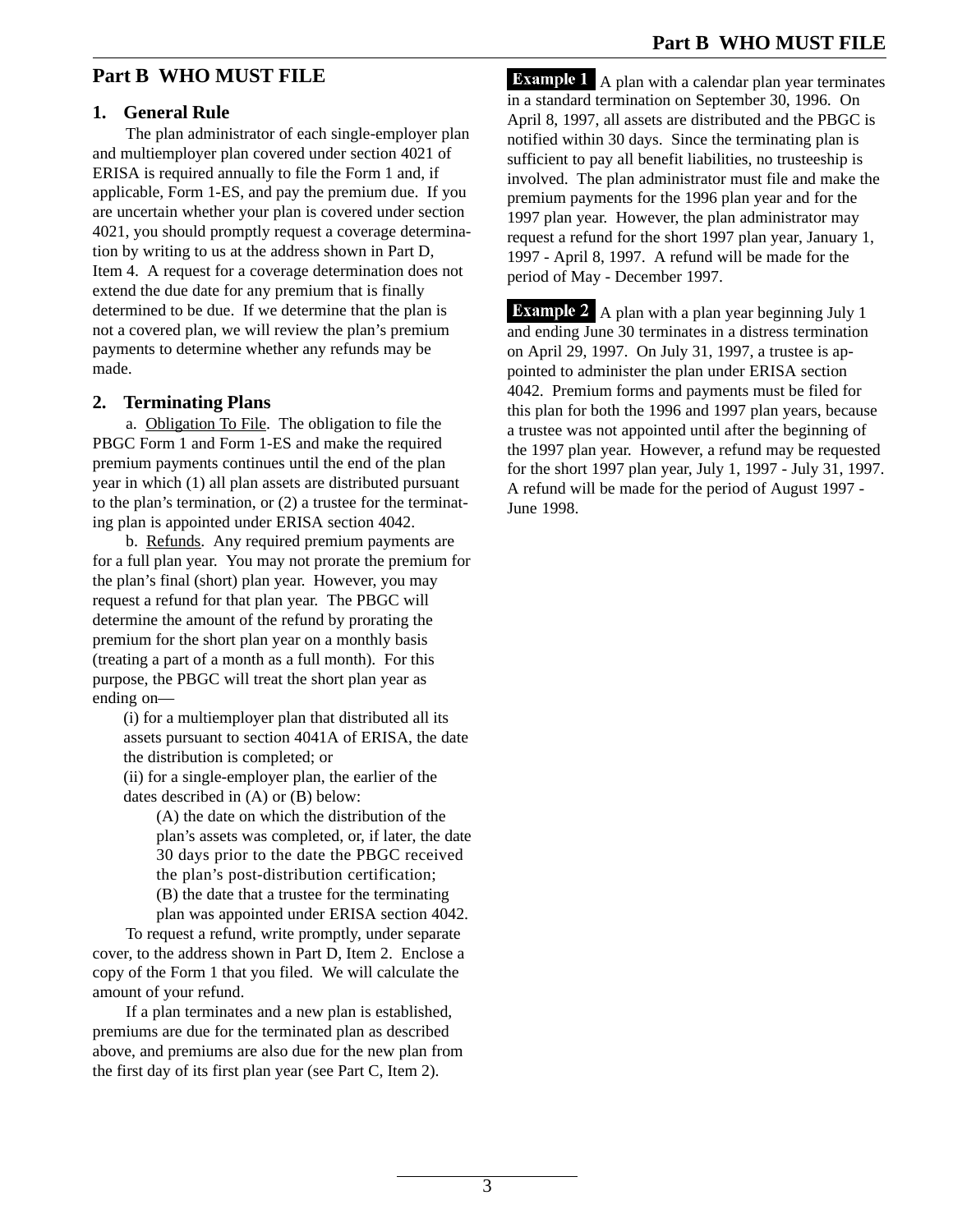## **Part C WHEN TO FILE**

### **1. General Rule**

The following tables show the filing due dates for the 1997 premium payment year.

| 1997 Form 1                   |               |          |  |
|-------------------------------|---------------|----------|--|
| <b>Final Filing Due Dates</b> |               |          |  |
|                               | Premium       | Form 1   |  |
|                               | Payment       | Filing   |  |
|                               | Year          | Due      |  |
|                               | <b>Begins</b> | Dates    |  |
| Jan                           | 1997          | 09/15/97 |  |
| Feb                           | 1997          | 10/15/97 |  |
| Mar                           | 1997          | 11/17/97 |  |
| Apr                           | 1997          | 12/15/97 |  |
| May                           | 1997          | 01/15/98 |  |
| Jun                           | 1997          | 02/17/98 |  |
| Jul                           | 1997          | 03/16/98 |  |
| Aug                           | 1997          | 04/15/98 |  |
| Sep                           | 1997          | 05/15/98 |  |
| Oct                           | 1997          | 06/15/98 |  |
| Nov                           | 1997          | 07/15/98 |  |
| Dec                           | 1997          | 08/17/98 |  |

### 1997 Form 1-ES Filing Due Dates

| Premium            | Form 1-ES |
|--------------------|-----------|
| Payment            | Filing    |
| Year               | Due       |
| <u>Begins</u>      | Dates     |
| 01/01/97           | 02/28/97  |
| $01/02 - 02/01/97$ | 03/31/97  |
| $02/02 - 03/01/97$ | 04/30/97  |
| $03/02 - 04/01/97$ | 06/02/97  |
| $04/02 - 05/01/97$ | 06/30/97  |
| $05/02 - 06/01/97$ | 07/31/97  |
| 06/02 - 07/01/97   | 09/02/97  |
| 07/02 - 08/01/97   | 09/30/97  |
| $08/02 - 09/01/97$ | 10/31/97  |
| 09/02 - 10/01/97   | 12/01/97  |
| $10/02 - 11/01/97$ | 12/31/97  |
| 11/02 - 12/01/97   | 02/02/98  |
| 12/02 - 12/31/97   | 03/02/98  |

Your due date for filing the Form 1 and, if applicable, Form 1-ES and paying the premium owed depends on the number of plan participants as of the last day of the second plan year preceding the premium payment year. This number is the participant count required to be reported on the Form 1 for the plan year preceding the year for which you make the filing (i.e., for 1997 premiums, the participant count on the 1996 Form 1). **NOTE**: The participant count date for purposes of determining your Filing Due Date is different from the

participant count date used for computing the premium (see Part G).

Plans that were required to report 500 or more participants on the preceding year's Form 1 must generally file a Form 1-ES by the last day of the second full calendar month following the close of the preceding plan year ("First Filing Due Date") and a Form 1 by the 15th day of the eighth full calendar month following the month in which the plan year began ("Final Filing Due Date"). For single-employer plans, only the flat rate premium is due by the First Filing Due Date; the variable rate premium is due by the Final Filing Due Date. For multiemployer plans, the entire premium is due by the First Filing Due Date.

Plans that reported fewer than 500 participants on the preceding year's Form 1 are required to file the Form 1 and pay the entire premium due by the 15th day of the 8th full calendar month following the month in which the plan year began.

The premium owed for a plan year is based on the number of plan participants as of the last day of the preceding plan year. However, plans may not have an accurate participant count before the First Filing Due Date. For this reason, the Form 1-ES permits plans to compute the amount owed on the basis of an estimated participant count. However, we remind you that for plans with 500 or more participants, the total flat rate premium, in the case of a single-employer plan, or the entire premium, in the case of a multiemployer plan, is due by the First Filing Due Date. If the full amount due is not paid by that date, the plan will be subject to late payment interest charges and may also be subject to late payment penalty charges (see Part F).

You may avoid a late payment penalty charge (but not the interest) (see Part F) for the flat rate premium if you do two things:

a. First, you must pay 100 percent of the premium amount due on the plan's Final Filing Due Date for the \$19 per participant flat rate single-employer premium or the \$2.60 per participant multiemployer total premium; and

b. Second, the premium based on an estimated participant count that you pay with the Form 1-ES by the First Filing Due Date must equal at least the lesser of:

(i) 90 percent of the premium amount due on the plan's Final Filing Due Date for the \$19 per participant flat rate single-employer premium or the \$2.60 per participant multiemployer premium, or (ii) an amount equal to the participant count for the PBGC Form 1 for the year before this premium payment year multiplied by \$19 for single-employer plans and \$2.60 for multiemployer plans.

If you have an accurate participant count by the First Filing Due Date, you should pay the amount owed by that date. If you do this, you will avoid the interest and penalty charges. If you have all the information needed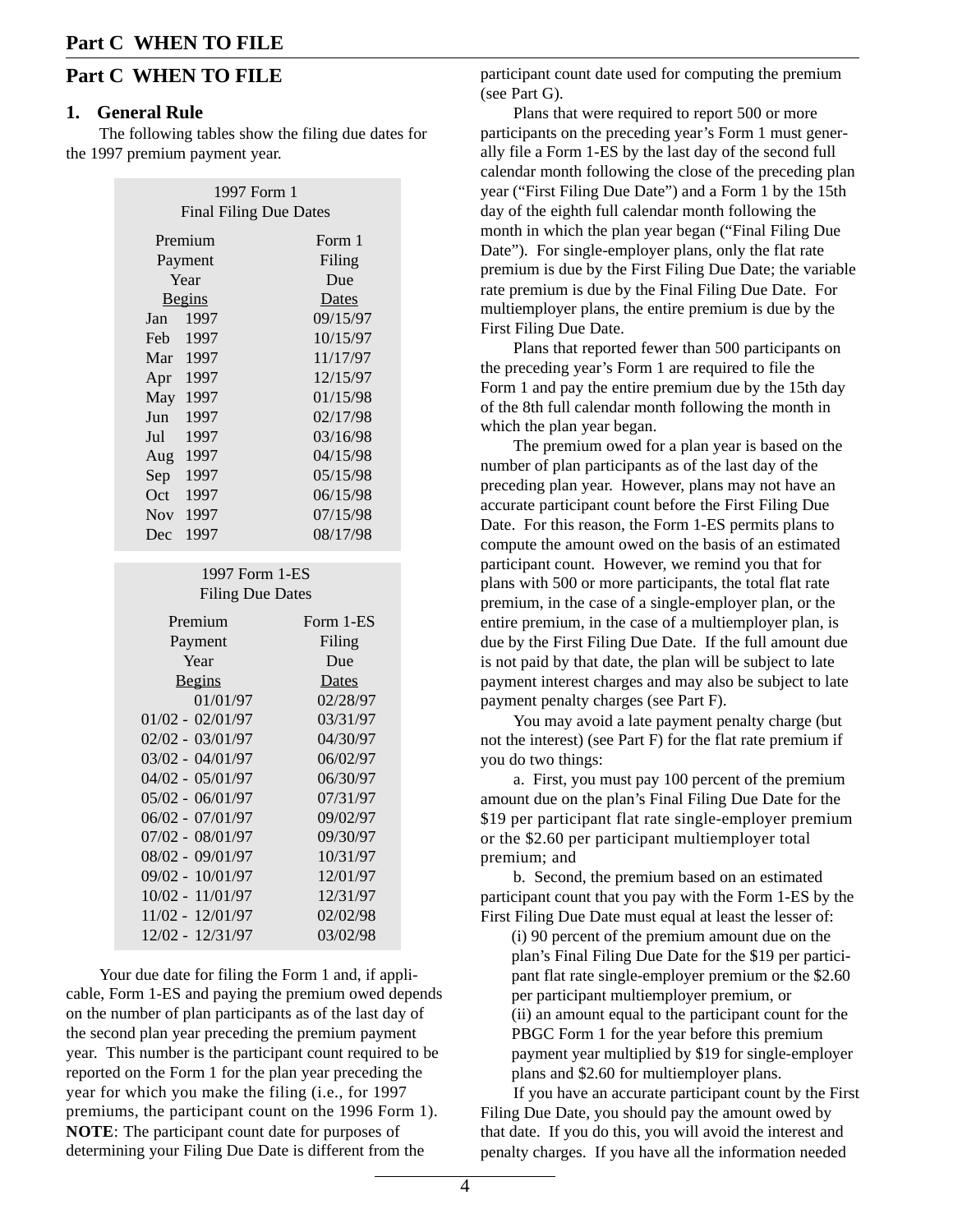to file Form 1 on or before the First Filing Due Date, you should file a Form 1. If you file a Form 1-ES, you will still be required to file a Form 1 by the Final Filing Due Date. (A single-employer plan that files a Form 1 with its first payment, but does not include the variable rate portion of the premium, will have to file another Form 1, identified as an "Amended Filing," with that payment by the Final Filing Due Date.)

## **2. Plans Filing For The First Time**

a. First Filing Due Date. New and newly covered plans are not required to pay an estimated premium by a First Filing Due Date.

b. Final Filing Due Date. For all new and newly covered plans, regardless of the number of plan participants, that have NOT previously been required to file a Form 1 and pay premiums to us, the Final Filing Due Date is the latest of the following dates:

(i) the 15th day of the 8th full calendar month following the month in which the plan year began, or if later, following the month in which the plan first became effective for benefit accruals for future service (see Examples 1 and 2),

(ii) 90 days after the date of the plan's adoption (see Example 3), or

(iii) 90 days after the date on which the plan became covered under ERISA section 4021 (see Example 4 below).

c. Refunds. Any required premium payments are for a full plan year. Thus, you must pay a full year's premium payment for the plan's first plan year, even if it is a short plan year (e.g., a new plan maintained on a calendar year basis becomes effective for benefit accruals for future service on July 1, 1997). However, you may request a refund for the plan's first (short) plan year by writing promptly, under separate cover, to the address shown in Part D, Item 2. Enclose a copy of the Form 1 that you filed. We will calculate the amount of the refund by prorating the premium for the short plan year on a monthly basis (treating a part of a month as a full month).

**Example 1** A new plan has a calendar plan year. The plan was adopted October 1, 1996, and became effective for benefit accruals January 1, 1997. The Final Filing Due Date for the 1997 plan year is September 15, 1997.

**Example 2** A new plan is adopted on December 1, 1997, and has a July 1 - June 30 plan year. The plan became effective for benefit accruals for future service on December 1, 1997. The Final Filing Due Date for the plan's first year, July 1, 1997, through June 30, 1998, is August 17, 1998. The plan owes a premium for all of 1997, and may request a refund for the period of July 1997 through November 1997.

Example 3 A new plan has a calendar plan year. The plan was adopted on September 15, 1997, with a retroactive effective date of January 1, 1997. The Final Filing Due Date for the 1997 plan year is December 15, 1997.

**Example 4** A professional service employer maintains a plan with a calendar plan year. If this type of plan has always had fewer than 25 participants it is not a covered plan under ERISA section 4021. On October 15, 1997, the plan, which always had under 25 participants, has 26 participants. It is now a covered plan and will continue to be a covered plan regardless of the plan's future participant count. The Final Filing Due Date for the 1997 plan year is January 13, 1998.

## **3. Plans Filing For The Second Time**

The due date rules for plans filing for their second (or second covered) plan year are the same as the General Rule under Item 1, with one exception. For these plans, the determination of whether the plan has 500 or more participants is made as of the first day of the preceding plan year, i.e., the first day of the plan's first (or first covered) plan year. For plans in their second premium payment year, this is the participant count required to be reported on the preceding year's Form 1.

**Example 1** A single-employer plan has a plan year beginning on July 1 and ending on June 30. It had a participant count of 950 as of the first day of its first year, July 1, 1996. The First Filing Due Date for the plan's 1997 (its second) plan year is September 2, 1997, and the plan must generally file a Form 1-ES by that date, using an estimated participant count for determining the flat rate premium. The plan must file its Form 1 and pay any outstanding balance of the flat rate premium plus the variable rate premium by the Final Filing Due Date, which is March 16, 1998.

**Example 2** A multiemployer plan has a plan year beginning on July 15 and ending on July 14. It had a participant count of 1,500 as of the first day of the plan's first year, July 15, 1996. The First Filing Due Date for the plan's 1997 (its second) plan year is September 30, 1997, and the plan must generally file a Form 1-ES on that date, using an estimated participant count for determining the amount of the premium. The plan must make a final, reconciliation filing on Form 1 by the Final Filing Due Date, which is March 16, 1998.

**Example 3** A plan had a participant count of 300 as of the first day of the plan's first year. This plan has a plan year beginning on April 1 and ending on March 31. For the plan year beginning April 1, 1997 (its second plan year), the plan must file Form 1 by the Final Filing Due Date, which is December 15, 1997.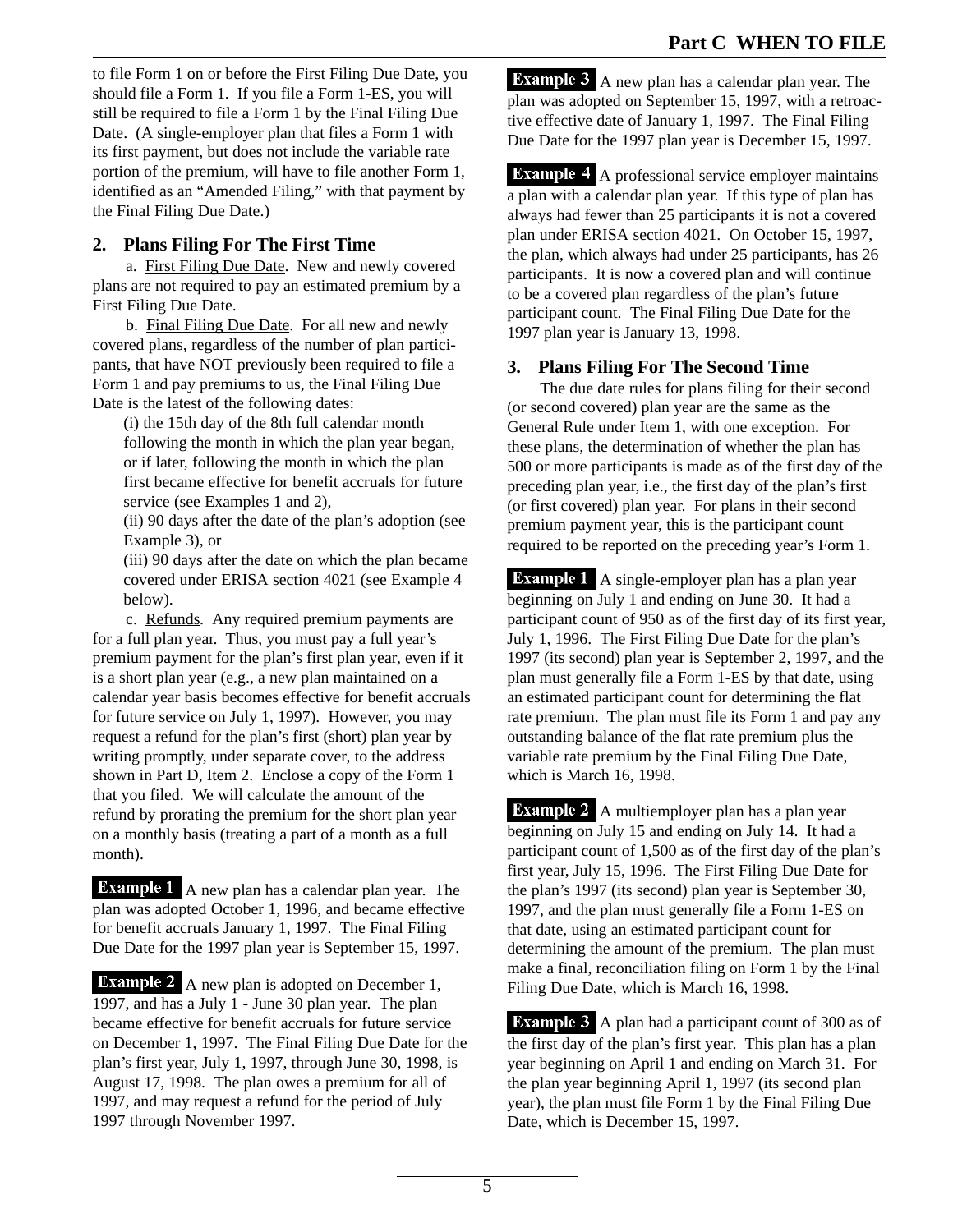## **Part C WHEN TO FILE**

### **4. Plans Changing Plan Years**

a. Due Dates. A plan that changes its plan year as the result of a plan amendment must, for the short plan year, follow the due date rules described in Part C, Items 1, 2, and 3 above, as applicable.

(i) For the plan year following the short plan year, the First Filing Due Date is the later of:

(A) the last day of the second full calendar month following the close of the short plan year, or

(B) 30 days after the date on which the plan amendment changing the plan year is adopted.

(ii) For the plan year following the short plan year, the Final Filing Due Date is the later of:

(A) the 15th day of the 8th full calendar month following the month in which the plan year begins, or

(B) 30 days after the date on which the plan amendment changing the plan year is adopted.

b. Refunds. Each plan year's premium filing(s) and payment(s) must reflect and be based on a full 12-month plan year. You may not prorate the premium for the short plan year. When a change in plan year resulting from a plan amendment results in a duplicate or overlapping premium payment, you may request a refund. To request a refund, write promptly, under separate cover, to the address shown in Part D, Item 2. Enclose copies of the relevant Forms 1 that you filed. We will then calculate the amount of your refund by prorating the premium for the short plan year on a monthly basis (treating a part of a month as a full month).

**Example 1** By plan amendment adopted on December 1, 1996, a plan changes from a plan year beginning January 1 to a plan year beginning June 1. This results in a short plan year beginning January 1, 1997, and ending May 31, 1997. The plan always has fewer than 500 participants. The Final Filing Due Date for the short plan year is September 15, 1997. The Final Filing Due Date for the new plan year beginning on June 1, 1997, is February 17, 1998. The plan owes a full year's premium for the short plan year, and may request a refund for the period June through December of 1997.

**Example 2** By plan amendment adopted on October 1, 1997, and made retroactively effective to February 1, 1997, a plan changes from a plan year beginning on January 1 to a plan year beginning on February 1. The plan always has fewer than 500 participants. The Final Filing Due Date for the plan year that began on January 1, 1997, is September 15, 1997. The Final Filing Due Date for the new plan year, which began February 1, 1997, is October 31, 1997. The plan owes a full year's premium for the short plan year, and may request a refund for the period February through December of 1997.

**Example 3** By plan amendment adopted on June 1, 1997, and made retroactively effective to April 1, 1997, a plan changes from a plan year beginning January 1 to a plan year beginning April 1. The plan always has 500 or more participants. The First Filing Due Date for the short plan year is February 28, 1997, and the Final Filing Due Date is September 15, 1997. The First Filing Due Date for the new plan year, which began April 1, 1997, is July 1, 1997, which is the later of the end of the second full calendar month after the close of the short plan year or 30 days after adoption of the plan amendment. The Final Filing Due Date is December 15, 1997. The plan owes a full year's premium for the short plan year, and may request a refund for the period April through December of 1997.

### **5. Saturday, Sunday, And Federal Holiday**

a. Filing Due Dates. In computing any period of time described in the premium regulations and these instructions, the day of the event or default from which the period of time begins to run is not counted. The last day of the period is counted, unless it falls on a Saturday, Sunday or Federal holiday, in which case the period runs until the end of the next day which is not a Saturday, Sunday, or Federal holiday.

**Example** Plans with plan years beginning on June 1, 1997, normally would have a Final Filing Due Date of February 15, 1998. Because that day is a Sunday and the following Monday is a Federal holiday, the due date is Tuesday, February 17, 1998.

b. Interest and Penalty Charges. When computing late payment interest and penalty charges, Saturdays, Sundays, and Federal holidays are included.

### **6. Postmark Date Is Controlling**

We will consider that you filed Form 1 and your premium payment on the date on which the mailing envelope is postmarked by the United States Postal Service. If the envelope does not contain a legible Postal Service postmark, we will consider that you filed the form and payment on the date that is three days before the date on which we received it. We will disregard any private postage meter date.

## **7. Relationship Between Form 1 And Form 5500 Series**

a. Due Dates. For many plans, the deadline for filing the Form 1 and the Form 5500 series may coincide. This occurs when a corporate plan sponsor takes the automatic 6-month extension for filing its corporate tax return. This extension automatically extends the due date for filing the Form 5500 series to the tax return due date. **NOTE**: Extensions of time to file the Form 5500 series do not extend the Filing Due Dates for the PBGC forms.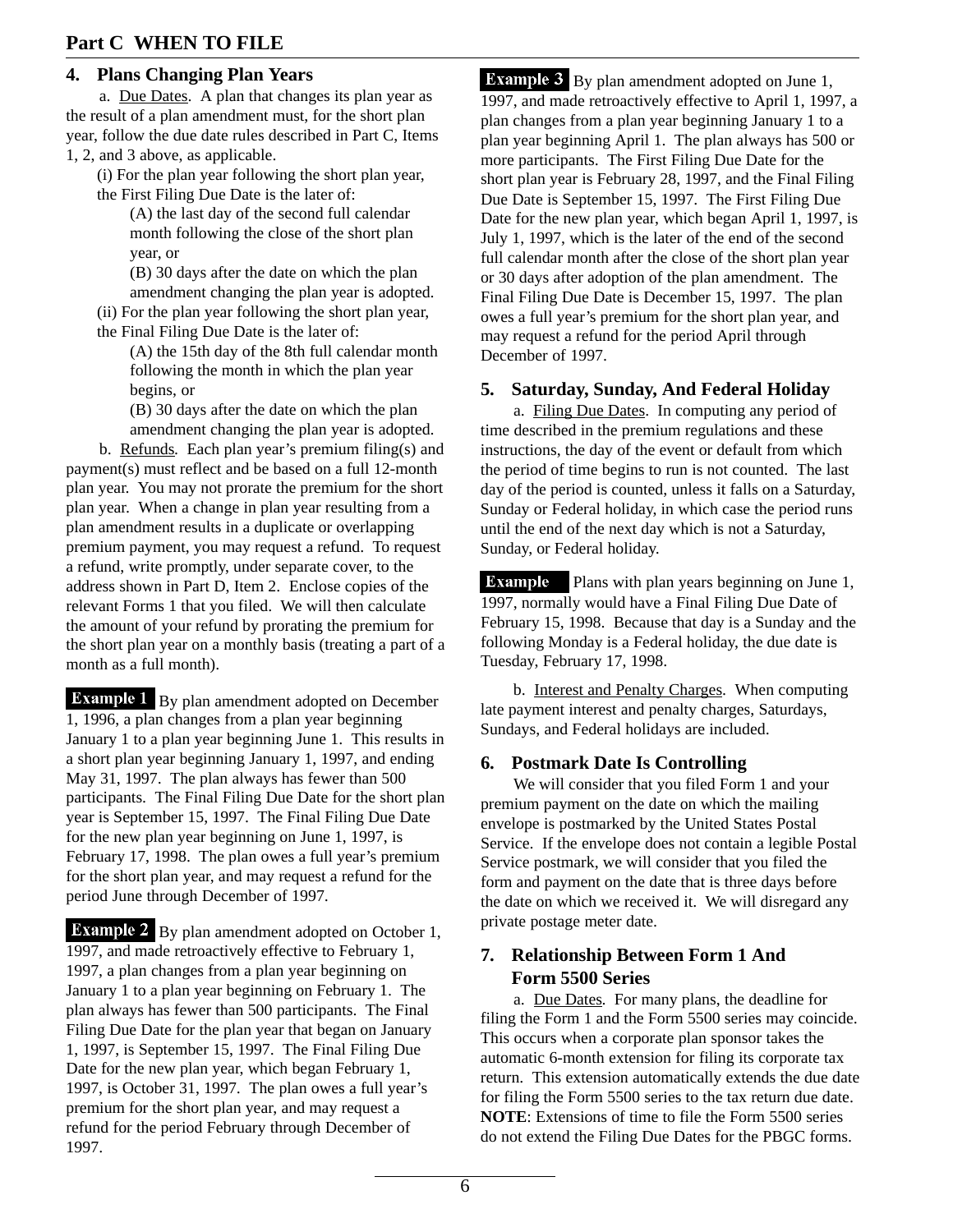**Example** A calendar year plan has a Final Filing Due Date for the Form 1 of September 15. The corporate tax deadline for a calendar year tax year is March 15 and the corporate plan sponsor takes the automatic extension to September 15. This would make the due date for the Form 5500 series (which is normally July 31 for a calendar year plan) also September 15.

b. Participant Count. Further, the participant count for premium computation purposes for the PBGC Form 1 and the participant count for the Form 5500 series filed in the same year (1997 Form 1 and 1996 Form 5500) are generally determined as of the same date, i.e., the last day of the plan year preceding the year of the filing, and therefore, these numbers may be the same. (But see Part G, Item 13(b).)

c. Plan Years Covered By Forms. However, there is a CRITICAL DIFFERENCE between the two filings. The Form 1 is filed for the current plan year and the Form 5500 series is filed for the previous plan year.

## **Part D ADDRESSES**

### **1. Where To File Form 1 And Form 1-ES**

a. Mail Service. Mail Form 1 and Form 1-ES with your premium payment(s) to:

Pension Benefit Guaranty Corporation P.O. Box 64880 Baltimore, MD 21264-4880

Do not use this address for any purpose except to mail Form 1, Form 1-ES, and your premium payment(s).

b. Delivery Service. Alternatively, if you use a delivery service that does not deliver to a P.O. Box, the Form 1 and Form 1-ES, along with your premium payment, may be hand-delivered to:

First National Bank of Maryland 110 South Paca Street Mail Code: 109-320/Lockbox #64880 Baltimore, MD 21201

### **2. Where To Obtain Form 1 And Form 1-ES**

a. PBGC Mailing. We will mail a 1997 Premium Payment Package containing a Form 1 and a Schedule A, and, as appropriate, a 1997 Estimated Premium Payment Package, to the plan administrator of each plan for which a 1996 Form 1 was filed. We will mail these forms to the address shown in Item 2 of the Form 1 seven months before the expected Filing Due Date.

b. Computer Generated Forms. The PBGC does not accept photocopies of Form 1, Schedule A, and Form 1-ES. There are some companies that will provide software that generates PBGC-approved forms. These forms have been given a 6-digit approval number that appears on each form. These forms are acceptable for submission.

c. Form Requests.

(i) *Plan Administrator*. If you do not receive a Premium Payment Package and/or Estimated Premium Payment Package, it is your responsibility to obtain it. To do so, or if you need extra copies, contact:

Pension Benefit Guaranty Corporation P.O. Box 64916 Baltimore, MD 21264-4916 Phone: (703) 827-3676 TTY/TDD: (202) 326-4179

*These are not toll-free numbers. We cannot accept collect calls.*

You may also obtain extra copies of the Premium Payment Package and/or Estimated Premium Payment Package and forms from the Pension and Welfare Benefits Administration of the U.S. Department of Labor (see addresses following the instructions).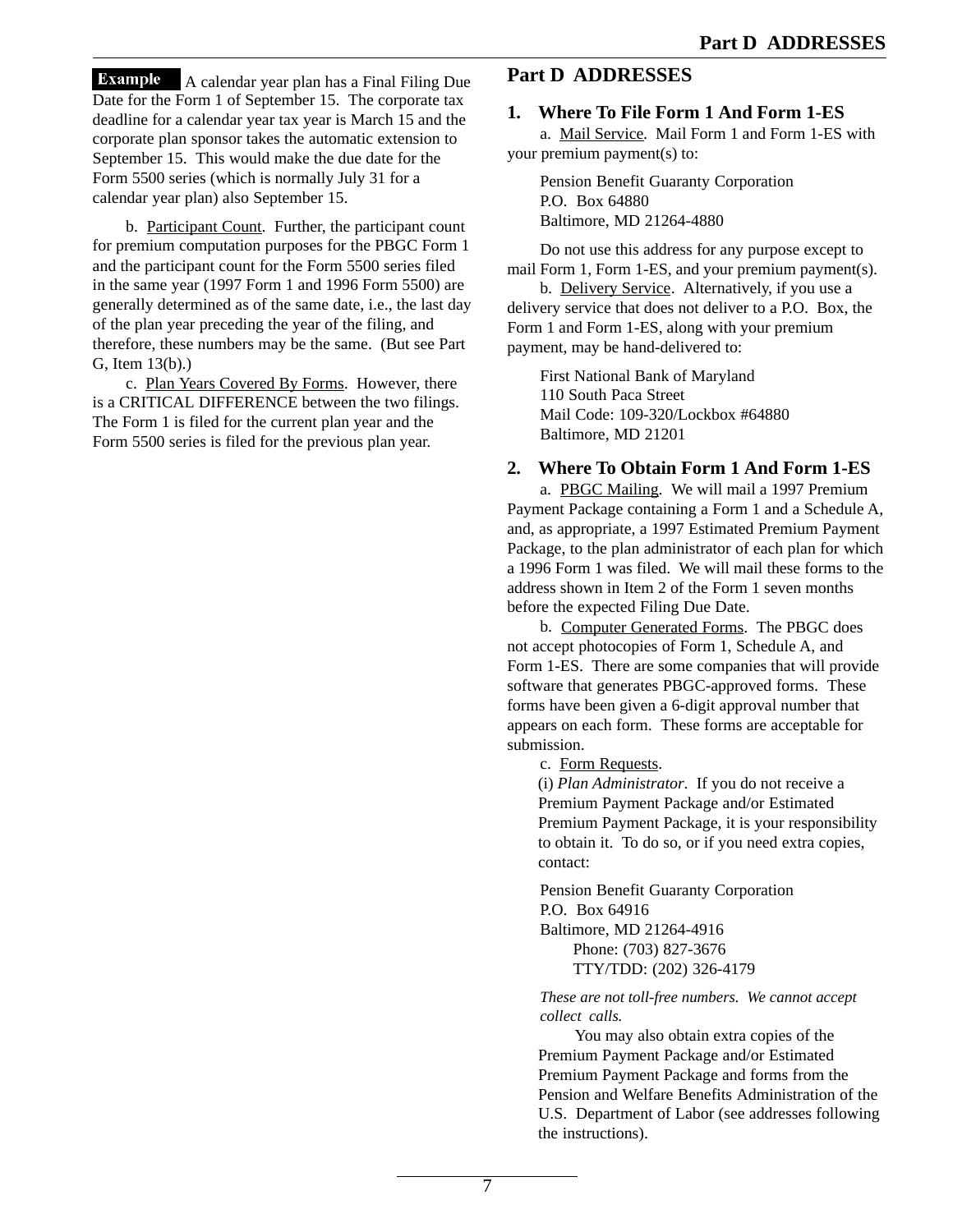## **Part E HOW TO CORRECT A FILING**

(ii) *Pension Practitioner*. If you are a pension practitioner serving many covered plans, you may wish to receive a bulk shipment of the Premium Payment Package and/or Estimated Premium Payment Package and forms. If so, complete the order blank at the end of this Premium Payment Package. Check the appropriate box at the bottom of the order blank.

d. Forms For Prior Years. If you are filing for a previous year, you must use the proper year's form(s). To obtain the form(s), you may use the Premium Payment Package Order Form at the end of this package or call (703) 827-3676 or fax your order form to (703) 827-3762.

## **3. Where To Get Help In Filing The Form 1 Or Form 1-ES**

If you have questions about the single-employer variable rate premium or other premium-related questions or requests, you should contact us at the address or phone number given in Item 2 above. This address should also be used to submit requests for reconsideration of penalty assessed (on a statement of account) and requests for refunds (other than those that are part of a premium filing).

## **4. Where To Get A Coverage Determination**

If you have any questions concerning whether your plan is covered or wish to obtain a coverage determination, promptly contact:

Pension Benefit Guaranty Corporation Insurance Operations Department Standard Termination Compliance Division ARTAB Suite 930 1200 K Street, NW Washington, DC 20005-4026 Phone: (202) 326-4000 TTY/TDD: (202) 326-4179

*These are not toll-free numbers. We cannot accept collect calls.*

## **Part E HOW TO CORRECT A FILING**

### **1. Check Without A Form 1 Or Form 1-ES**

If you sent in your check without the Form 1 or Form 1-ES, as applicable, send the correct form to the address shown in Part D, Item 1.

### **2. Form Without A Check**

If you sent us Form 1 or Form 1-ES without enclosing your check, you should send the check as soon as possible to minimize late payment charges. Enclose your check with a copy of the original form and mail them to the address shown in Part D, Item 1.

### **3. Amended Filing—Premium Underpayment**

If you discover after you have filed the 1997 Form 1 and Schedule A with us that you have made an error in your participant count or in the calculation of the variable rate premium due, you must use an original PBGCprinted form (extra forms are included in this booklet), or PBGC-approved forms generated with software, to correct your filing. (Underpayment in an earlier year must be corrected using the form(s) for that specific year. See Part D, Item 2.d., for information on obtaining an earlier year's form(s).) Check the box in the heading of the Form 1 to indicate that this is an amended filing. (On prior years' forms without an "Amended Filing" box, print or type "Amended Filing" at the top of the form.) Fill in the Form 1 and Schedule A as you would for your annual filing. Enter the correct total in Item 15(a) for the flat rate premium and the correct variable rate premium in Item 15(b) and enter the total of Items 15(a) and 15(b) in Item 15(c). (For multiemployer plans, enter the corrected premium amount in Item 14.) Subtract from this result the amount previously paid as shown in Item 16 and enter the difference in Item 17(a). Write the amount of your check for the net amount of the premium due on line 17(b) of Form 1. Mail your amended Form 1 and Schedule A and check to the address shown in Part D, Item 1.

### **4. Amended Filing—Premium Overpayment**

If you discover after you have filed the 1997 Form 1 and Schedule A with us that you overpaid your premium, follow the instructions in Item 3, except that the difference between the amount owed and the amount previously paid should be entered in Item 18. Also, you must check the box in Item 18 if you want this amount refunded. Mail your amended Form 1 and Schedule A promptly to the address shown in Part D, Item 1.

### **5. How To Correct An Address**

See Part G, Items 1 and 2 if you need to correct your address or the plan sponsor's address and are doing so at the same time you are making your premium filing.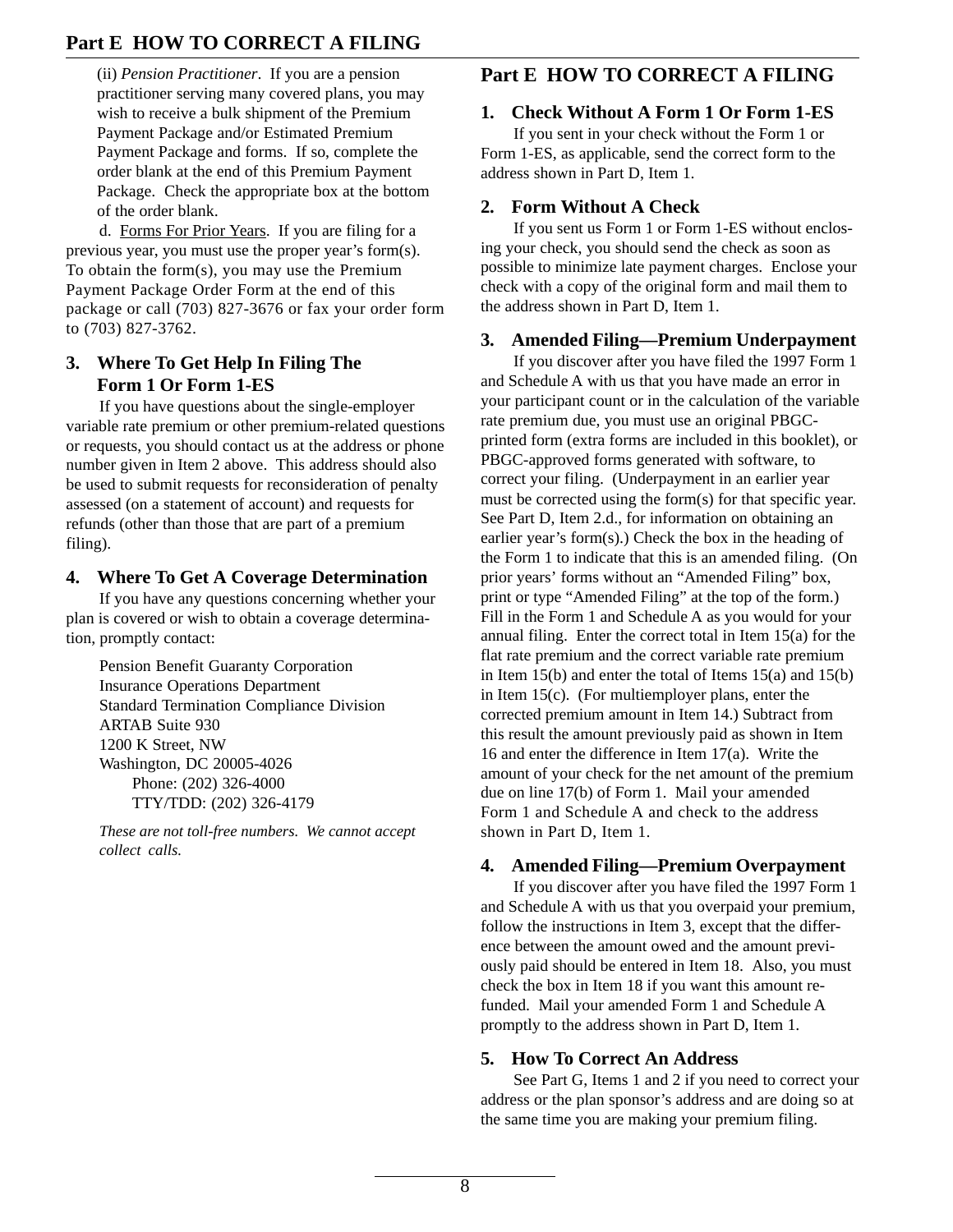However, to keep our records current and to ensure that your forms will be mailed to the correct address, you should provide us with your current address as soon as a change has occurred. You may do so by contacting us either in writing or by phone using the information found in Part D, Item 2.

## **Part F LATE PAYMENT CHARGES**

If we receive a premium payment after the Filing Due Date, we will bill the plan for the appropriate Late Payment Charges. The charges include both interest and penalty charges. The charges are based on the outstanding premium amount due on the Filing Due Date.

### **1. Interest Charges**

The Late Payment Interest Charge is set by ERISA and cannot be waived by us. The interest rate charged is established periodically (currently on a quarterly basis) and the interest rates are published on or about the 15th of January, April, July, and October in the Federal Register. The rates are also posted on the PBGC's World Wide Web site (http://www.pbgc.gov).

Late Payment Interest Charges will be assessed for any premium amount not paid when due, whether because of an estimated participant count or an erroneous participant count or other mistake in computing the premium owed.

### **2. Penalty Charges**

The Late Payment Penalty Charge is established by us, subject to ERISA's restriction that the penalty not exceed 100 percent of the unpaid premium amount. In the past, the penalty has been 5 percent of the unpaid amount for each month (or portion of a month) it remains unpaid. Starting with 1996 plan years, the Late Payment Penalty Charge is lower for premium underpayments that are "self-corrected." The penalty rate is 1% of the late premium payment per month if the late payment is made on or before the date when the PBGC issues a written notification indicating that there is or may be a premium delinquency (e.g., a statement of account, past-due-filing notice, or letter initiating an audit).

 The normal penalty rate of 5% per month applies to payments made after the PBGC notification date.

### *Temporary Voluntary Compliance Program for Pre-1996 Plan Years*—*Open Until April 30, 1997*

The PBGC has adopted a temporary voluntary compliance program for premiums owed for pre-1996 plan years that will provide penalty relief for plans that notify PBGC by April 30, 1997. The penalty rate will be 1% per month, rather than the normal 5% per month, if the payments are made voluntarily before the date PBGC issues a written notification indicating that there is or may be a premium delinquency (e.g., a statement of account, past-due-filing notice, or letter initiating an audit).

To take advantage of the program, you must either pay the unpaid amount with a Form 1 for the applicable plan year by April 30, 1997; or notify the PBGC in writing by April 30, 1997, of your intention to participate in the program, and pay the unpaid amount with a Form 1 for the applicable plan year by June 30, 1997. Include "ATTN: VCP PROGRAM" on any notices, forms, and payments you send to PBGC under the voluntary compliance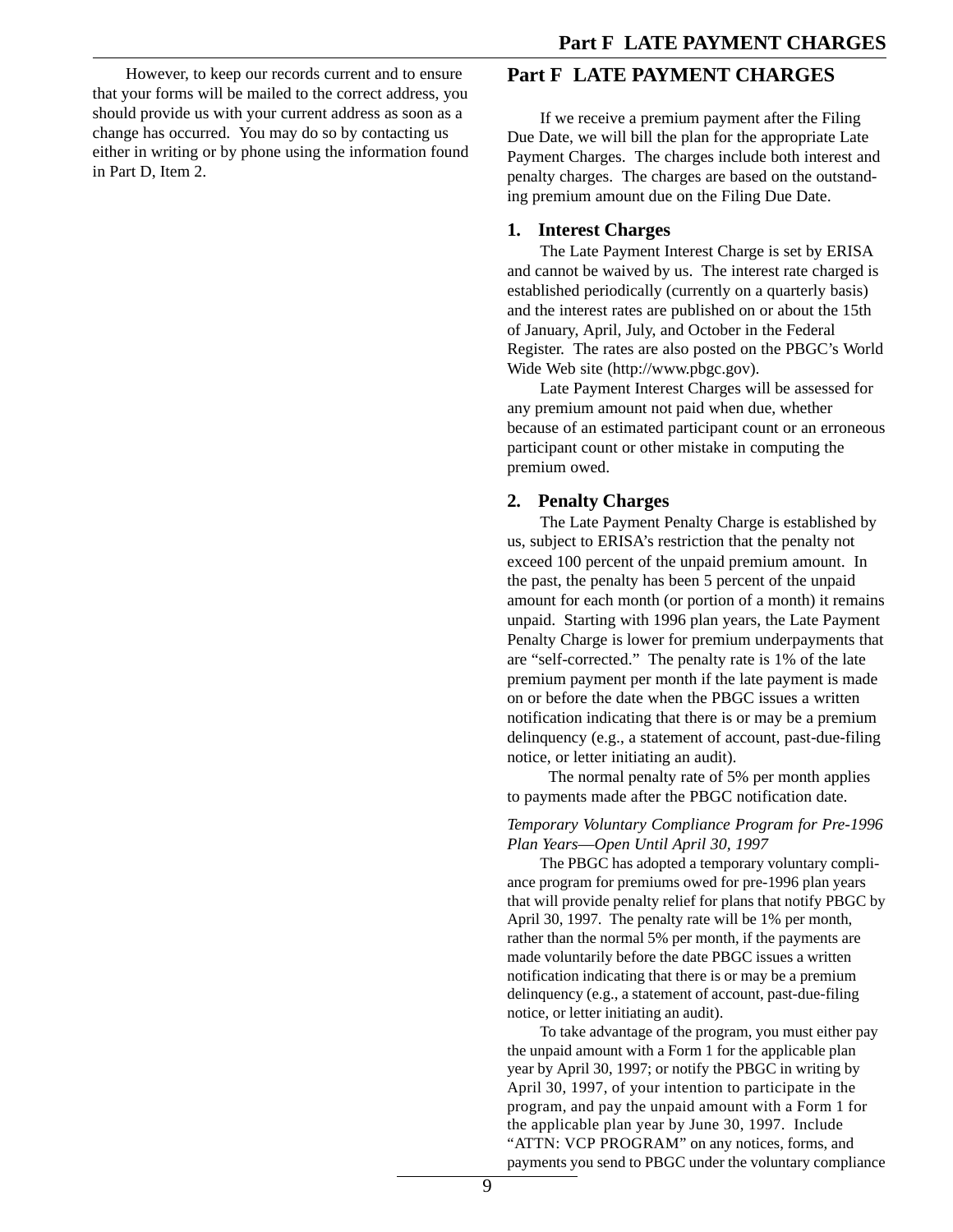program. Send all filings to the appropriate address in item 1 on page v. For questions about premium filings under the voluntary compliance program, call 703-827-3676 (202-326-4179 for TTY and TDD).

## **3. PBGC Waivers**

Prior to the Filing Due Date, if you can show substantial hardship and that you will be able to pay the premium within 60 days after the Filing Due Date, you may request us to waive the Late Payment Penalty Charge. If we grant your request, we will waive the Late Payment Penalty Charge for up to 60 days.

To request a waiver, write separately to:

Pension Benefit Guaranty Corporation P.O. Box 64916 Baltimore, MD 21264-4916

Waivers may also be granted based on any other demonstration of good cause. If you wish to request such a waiver, write to the address above after you receive a statement of account assessing penalties.

It is YOUR responsibility as plan administrator to obtain the necessary forms and submit filings on time. (You should ensure that you maintain an updated address with the PBGC so that we can mail your next Premium Payment Package to you. See Part G, Item 2.) We will NOT waive late payment penalties resulting from your failure to obtain the necessary forms.

### **4. IRS Extension For Form 5500**

**NOTE**: If the Internal Revenue Service has granted the plan an extension of the due date for filing the Form 5500 series, this does NOT extend the Filing Due Date for Form 1.

### **5. Minimizing Late Payment Charges**

If you are having difficulty determining the actual participant count prior to the First Filing Due Date, see Part C, Item 1 "General Rule," on how to file using an estimated participant count. This will minimize the assessment of Late Payment Charges to the plan.

If you are having difficulty determining your plan's premium prior to the Final Filing Due Date, you can file the Form 1 and Schedule A using an estimate. You can then file an amended Form 1 and Schedule A reflecting the actual figure (see Part E for procedure). This will minimize the assessment of Late Payment Charges to the plan.

If you file a Form 1-ES for your plan by its First Filing Due Date, you may be able to avoid a Late Payment Penalty Charge with respect to that payment (see Part C). However, if the flat-rate amounts paid with your Form 1 and Form 1-ES total less than your flat rate premium for a single-employer plan (or the total premium for a multiemployer plan), then you will be charged a Late Payment Penalty (as well as Interest) on the shortfall from the Form 1-ES First Filing Due Date until the shortfall is paid.

## **Part G ITEM-BY-ITEM INSTRUCTIONS FOR FORM 1**

### **Check for Amended Filing**

If you are amending your 1997 Final Filing, check this box and complete the forms as explained in Part E.

### **Check for Disaster Relief**

From time to time, when major disasters occur, the PBGC publishes a notice of disaster relief in the Federal Register, waiving late filing penalties for certain plans. If your plan is covered by a PBGC disaster relief notice for this premium filing, follow the instructions in the notice and check this box.

The "Item" numbers below refer to the Item or Line numbers on the Form 1.

### **Item 1 Name of Plan Sponsor**

Enter the name and address of the plan sponsor.

Make sure you report the plan sponsor's name and address correctly, especially if there has been a change in the last year. If the plan sponsor's address or name has changed since your last filing, check the box in the upper right hand corner of Item 1.

It is very important that the address shown in Item 1 be correct.

The term "plan sponsor" means:

a. the employer(s), in the case of a single-employer pension plan;

b. the employee organization, in the case of a plan established or maintained by an employee organization; or

c. in the case of a plan established or maintained by two or more employers and one or more employee organizations, the association, committee, joint board of trustees, or other similar group of representatives of the parties who establish or maintain the plan.

### **Item 2 Name of Plan Administrator**

If the name and address of the plan administrator is the same as that of the plan sponsor, check the second box in the upper right hand corner of Item 2 and skip to Item 3. Otherwise, enter the name and address of the plan administrator.

If the plan administrator's address or name has changed since your last filing, check the first box in the upper right hand corner of Item 2.

It is very important that the plan administrator's name and address be correct, especially if there has been a change in the last year. This is the address we will use to mail your 1998 Premium Payment Package and, as appropriate, 1998 Estimated Premium Payment Package.

### **Item 3 Plan Sponsor's EIN and PN**

Item 3(a) EIN For The Plan Sponsor

Enter the EIN for the plan sponsor. Be sure that the EIN entered here is the same as the EIN entered on the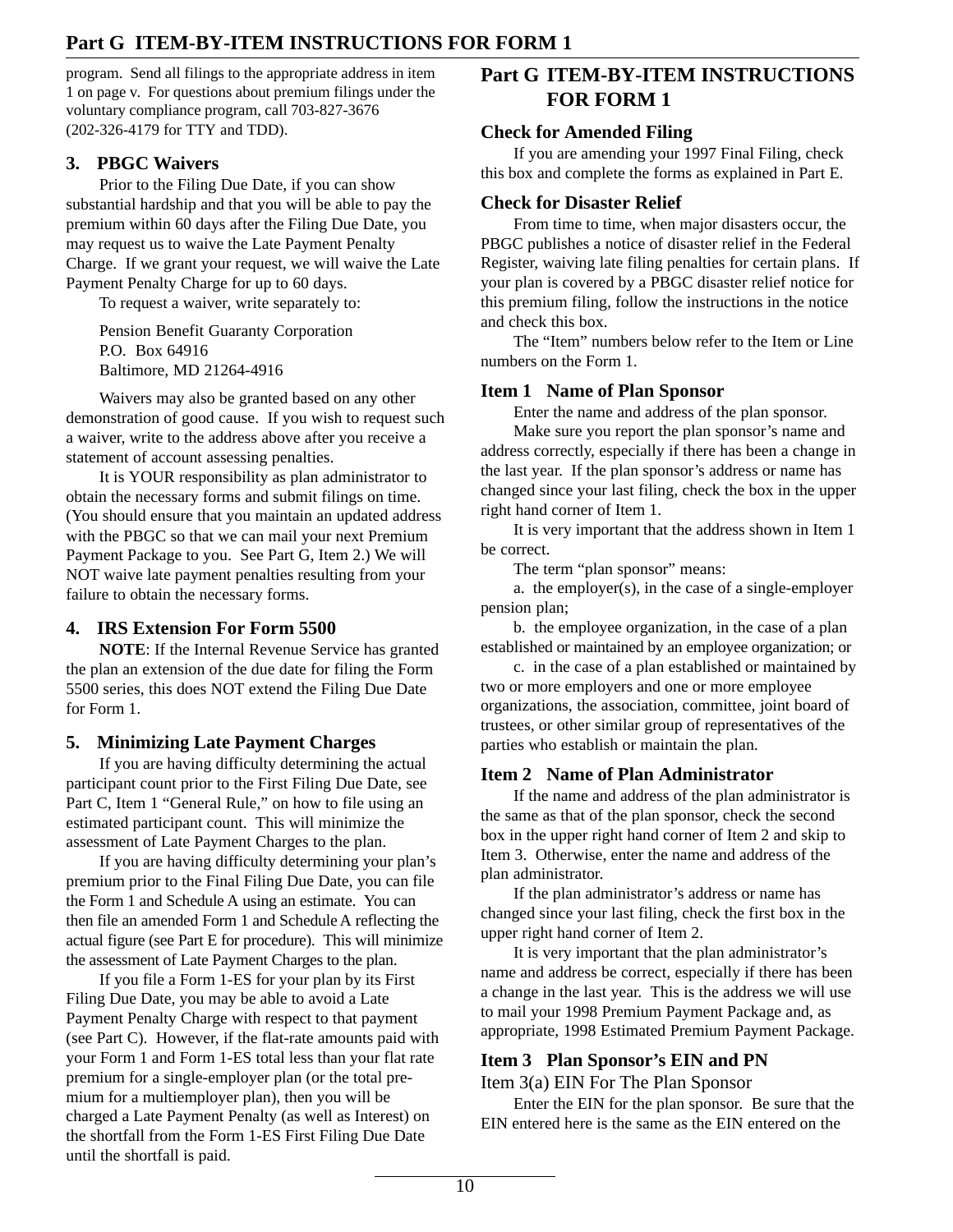Form 5500 series for the plan year preceding the premium payment year.

For plans that meet the definition of a multiemployer plan, enter the EIN assigned to the joint board of trustees. In the case of a plan to which more than one employer contributes (other than a multiemployer plan), enter the EIN of the plan sponsor identified in Item 1. In the case of a controlled group plan, enter the EIN of the parent or, if there is no parent, of the largest employer.

### Item 3(b) Plan Number

Enter the Plan Number (PN) for the plan. Be sure that the PN entered here is the same as the PN entered on the Form 5500 series for the plan year preceding the premium payment year.

### Item 3(c) Does EIN/PN Match Form 5500?

Do the EIN in Item 3(a) and the PN in Item 3(b) match exactly the EIN and PN entered on the Form 5500 series for the plan year preceding the premium payment year? Check the "Yes" or "No" box. If no, enter the EIN/PN used for the Form 5500 filing, attach an explanation, and check the box in Item 19.

### Item 3(d) Has A Plan Transferred any Assets or Liabilities To This Plan?

If one or more plans have transferred any assets or liabilities to the plan whose EIN/PN is entered in Item 3(a) and (b) since the last premium filing, check the "Yes" box. In the case of a plan that is filing for the first time, this includes a transfer of assets or liabilities that was made to the plan when it was established. If you check "Yes," enter the EIN and PN of each plan that transferred any assets or liabilities to your plan in the space provided. Also enter the date and type of each transfer (the three types of transfer are explained below). If more than 2 plans have transferred assets or liabilities to your plan, attach a separate sheet listing the EIN/PN of each additional plan and the date and type of each transfer. If you attach a separate sheet, check the box in Item 19.

For purposes of this item, the three types of transfer are merger, consolidation, and spinoff, designated as "M," "C," and "S" respectively. Check the box under the appropriate letter for the type of each transfer.

Plan mergers and plan consolidations are transactions in which one or more transferor plans transfer all of their assets and liabilities to a transferee plan and disappear (because they become part of the transferee plan). However, there are important differences between the two kinds of transactions. In a merger, the transferee plan is one that existed before the transaction. In a consolidation, the transferee plan is a new plan that is created in the consolidation. Thus, the plan that exists after a consolidation follows the premium filing rules for new plans. In particular, it need not make an early

premium payment with Form 1-ES (no matter how many participants any of the transferor plans had for the prior year(s)), it may not use the alternative calculation method, and its filing due date is subject to the special rules for new plans. On the other hand, the transferee plan in a merger follows the normal rules for preexisting, ongoing plans.

In a spinoff, the transferor plan transfers only part of its assets and/or liabilities to the transferee plan, so that both the transferor and the transferee plan exist after the transaction. The transferee plan may be a new plan that is created in the spinoff, or it may be a preexisting plan that simply receives part of the assets and/or liabilities of the transferor plan.

Note that refunds are not available for "overlapping" premium payments resulting from a plan merger, consolidation, or spinoff.

### **Item 4 Change In EIN or PN**

This item should be completed to report a change in EIN or PN since your last Form 1 or Form 1-ES filing. The EIN of the plan sponsor or the plan's PN may change for a number of reasons.

### Item 4(a) Change In EIN

Enter the previous EIN in the space provided.

### Item 4(b) Change In PN

Enter the previous PN in the space provided.

Item 4(c) Effective Date Enter the effective date of the change in EIN/PN.

### **Item 5 Plan Coverage Status**

If the plan is covered under section 4021 of ERISA, check 5(a) "Covered."

If you are not certain if the plan is covered, check 5(b) "Uncertain." See Part B, Item 1, and Part D, Item 4, of these instructions.

If you check "Uncertain," you should complete Form 1 and pay the appropriate premium as if the plan were covered. Attach a separate sheet to explain why you checked "Uncertain," and check the box on line 19.

### **Item 6 Is This The First Premium Filing For This Plan?**

Check the "No" box if you are filing for a second or subsequent time, and go to Item 7. Check the "Yes" box if you are filing for the first time, and complete Items 6(a), 6(b), and 6(c).

### Item 6(a) Plan Effective Date

Enter the date on which the plan became effective with respect to benefit accruals for future service.

### Item 6(b) Plan Adoption Date

Enter the date on which the plan was formally adopted.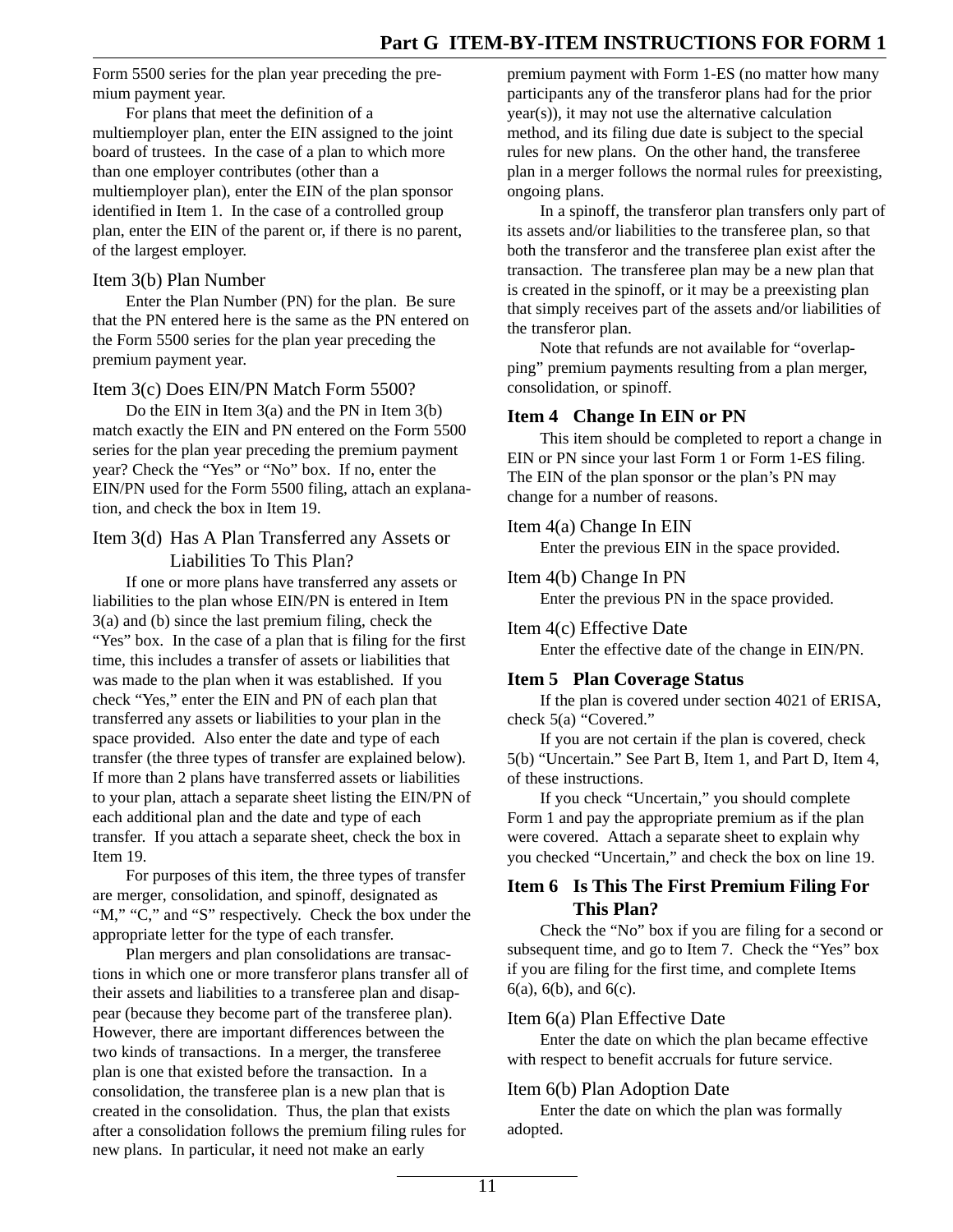## **Part G ITEM-BY-ITEM INSTRUCTIONS FOR FORM 1**

### Item 6(c) Plan Coverage Date

Enter the date on which the plan became covered under section 4021 of ERISA. If you are unsure whether your plan is covered, check the "Uncertain" box in Item 5 and leave this date field blank.

### **Item 7 Is The Plan Terminated?**

Check the "Yes" box if you have issued notices of intent to terminate to affected parties (with respect to a single-employer plan) or you have filed a Notice of Termination with PBGC (with respect to a multiemployer plan).

If you check "Yes," enter, on line 7(a), the date the assets were distributed or, on line 7(b), the date a trustee was appointed under section 4042 of ERISA, whichever occurred earlier. If neither event has occurred, then enter "UNKNOWN" in the space provided for the dates; and

NOTE: You must continue to file Form 1 and, if applicable, Form 1-ES, and pay premiums through and including the plan year in which all assets are distributed or a trustee for the plan is appointed under section 4042. See Part B, Item 2.

## **Item 8 Industry Code**

Enter the 4 digit code that best describes the nature of the employer's business. If more than one employer is involved, enter the industry code for the predominant business activity of all employers. Choose one code from the list in Appendix B at the back of this package.

### **Item 9 Name of Plan**

Enter the complete name of the plan as stated in the plan document. For example, "The ABC Company Pension Plan for Salaried Personnel."

## **Item 10 Name and Phone Number of Plan Contact**

Item 10(a) Name of Plan Contact

Enter the name of the person we may contact if we have any questions concerning this filing. If Form 1 was completed by a plan consultant, you may enter the consultant's name.

### Item 10(b) Phone Number of Plan Contact

Enter the phone number of the plan contact named in Item  $10(a)$ .

### **Item 11 Plan Type**

Check the appropriate box to show plan type. For purposes of determining plan type, all trades or businesses (whether or not incorporated) that are under common control are considered to be one employer.

### Item 11(a) Multiemployer Plans

Check Item 11(a), "Multiemployer Plan," if the plan is a multiemployer plan.

All plans that file the Form 5500 series for the preceding plan year as a "Multiemployer Plan" should file the PBGC Form 1 for the current plan year as a multiemployer plan. If the two filings do not both report a multiemployer plan, you must provide an explanation on a separate sheet attached to the Form 1. All other Form 5500 series plan type categories are considered to be single-employer plans for the PBGC Form 1 filing.

For any plan year beginning on or after September 26, 1980, a multiemployer plan is a plan—

a. to which more than one employer is required to contribute,

b. which is maintained pursuant to one or more collective bargaining agreements between one or more employee organizations and more than one employer, and

c. which satisfies such other requirements as the Secretary of Labor may prescribe by regulation.

(The above definition does not apply to a plan that elected on or before September 26, 1981, with PBGC's approval, not to be treated as a multiemployer plan (see ERISA section 4303). Such a plan is treated as a singleemployer plan.)

The plan administrator of a multiemployer plan MUST file a Form 1 and, if applicable, Form 1-ES and pay a premium for the plan as a whole. The administrator CANNOT file a separate Form 1 (or Form 1-ES) and pay a premium for each individual employer.

### Item 11(b) Single-Employer Plans

Check Item 11(b), "Single-Employer Plan," if the plan does not meet the above definition of multiemployer plan.

A single-employer plan includes a "multiple employer" plan. A multiple employer plan is a plan -

a. to which more than one employer contributes, and

b. that does NOT satisfy the definition of multiemployer plan, or that elected on or before September 26, 1981, with PBGC's approval, not to be treated as a multiemployer plan (see ERISA section 4303).

If several employers participate in a program of benefits wherein the funds attributable to each employer are available only to pay benefits to that employer's employees, then the plan administrator MUST file a separate Form 1 and, if applicable, Form 1-ES and pay a separate premium for each individual employer.

If several employers participate in a program of benefits wherein the funds attributable to each employer are available to pay benefits to all participants, then the plan administrator MUST file a Form 1 and, if applicable, Form 1-ES and pay a premium for the plan as a whole. Separate filings and premiums CANNOT be submitted for each individual employer.

If separate plans are maintained for different groups of employees, regardless of whether each has the same sponsor or the sponsors are part of the same controlled group, then the plan administrator(s) MUST file a separate Form 1 and, if applicable, Form 1-ES and pay a separate premium for each plan.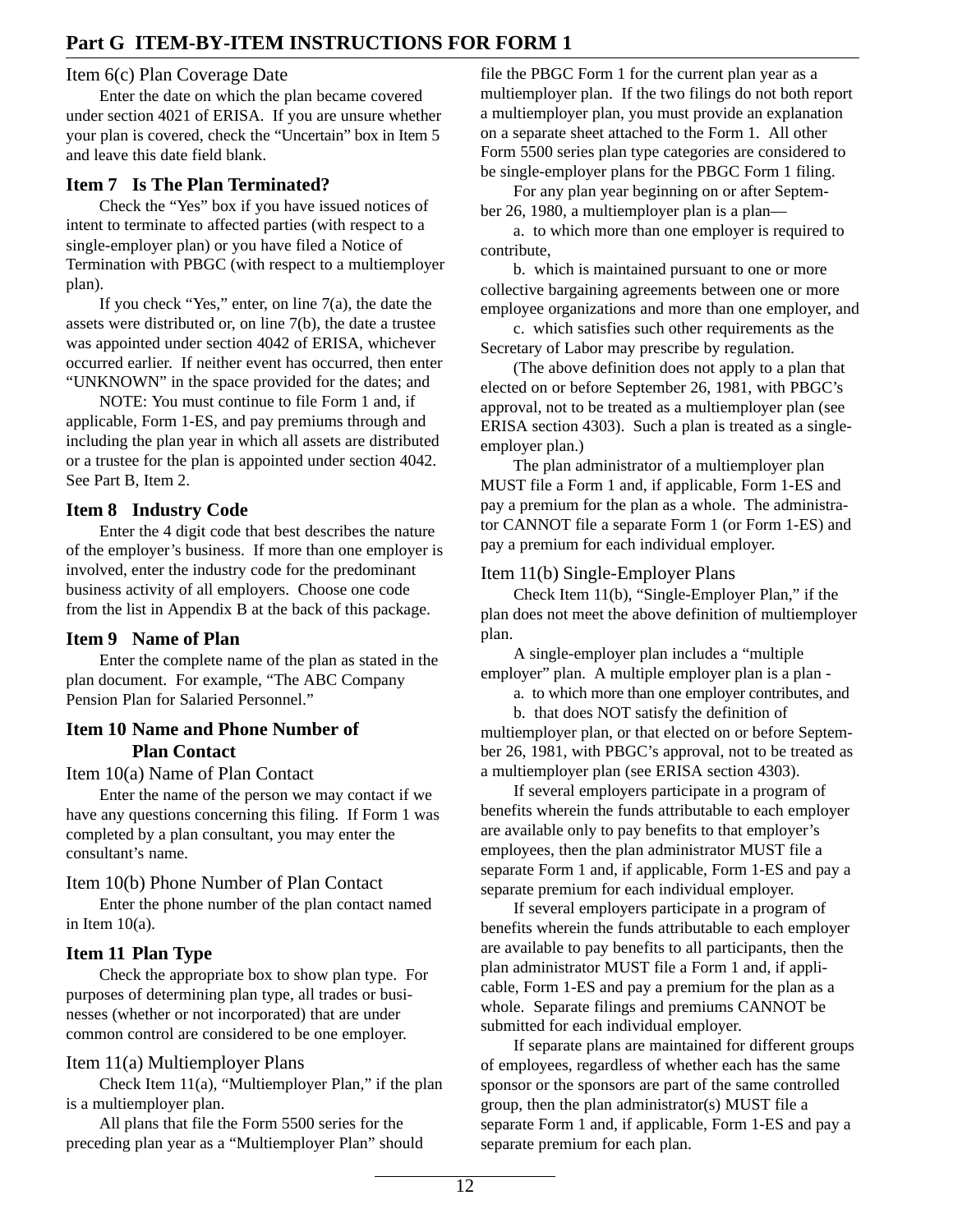## **Item 12 Plan Year**

### Item  $12(a)$

Enter the beginning date of the plan year for which you are making the premium payment.

### Item  $12(b)$

Enter the ending date of the plan year for which you are making the premium payment.

### Item  $12(c)$

Check the box if the month and day on which the plan year begins is not the same as that shown on the last Form 1 you filed with us. Attach a separate sheet with a brief explanation for the change, and check the box in Item 19.

### Item  $12(d)$

If you checked the box in Item 12(c), enter the adoption date of the plan year change.

### **Item 13 Participant Count**

Enter the total number of participants covered by the plan. This is the number on which the plan's premium is based.

Item 13(a) Participant Count for the Premium Payment Year.

a. Participant Definition

For the purposes of Item  $13(a)$ , a "participant" is an individual who is included in one of the categories below:

(i) *Active*.

(A) Any individual who is currently in employment covered by the plan and who is earning or retaining credited service under the plan. This category includes any individual who is considered covered under Code minimum coverage rules but does not have any accrued benefit.

(B) Any non-vested individual who is not currently in employment covered by the plan but who is earning or retaining credited service under the plan. This category does not include a non-vested former employee who has incurred a break in service the greater of one year or the break in service period specified in the plan.

(ii) *Inactive*.

(A) Inactive Receiving Benefits. Any individual who is retired or separated from employment covered by the plan and who is receiving benefits under the plan. This category does not include an individual to whom an insurer has made an irrevocable commitment to pay all the benefits to which the individual is entitled under the plan.

(B) Inactive Entitled to Future Benefits. Any individual who is retired or separated from

employment covered by the plan and who is entitled to begin receiving benefits under the plan in the future. This category does not include an individual to whom an insurer has made an irrevocable commitment to pay all the benefits to which the individual is entitled under the plan.

### (iii) *Deceased*.

Any deceased individual who has one or more beneficiaries who are receiving or entitled to receive benefits under the plan. This category does not include an individual if an insurer has made an irrevocable commitment to pay all the benefits to which the beneficiaries of that individual are entitled under the plan.

b. Participant Count

Count the number of plan participants as of the LAST DAY OF THE PRECEDING PLAN YEAR (see Examples 1 and 2), except as follows:

(i) New or Newly Covered Plans. If this is a new plan or a newly covered plan, count participants as of the first day of the plan year for which you are making the premium payment, or the first day the plan became effective for benefit accruals for future service, if that is later (see Example 3).

(ii) Certain Mergers or Spinoffs. If the plan is the transferee plan in a merger or the transferor plan in a spinoff and the transaction meets the conditions described in (A) and (B) below, count participants as of the first day of the plan year for which you are making the premium payment (see Examples 4 and 5). A plan merger or spinoff (as defined in the regulations under section 414(l) of the Code) is covered by this rule if—

(A) a merger is effective on the first day of the transferee (the continuing) plan's plan year, or a spinoff is effective on the first day of the transferor plan's plan year, and (B) the merger or spinoff is not de minimis, as defined in the regulations under section 414(l) of the Code with respect to single-employer plans, or under the PBGC's regulation under section 4231 of ERISA (29 CFR Part 4231 formerly Part 2672) with respect to multiemployer plans.

**Example 1** A continuing plan has a plan year beginning September 1, 1997, and ending August 31, 1998. Determine the participant count as of August 31, 1997.

**Example 2** A continuing plan changes its plan year from a calendar year to a plan year that begins June 1, 1997. For the plan year beginning January 1, 1997, determine the participant count as of December 31, 1996. For the plan year beginning June 1, 1997, determine the participant count as of May 31, 1997.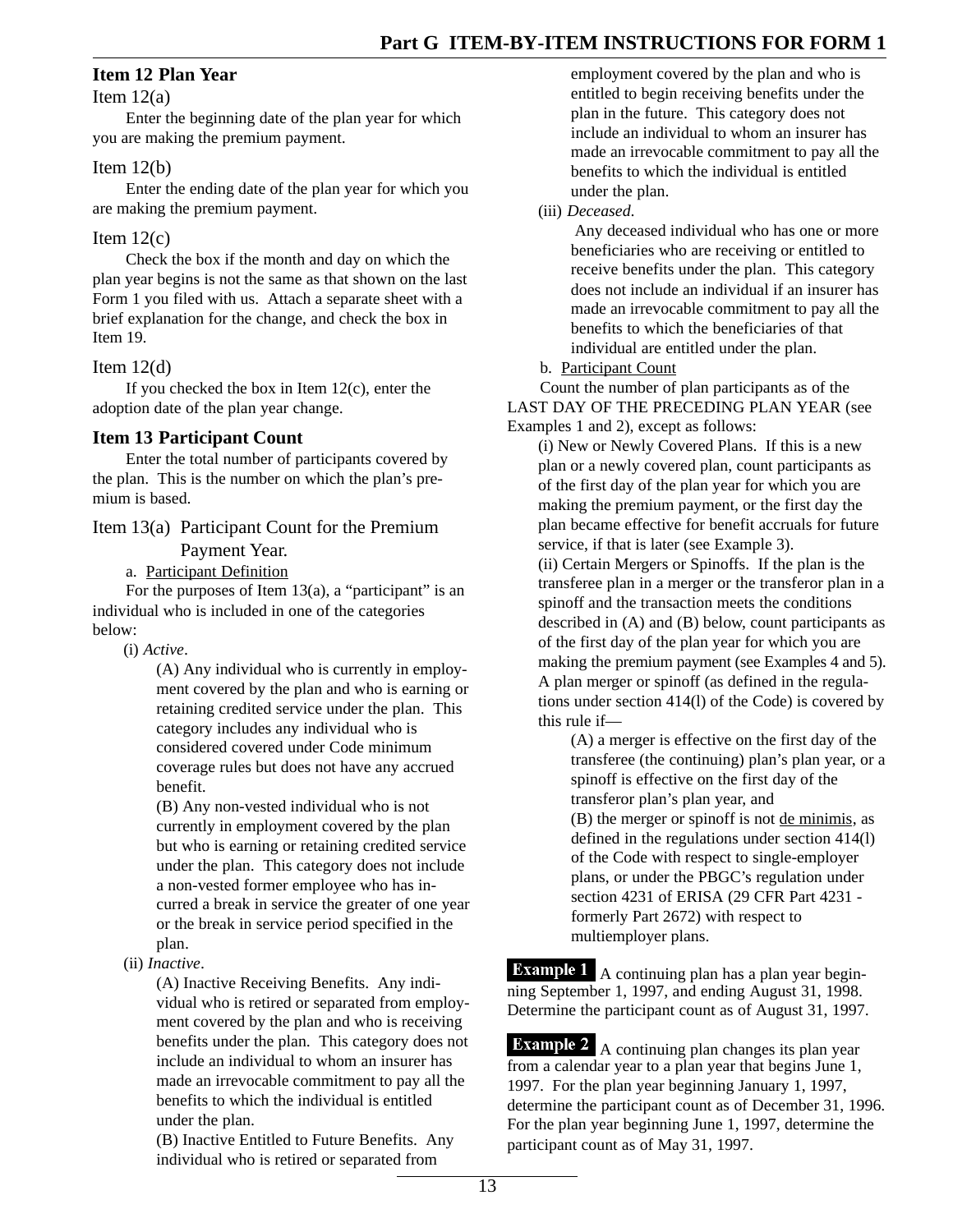## **Part G ITEM-BY-ITEM INSTRUCTIONS FOR FORM 1**

**Example 3** A new plan has a plan year beginning January 1, 1997, and ending December 31, 1997. Determine the participant count as of January 1, 1997.

**Example 4** Plan A has a calendar plan year and Plan B has a July 1 - June 30 plan year. Effective January 1, 1997, Plan B merges into Plan A (and the merger is not de minimis). Plan A determines its participant count as of January 1, 1997. (Since Plan B did not exist at any time during 1997, it does not owe a premium for the 1997 plan year.)

**Example 5** Plan A has a calendar plan year. Effective January 1, 1997, Plan A spins off assets and liabilities to form a new plan, Plan B (and the spinoff is not de minimis). Plan A determines its participant count as of January 1, 1997. (Plan B also determines its participant count as of January 1, 1997, since it is a new plan that became effective on that date.)

### Item 13(b) Form 5500 Participant Count (if different).

You must also enter, in Item 13(b), the participant count reported on the plan's Form 5500 series for the plan year preceding the premium payment year, if it is different from the entry in Item 13(a). This does not apply to new plans since they are not required to file a Form 5500 series for the year preceding their first plan year.

The participant count you enter in Item 13(a) of the PBGC Form 1 may be the same as the participant count reported on the plan's Form 5500 series for the preceding plan year.

If the Form 5500 participant count is higher than the premium participant count, you may enter in Item 13(a) the participant count you reported in the Form 5500 series. Entering the higher participant count will increase the flat rate premium for all plans and the variable rate premium payable by Regulated Public Utility Plans for which the uncapped per-participant variable rate premium on line 7 of Schedule A exceeds \$53.

## **Item 14 Premium For Multiemployer Plans**

Multiply the participant count you entered in Item 13(a) by \$2.60. Enter the result in Item 14. This is the total premium due.

### **Item 15 Premium For Single-Employer Plans** Item 15(a) Flat Rate Premium

Multiply the participant count you entered in Item 13(a) by \$19 and enter the result in Item 15(a). This is the flat rate premium.

## Item 15(b) Variable Rate Premium

In Item 15(b) enter the amount entered in line 9 of Schedule A. This is the amount you must pay for the variable rate premium.

### Item 15(c) Total Premium

Add Items 15(a) and 15(b) and enter the result in Item 15(c) of the Form 1. This is the total premium.

## **Item 16 Premium Credit**

Item 16(a) Amount Paid With 1997 Form 1-ES

Enter any amounts you previously paid for the 1997 plan year with Form 1-ES.

## Item 16(b) Credit Balance From Previous Years or Other Credit

Enter the amount of any available credit from line 18 of your 1996 Form 1 (see Part E) or line 8 of your 1997 Form 1-ES. You may also enter any other credit you are entitled to claim. Attach an explanation of any credit claimed on line 16(b) (other than an amount entered on line 18 of your 1996 Form 1 or line 8 of your 1997 Form 1-ES) and check the box in Item 19.

## Item 16(c) Total Credit

Add Items 16(a) and 16(b) and enter the result in Item 16(c) of the Form 1. This is the total credit.

## **Item 17 Premium Due The PBGC**

Item  $17(a)$ 

If this is a multiemployer plan and the amount you entered in Item 14 exceeds the amount entered in Item 16(c), subtract the amount entered in Item 16(c) from the amount entered in Item 14 and enter the result in Item 17(a) of Form 1. This is the amount you owe the PBGC.

If this is a single-employer plan and the amount you entered in Item 15(c) exceeds the amount entered in Item 16(c), subtract the amount entered in Item 16(c) from the amount entered in Item 15(c) and enter the result in Item 17(a) of the Form 1. This is the amount you owe the PBGC.

### Item  $17(b)$

Enclose with the Form 1 a check for the amount shown in Item 17(a) payable to the Pension Benefit Guaranty Corporation. Enter the amount of the check in Item 17(b). Write the EIN/PN you entered in Item  $3(a)$ and (b) on the check. To ensure proper credit of your premium payment, each Form 1 for each EIN/PN must be filed with a check for the exact amount due for the plan. **Do not combine payments for different plans in one check.**

## **Item 18 Amount Of Overpayment**

If this is a multiemployer plan and the amount you entered in Item 14 is less than the amount entered in Item 16(c), subtract the amount entered in Item 14 from the amount entered in Item 16(c) and enter the result in Item 18. This is the amount of your overpayment.

If this is a single-employer plan and the amount you entered in Item 15(c) is less than the amount entered in Item  $16(c)$ , subtract the amount entered in Item  $15(c)$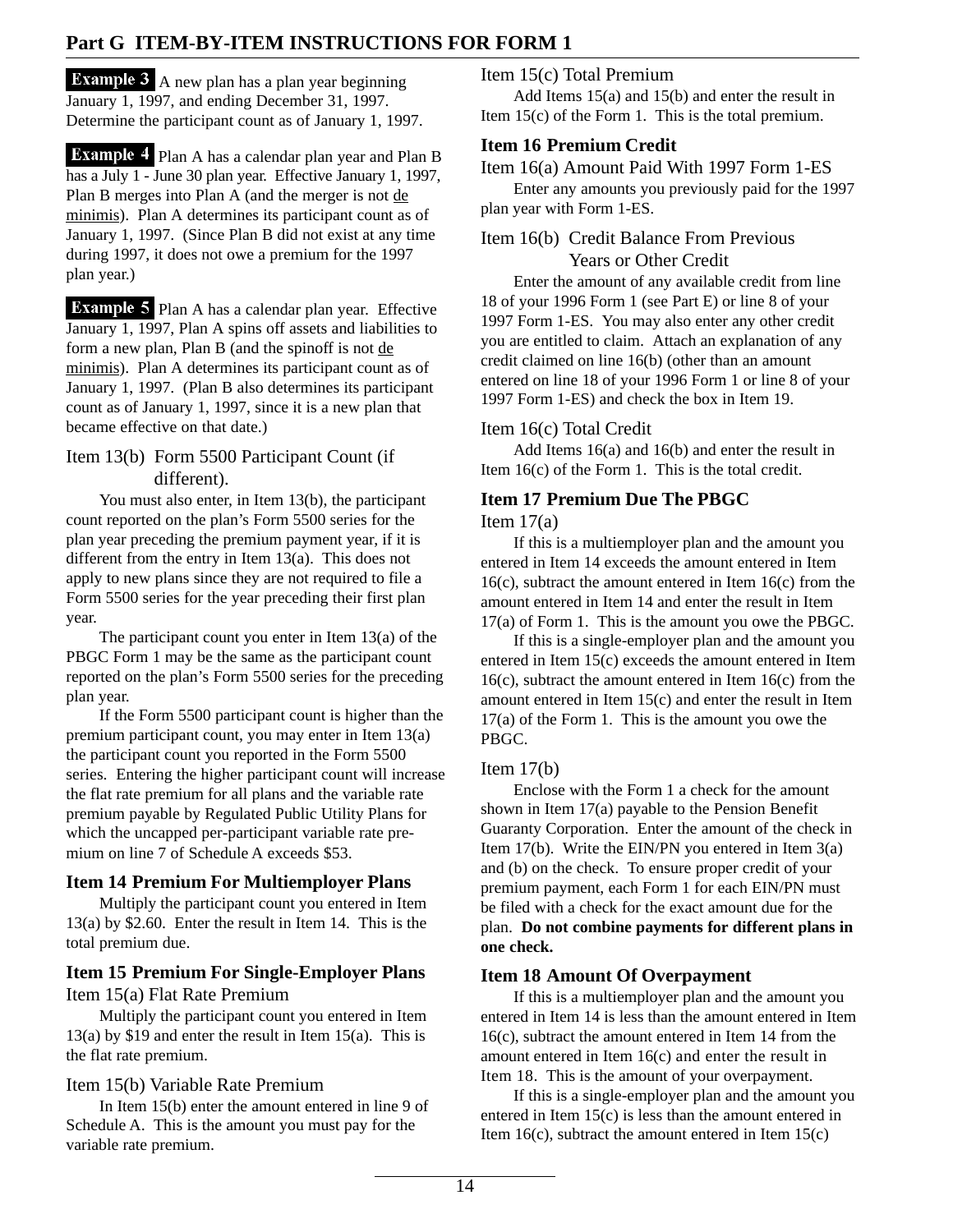from the amount entered in Item 16(c) and enter the result in Item 18. This is the amount of your overpayment.

If a premium is overpaid for a plan, and any part of another year's premium or late payment charge is still owing for that plan, the overpayment will be applied toward paying the outstanding amount(s) due.

You may designate which outstanding amount(s) of premium or late payment charge an overpayment is to be applied against (if it has not already been applied). If you do not so designate, we will apply the overpayment first to the outstanding premium, interest, and penalty (in that order) from the earliest plan year, then the next earliest plan year, etc.

An amount of overpayment that is not needed to pay amounts owed may be refunded upon request made within the period specified in the applicable statute of limitations (generally six years after the overpayment was made) or may be claimed as a credit on a Form 1 or Form 1-ES filed within the same period. If line 18 shows an overpayment, you may request a refund by checking the box in Item 18. An overpayment on one plan cannot be applied to offset an underpayment on one or more other plans.

### **Item 19 Additional Information**

If you have used attachments other than the Schedule A to explain any of your answers, check the box. Be sure to show the plan name and the EIN/PN at the top of each sheet.

### **Item 20 Certification of Multiemployer Plan Administrator**

If your plan is a multiemployer plan, then you, as plan administrator, must sign the Form 1 in this space. We may return your filing if it does not have your signature. Single-employer plans - see Items 10 and 11 of Schedule A to Form 1.

## **Part H GENERAL INSTRUCTIONS FOR SCHEDULE A**

The instructions in this part give you the general instructions and requirements for filling out the Schedule A that must be attached to each Form 1 for each single-employer plan.

A key point to filling out the Schedule A is the requirement for you to select a "Filing Method" for your plan. Your plan may be eligible for more than one filing method. However, you may select only one filing method. Under some filing methods, it may take more time to complete the Schedule A than under others. Some methods require the services of an enrolled actuary. We urge you to review this part carefully before completing Schedule A in order to take advantage of the filing method that best suits your needs.

The specific instructions for each line of the Schedule A are in Part I, Line-By-Line Instructions for Schedule A.

### **1. General Requirements**

All single-employer plans must complete Schedule A of the PBGC Form 1. You will use Schedule A to determine the amount of the variable rate premium. For some plans, the amount will be \$0. The variable rate premium (even if it is \$0) must be entered on the Schedule A, line 9, and also on the Form 1, Line 15(b). You, and in some cases an enrolled actuary, must certify that the variable rate premium is correct, even if the amount is \$0.

The variable rate premium is \$9 per \$1,000, or fraction thereof, of unfunded vested benefits as of the last day of the plan year preceding the premium payment year. The vested benefits must be valued using an interest rate required by ERISA. (See Part H.7.)

If your plan is a Regulated Public Utility Plan and the variable rate premium exceeds \$53 per participant, special reduction rules may apply. (See instructions for line 8.)

## **2. Failure To File Schedule A**

If you fail to file a completed and signed Schedule A, we may return your entire filing along with any payment accompanying the filing and the payment may be treated as not having been made. The PBGC may rely on data it obtains from other sources to estimate the variable rate amount due and you will be billed for that amount plus penalties and interest, as applicable.

## **3. Computation Date For The Variable Rate Premium**

The date for the computation or determination of the variable rate premium is generally the last day of the plan year preceding the premium payment year and is the same date as the participant count date.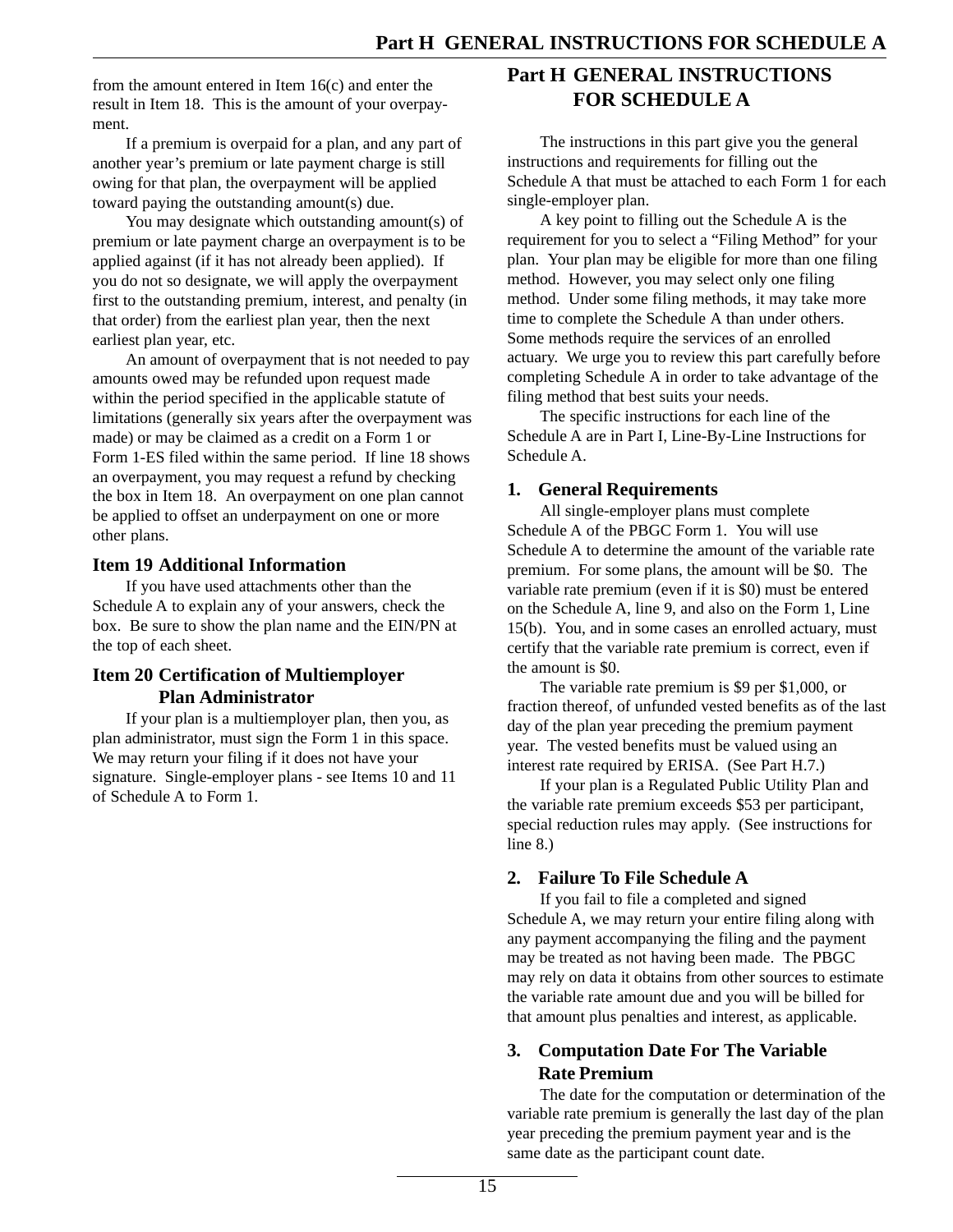However, for new or newly covered plans, plans that are transferee plans in a merger (other than a de minimis merger) that is effective on the first day of the plan's premium payment year, and plans that are transferor plans in a spinoff (other than a de minimis spinoff) that is effective on the first day of the plan's premium payment year, the "first day of the premium payment year (or, in the case of a new or newly covered plan, the date on which the plan became effective for benefit accruals for future service, if later)" should be substituted for the "last day of the plan year preceding the premium payment year" whenever that latter date is used in Parts H and I of these instructions or in the Schedule A. This exception is the same as the exception for the participant count date for the same situations; see Part G, Item 13, for additional information and examples.

### **4. Filing Methods**

You determine the variable rate premium on Schedule A under the "General Rule" or under an optional filing method.

All single-employer plans are eligible to use the "General Rule." The General Rule requires a determination of vested benefits and assets and a determination of unfunded vested benefits by an enrolled actuary as of the last day of the plan year preceding the premium payment year. (For a more complete description of the requirements, see 5.a below.)

To avoid the expense that might be involved in using the General Rule, you may wish to consider using an optional filing method. Review the requirements for each method to see if you can use it and whether you wish to do so.

The first optional filing method - the Alternative Calculation Method - requires only an adjustment of amounts determined as of the first day of the plan year preceding the premium payment year that are required to be reported in the plan's Form 5500, Schedule B.

If you file under optional filing methods in items  $1(c)(1)$  through  $1(c)(5)$ , you do not have to determine or calculate unfunded vested benefits and you do not have to pay a variable rate premium.

The optional filing method on line 1(d) is a variation of the Alternative Calculation Method for plans terminating in distress or involuntary terminations. It uses the Schedule B for the termination plan year or, if unavailable, for the preceding plan year.

If you use the optional filing method on line  $1(e)$  for Small Regulated Public Utility Plans, you do not need to complete lines 2 through 7 of the Schedule A. You also do not need an enrolled actuary certification. Check the box in item (d) at the top of page 1 of Schedule A if your plan satisfies the definition of a "Regulated Public Utility Plan" in Part A.2. (Definitions).

The optional filing methods are listed below with the line numbers on Schedule A.

- LINE OPTIONAL FILING METHODS
- 1(b) Alternative Calculation Method (See 5.b below.)
- 1(c)(1) Plans with no vested participants (See 5.c.(i) below.)
- $1(c)(2)$  Section 412(i) plans (See 5.c.(ii) below.)
- 1(c)(3) Fully funded small plans (under 500 participants) (See 5.c.(iii) below.)
- 1(c)(4) Plans terminating in standard termination (See 5.c.(iv) below.)
- 1(c)(5) Plans at full funding limit (See  $5.c.(v)$  below.)
- 1(d) Plans terminating in distress or involuntary termination (See 5.d below.)
- 1(e) Small Regulated Public Utility Plans (under 500 participants) paying maximum variable rate premium (See 5.e below.)

### **5. Requirements For Filing Method Selection**

Listed below are the requirements for the filing methods and the location of the line-by-line instructions for completing Schedule A under each of the filing methods.

All the filing methods require the plan administrator to certify to the correct completion of Form 1 and Schedule A, and that any information given to the enrolled actuary is true, correct, and complete. The plan administrator must also complete a certification about compliance with participant notice requirements (see Part H.8.). Additional certifications are noted below.

a. General Rule. Under the General Rule, an enrolled actuary determines the amount of unfunded vested benefits as of the last day of the plan year preceding the premium payment year, in accordance with ERISA section  $4006(a)(3)(E)(iii)$  and generally accepted actuarial principles and practices. The actuary may either perform a valuation as of the last day of the plan year preceding the premium payment year, or adjust the results of a valuation done as of a different date to reflect any differences in plan assets, population, and provisions between the different valuation date and the last day of the plan year preceding the premium payment year so that the adjusted results satisfy all of the requirements for the General Rule method. A plan's unfunded vested benefits equal the excess of: (1) the plan's current liability (within the meaning of ERISA section 302(d)(7)) determined by taking into account only vested benefits and valued at the Required Interest Rate described in Part H.7. of these instructions, over (2) the actuarial value of the plan's assets determined in accor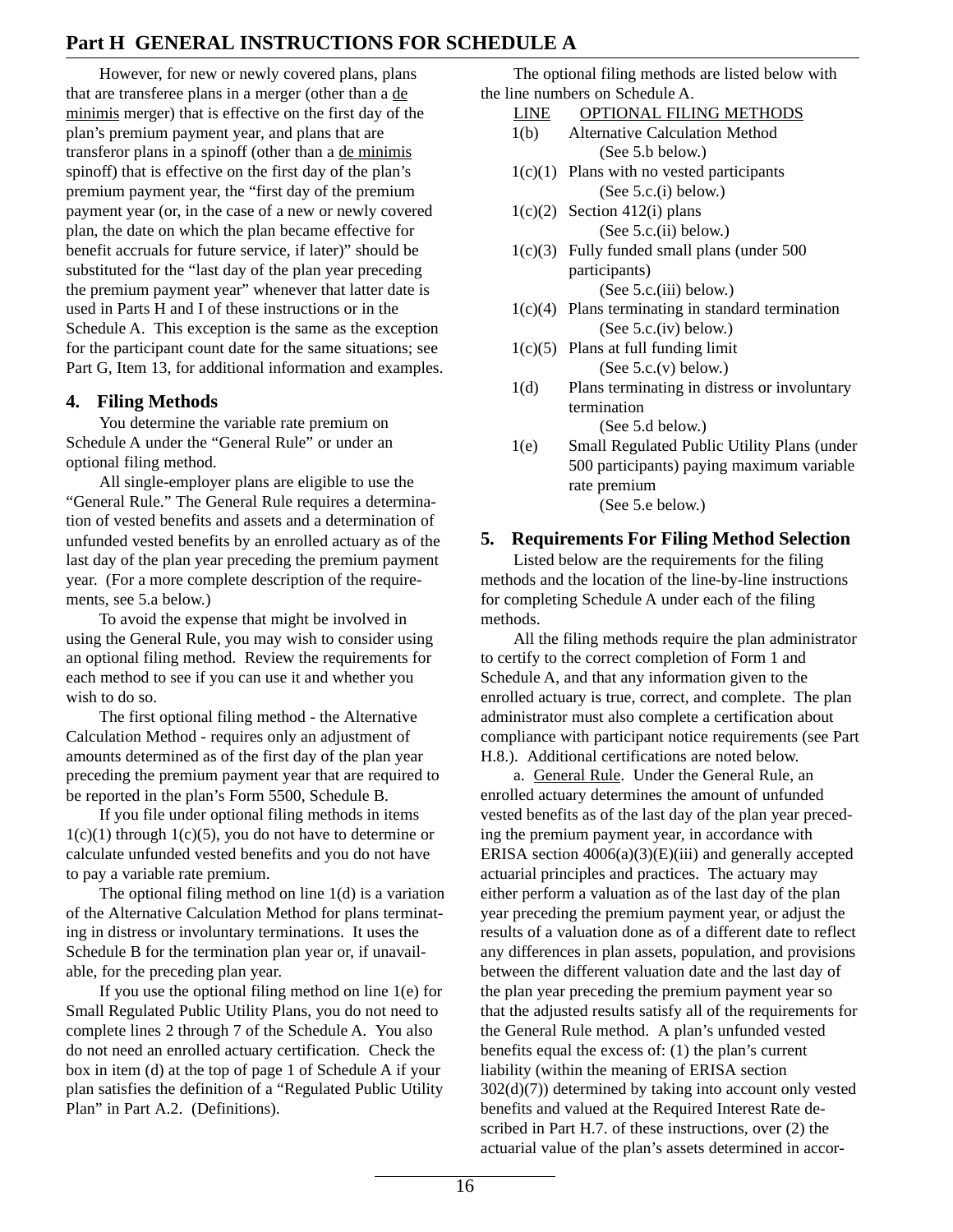dance with ERISA section  $302(c)(2)$  without a reduction for any credit balance in the plan's funding standard account.

(i) *General Requirements*: The determination under the General Rule must reflect the plan's population and provisions as of the last day of the plan year preceding the premium payment year. Population data may be based on an actual census or a representative sample of the plan's population. The enrolled actuary must make the determination using the same actuarial assumptions and methods used by the plan for purposes of determining the minimum funding contributions under section 302 of ERISA and section 412 of the Code for the plan year preceding the premium payment year (or, in the case of a plan to which the special computation date rule in Part H.3. applies, for the premium payment year), except to the extent that other actuarial assumptions are specifically prescribed by these instructions or are necessary to reflect the occurrence of a significant event described in Part H.6. below, between the date of the funding valuation and the last day of the plan year preceding the premium payment year. (If the plan does a funding valuation as of the last day of the plan year preceding the premium payment year, no separate adjustment for significant events is needed.)

Under this rule, the determination of the unfunded vested benefits may be based on a plan funding valuation performed as of the first day of the premium payment year, provided that—

(A) the actuarial assumptions and methods used are those used by the plan for purposes of determining the minimum funding contributions under section 302 of the Act and section 412 of the Code for the premium payment year, except to the extent that other actuarial assumptions are specifically prescribed by these instructions or are required to make the adjustment described in paragraph (B) below; and (B) if an enrolled actuary determines that there is a material difference between the values determined under the valuation and the values that would have been determined as of the last day of the preceding plan year, the valuation results are adjusted to reflect appropriately the values as of the last day of the preceding plan year. (This adjustment need not be made if the unadjusted valuation would result in greater unfunded vested benefits.)

(ii) *Certification Requirement (in addition to plan administrator certification)*: In all cases under the General Rule, an enrolled actuary must certify to the determination of the variable rate premium. In addition(A) in the case of a large plan (500 or more participants), if the enrolled actuary —determines that the actuarial value of plan assets equals or exceeds the value of all accrued benefits (valued at the Required Interest Rate described in Part H.7. of these instructions); and

—elects to report the value of accrued benefits in lieu of the value of vested benefits on line 2(a) of Schedule A,

the enrolled actuary must certify to having done so on line 11(a) of Schedule A.

(B) If

—the interest rate used by the plan to value current liability was not greater than the Required Interest Rate described in Part H.7.; and

—the enrolled actuary reports the value of vested benefits at the plan's interest rate on line 2(b) of Schedule A,

the enrolled actuary must certify to the above on line 11(c) of Schedule A.

(iii) *Size Requirement*: Plans with any number of participants may use this method.

(iv) *Instructions*: For line-by-line instructions for completing Schedule A, see Part I, Subpart 1 of these instructions.

(v) *Schedule A Filing Method*: Check the box for Item  $1(a)$ .

b. Alternative Calculation Method. This method is a simplified method intended to approximate the more precise determinations of the General Rule. It uses two formulas to calculate unfunded vested benefits as of the last day of the plan year preceding the premium payment year.

The first formula adjusts the value of vested benefits for participants in pay status and deferred vested participants, as reported on Schedule B of the Form 5500 as of the first day of the plan year preceding the premium payment year, using the Required Interest Rate prescribed by ERISA. Part H.7. of these instructions tells you how to determine the Required Interest Rate that applies to your plan.

The second formula adjusts the resulting unfunded vested benefits figure for the passage of time from the first day of the plan year preceding the premium payment year to the last day of the plan year preceding the premium payment year. The adjustment is necessary because, for premium purposes, unfunded vested benefits are determined as of the last day of the plan year preceding the premium payment year. See the line-by-line instructions in Part I, Subpart 2, lines 2(b) and 4, for the two formulas.

If the Alternative Calculation Method is used by a plan that has 500 or more participants as of the last day of the plan year preceding the premium payment year, an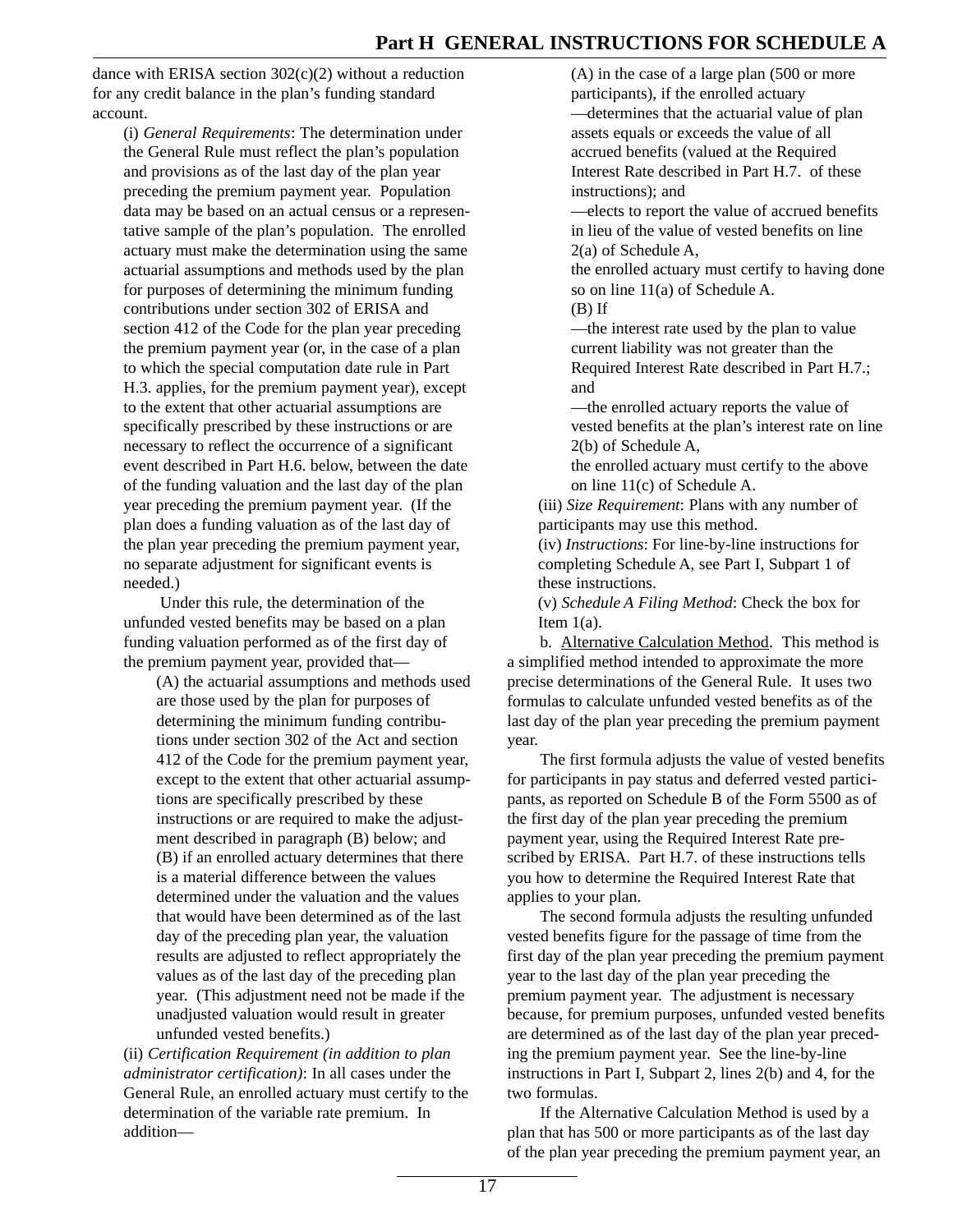enrolled actuary must adjust the unfunded vested benefits to reflect the occurrence of any significant event during the plan year preceding the premium payment year. See Part H.6. for a list of significant events.

(i) *General Requirements*: To use the Alternative Calculation Method, a plan must file a Form 5500 and Schedule B with the IRS, for the plan year preceding the premium payment year, that has -

(A) vested benefit values reported on lines 2b(1), 2b(2), and 2b(3);

(B) the interest rate, reported on line 6a(1), used to determine the vested benefit values; (C) the assumed retirement age reported on line 6b; and

(D) assets reported on line 1b(2) or 2a. (ii) *Certification Requirements (in addition to plan administrator certification)*: For plans with 500 or more participants, an enrolled actuary must certify on line 11(d) that the unfunded vested benefits have been adjusted for the occurrence, if any, of a significant event and that the adjustment is consistent with generally accepted actuarial principles and practices. (iii) *Size Requirements*: Plans with any number of participants may use this method. However, plans with 500 or more participants that use this method must report unfunded vested benefits that reflect the occurrence, if any, of significant events listed in Part H.6.

(iv) *Instructions*: For line-by-line instructions for completing Schedule A, see Part I, Subpart 2, of these instructions.

(v) *Schedule A Filing Method*: Check the applicable box under Item 1(b). If your plan has fewer than 500 participants, check the box for Item  $1(b)(1)$ . If your plan has 500 or more participants, check the box for Item  $1(b)(2)$ .

c. Plans Exempt From Variable Rate Premium. Certain categories of plans are not required to determine or report vested benefits, assets or unfunded vested benefits on Schedule A, or to pay a variable rate premium. These plans are required only to complete lines 1 and 9 on the Schedule A indicating that the plan comes within one of the exempted categories and to provide the plan administrator and (if appropriate) enrolled actuary certifications.

(i) *Plans With No Vested Participants*. If a plan has no vested participants as of the last day of the plan year preceding the premium payment year, the plan administrator may use this filing method and report a \$0 variable rate premium on the Schedule A.

(A) General Requirements: To use this rule a plan must have had no vested participants as of the last day of the plan year preceding the premium payment year.

(B) Certification Requirement (in addition to plan administrator certification): None. Only

the plan administrator certification is required. (C) Size Requirement: Plans with any number of participants may use this method.

(D) Instructions: For line-by-line instruction for completing Schedule A, see Part I, Subpart 3, of these instructions.

(E) Schedule A Filing Method: Check the box on Schedule A, Item 1(c)(1).

(ii) *Section 412(i) Plans*. Plans described in section 412(i) of the Internal Revenue Code and regulations thereunder are not subject to the variable rate premium and report a \$0 variable rate premium on Schedule A.

(A) General Requirements: To use the section 412(i) plan rule, a plan must be a plan described in section 412(i) of the Code and the regulations thereunder at all times during the plan year preceding the premium payment year. If the plan is a new or newly covered plan, it must be a 412(i) plan at all times during the premium payment year through the due date for the variable rate premium.

(B) Certification Requirement (in addition to plan administrator certification): None. Only the plan administrator certification is required. (C) Size Requirement: Plans with any number of participants may use this method.

(D) Instructions: For line-by-line instructions for completing Schedule A, see Part I, Subpart 4, of these instructions.

(E) Schedule A Filing Method: Check the box on Schedule A, Item  $1(c)(2)$ .

(iii) *Fully Funded Small Plans*. Under this rule, an enrolled actuary certifies that the plan has no unfunded vested benefits. No computations of unfunded vested benefits need be reported. The enrolled actuary simply reports a \$0 variable rate premium on Schedule A.

(A) General Requirements: To use this rule, a plan must have fewer than 500 participants as of the last day of the plan year preceding the premium payment year and no unfunded vested benefits as of that date (valued at the Required Interest Rate described in Part H.7. of these instructions).

(B) Certification Requirements (in addition to plan administrator certification): The enrolled actuary must certify on line 11(b) that the plan had fewer than 500 participants and that the plan had no unfunded vested benefits as of the last day of the plan year preceding the premium payment year (valued at the Required Interest Rate described in Part H.7. of these instructions).

(C) Size Requirement: Only plans with fewer than 500 participants on the last day of the plan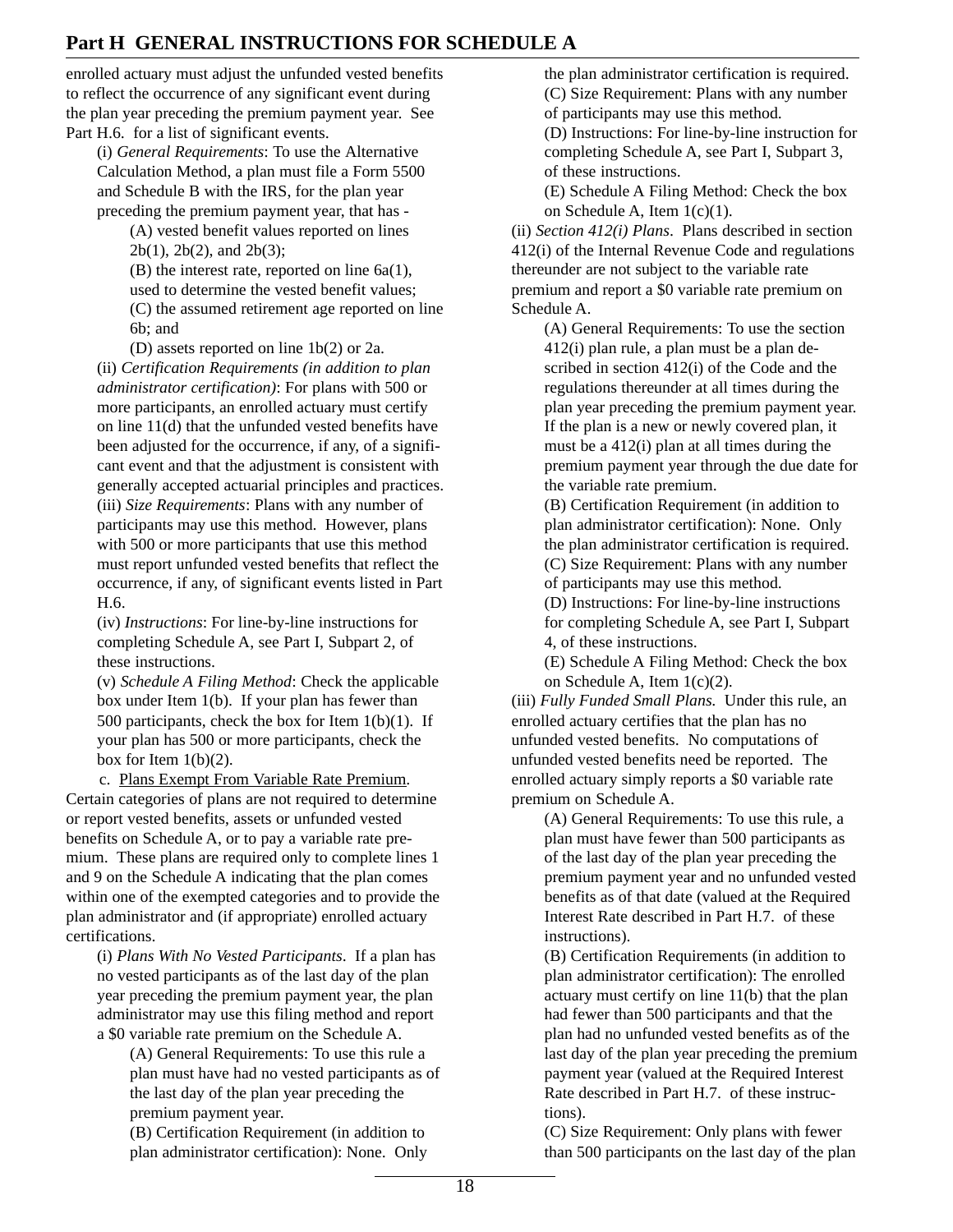year preceding the premium payment year may use this method.

(D) Instructions: For line-by-line instructions for completing Schedule A, see Part I, Subpart 5, of these instructions. (E) Schedule A Filing Method: Check the box on Schedule A, Item 1(c)(3).

(iv) *Plans Terminating In Standard Terminations*. Under this exemption, plans terminating in standard terminations are not subject to the variable rate premium and report a \$0 variable rate premium on Schedule A.

(A) General Requirements: Plans that issued a notice of intent to terminate in a standard termination in accordance with section 4041(a)(2) of ERISA, setting forth a proposed date of termination (i.e., the 60-day prospective date) that is on or before the last day of the plan year preceding the premium payment year may use this method.

If the plan does not ultimately make a final distribution of assets in full satisfaction of its obligations under the standard termination, the right to use this filing method will be revoked and the premium(s) that would otherwise have been required will be due retroactive to the applicable due date(s).

(B) Certification Requirement (in addition to plan administrator certification): None. Only the plan administrator certification is required. (C) Size Requirement: Plans with any number of participants may use this method.

(D) Instructions: For line-by-line instructions for completing Schedule A, see Part I, Subpart 6, of these instructions.

(E) Schedule A Filing Method: Check the box on Schedule A, Item 1(c)(4).

(v) *Plans At The Full Funding Limit*. As provided below, plans at the full funding limit for the plan year preceding the premium payment year are exempt from the variable rate premium and should report a \$0 variable rate premium on Schedule A.

(A) General Requirements: Plans may use this method if, on or before the earlier of the due date for payment of the variable rate premium (see Part C) or the date the variable rate premium is paid, the plan's contributing sponsor or contributing sponsors made contributions to the plan for the plan year preceding the premium payment year in an amount not less than the full funding limitation for that preceding plan year under section 412(c)(7) of the Internal Revenue Code.

The determination of whether contributions for the preceding plan year were in an amount not less than the full funding limitation under section 412(c)(7) of the Code for the preceding plan year is based on the method of computing the full funding limitation, including actuarial assumptions and funding methods, used by the plan (provided these assumptions and methods met all requirements, including the requirements for reasonableness, under section 412 of the Code) with respect to the preceding plan year. In the event of a PBGC audit, the plan administrator may be required to provide documentation to establish both the computation methods used and the conformance of those methods with the requirements of Code section 412. The PBGC will report to the Internal Revenue Service any plans using assumptions and methods that appear not to meet the requirements of Code section 412.

Generally, Code section  $412(c)(7)$  defines the full funding limitation as the excess of a measure of the plan's liabilities over a measure of the plan's assets. In determining whether a plan is entitled to this exemption, plan assets should not be reduced by the amount of any credit balance in the plan's funding standard account.

A plan may be entitled to this exemption if contributions were rounded down slightly from the amount of the full funding limitation. Thus, any contribution that is rounded down to no less than the next lower multiple of one hundred dollars (in the case of full funding limitations up to one hundred thousand dollars) or to no less than the next lower multiple of one thousand dollars (in the case of full funding limitations above one hundred thousand dollars) is deemed for purposes of this exemption to be in an amount equal to the full funding limitation. (NOTE: Relief may also be available where the plan's actuary rounded off de minimis amounts to determine the full funding limit. Whether the exemption applies in such circumstances would be determined under the rule discussed in the preceding paragraph, based on a review of the plan's practice with respect to the computation methods used.)

A plan may be entitled to this exemption if the sum of the contributions for the plan year preceding the premium payment year was less than the full funding limit and the contributions plus the interest credit under the Code is at least equal to the full funding limit as of the end of the plan year preceding the premium payment year.

(B) Certification Requirement (in addition to plan administrator certification): The enrolled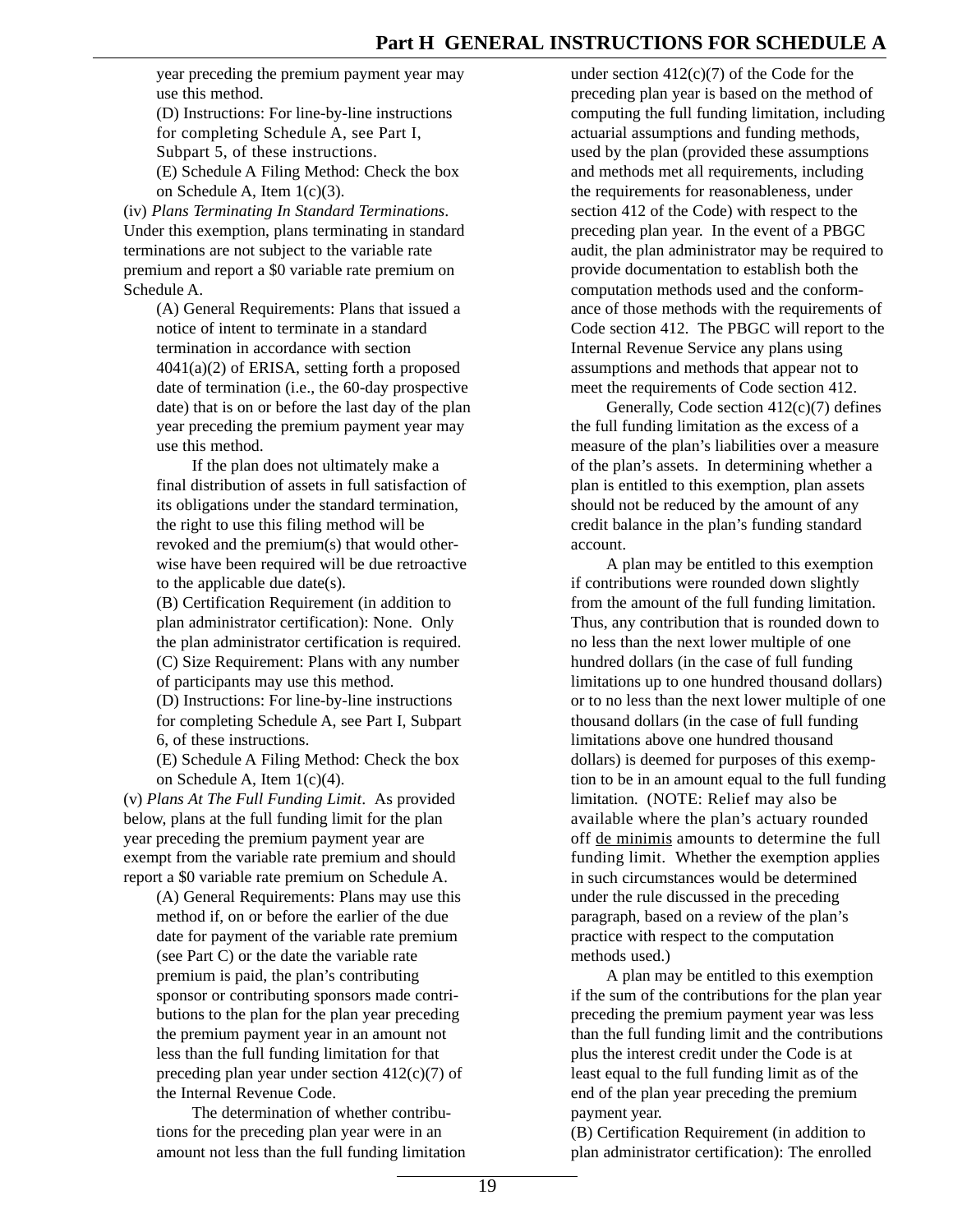actuary must certify on line 11(e) that the plan has met the general requirements described above.

(C) Size Requirement: Plans with any number of participants may use this method.

(D) Instructions: For line-by-line instructions for completing Schedule A, see Part I,

Subpart 7, of these instructions.

(E) Schedule A Filing Method: Check the box on Schedule A, item 1(c)(5).

d. Plans Terminating In Distress Or Involuntary Terminations. Under this special rule, plans terminating in distress or involuntary terminations may use a modified version of the Alternative Calculation Method.

(i) General Requirements: The following plans may use this method:

—Plans that issue notices of intent to terminate in a distress termination in accordance with ERISA section  $4041(a)(2)$  setting forth a proposed termination date that is on or before the last day of the plan year preceding the premium payment year; or

—Plans for which the PBGC has initiated proceedings for an involuntary termination and has sought a termination date on or before the last day of the plan year preceding the premium payment year.

Some plans terminating in distress or involuntary terminations may not have filed the Schedule B for the plan year preceding the premium payment year and therefore would not be able to use the Alternative Calculation Method to calculate unfunded vested benefits. This filing method allows such plans to calculate unfunded vested benefits under a variation of the Alternative Calculation Method that uses vested benefit values and asset values from an earlier Schedule B than under the Alternative Calculation Method. The Schedule B used under this special rule must be for the plan year that includes (in the case of a distress termination) the proposed date of termination or (in the case of an involuntary termination) the termination date sought by the PBGC, or, if no Schedule B is filed for that plan year, the Schedule B for the preceding plan year. The Schedule B must have the entries required for the Alternative Calculation Method, as described in Part H.5.b.(i) of these instructions. (NOTE: Line item references in the Alternative Calculation Method instructions are to the 1996 Schedule B. If the Schedule B you are using under this special rule is for an earlier year with different line numbers, use the corresponding line numbers listed in Part I, Subpart 8.)

**NOTE**: This method assumes (in the case of a distress termination) that the PBGC has not disapproved the termination or (in the case of an involuntary termination) that the PBGC's petition for involuntary termination has not been denied, dismissed, or withdrawn. If any of

these events occurs, the plan will be treated as an ongoing plan and must file amended premium forms using another permitted filing method.

(ii) *Certification Requirement (in addition to plan administrator certification)*: Same as for Alternative Calculation Method. (See Part H.5.b.(ii) of these instructions.)

(iii) *Size Requirement*: Same as for Alternative Calculation Method. (See Part H.5.b.(iii) of these instructions.)

(iv) *Instructions*: For line-by-line instructions for completing Schedule A, see Part I, Subpart 8, of these instructions.

(v) *Schedule A Filing Method*: Check the box on Schedule A, Item 1(d).

e. Small Regulated Public Utility Plans Paying Maximum Variable Rate Premium. Certain small Regulated Public Utility Plans that are required to pay the maximum variable rate premium or that choose to do so, rather than compute their unfunded vested benefits under the General Rule or the Alternative Calculation Method, can use this filing method. Plans using this method do not need to complete lines 2 through 7 of Schedule A.

(i) *General Requirements*: Plans may use this method if they check the box in item (d) at the top of page 1 of Schedule A and pay a variable rate premium of \$53 per participant. A plan that is maintained by any contributing sponsor that is not a Regulated Public Utility may NOT use this filing method. (See Definitions on page 2.) (ii) *Certification Requirement (in addition to plan administrator certification)*: None. Only the plan administrator certification is required. (iii) *Size Requirements*: Plans with fewer than 500 participants may use this method. (iv) *Instructions*: For line-by-line instructions for

completing Schedule A, see Part I, Subpart 9 of these instructions.

(v) *Schedule A Filing Method*: Check the box on Schedule A, item 1(e).

### **6. Significant Events**

a. General Rule. Plans filing under the General Rule must use actuarial assumptions and methods that reflect the occurrence, if any, of a significant event listed below between the date of the funding valuation for the plan year preceding the premium payment year and the last day of the plan year preceding the premium payment year.

b. Alternative Calculation Method. Plans with 500 or more participants filing under the Alternative Calculation Method are required to reflect in the value of unfunded vested benefits as of the last day of the plan year preceding the premium payment year the occur-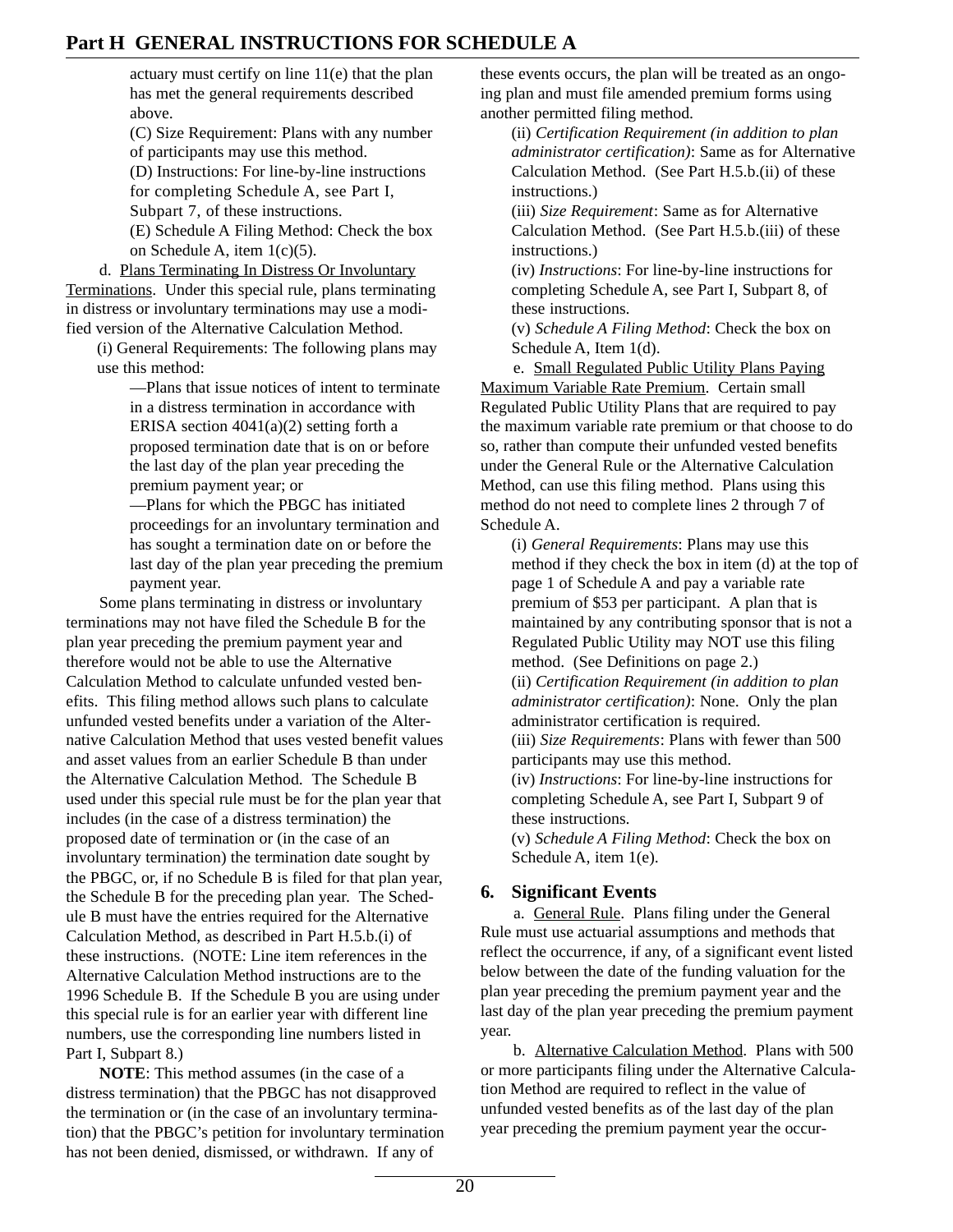rence, if any, of a significant event listed below during the plan year preceding the premium payment year.

c. Distress Or Involuntary Terminations. Plans with 500 or more participants filing under the method for plans terminating in distress or involuntary terminations are required to reflect in the value of unfunded vested benefits as of the last day of the plan year preceding the premium payment year the occurrence, if any, of a significant event listed below between the first day of the plan year for which the Schedule B being used was filed and the last day of the plan year preceding the premium payment year.

d. Significant Events. In each of the above circumstances, the plan's enrolled actuary must make appropriate adjustments to reflect the occurrence of any significant event.

The Significant Events are:

(1) an increase in the plan's actuarial costs (consisting of the plan's normal cost under section 412(b)(2)(A) of the Code, amortization charges under section 412(b)(2)(B) of the Code, and amortization credits under section  $412(b)(3)(B)$  of the Code) attributable to a plan amendment, unless the cost increase attributable to the amendment is less than 5% of the actuarial costs determined without regard to the amendment;

(2) the extension of coverage under the plan to a new group of employees resulting in an increase of 5% or more in the plan's liability for accrued benefits;

(3) a plan merger, consolidation or spinoff that is not de minimis pursuant to the regulations under section 414(l) of the Code;

(4) the shutdown of any facility, plant, store, etc., that creates immediate eligibility for benefits that would not otherwise be immediately payable for participants separating from service;

(5) the offer by the plan for a temporary period to permit participants to retire at benefit levels greater than that to which they would otherwise be entitled; (6) a cost-of-living increase for retirees resulting in an increase of 5% or more in the plan's liability for accrued benefits; and

(7) any other event or trend that results in a material increase in the value of unfunded vested benefits.

## **7. Required Interest Rate For Valuing Vested Benefits**

a. General Information. The Required Interest Rate to be used in valuing vested benefits of a plan (other than a Regulated Public Utility Plan with a 1997 premium payment year beginning after June 30) under the General Rule, the Alternative Calculation Method, or the method for plans terminating in involuntary or distress terminations can be obtained by calling (202) 326-4041. Except for Regulated Public Utility Plans with 1997 premium

payment years beginning after June 30, the Required Interest Rate that applies to you is also printed on the top line of the mailing label used to mail your premium payment package. The rate is determined by the month in which your plan year begins. Check the month on the mailing label to make sure it corresponds to the first month of your premium payment year.

The Required Interest Rate is equal to the "applicable percentage" of the annual yield for 30-year Treasury constant maturity securities, which is reported in Federal Reserve Statistical Release G.13 and H.15, for the calendar month preceding the calendar month in which the premium payment year begins. In general, the "applicable percentage" for 1997 premium payment years is 80 percent if the premium payment year begins before July 1 and 85 percent if it begins after June 30. The "applicable percentage" is different for Regulated Public Utility Plans with 1997 premium payment years beginning after June 30.

On or about the 15th of each month, the PBGC publishes in the Federal Register a list of the Required Interest Rates for the preceding 12 months (for plans other than Regulated Public Utility Plans with 1997 premium payment years beginning after June 30).

Additionally, the National Technical Information Service provides the Required Interest Rates (for plans other than Regulated Public Utility Plans with 1997 premium payment years beginning after June 30) and other PBGC interest rates through a subscription service.

For further information, contact:

U.S. Department of Commerce National Technical Information Service 5285 Port Royal Road Springfield, VA 22161 Telephone: (703) 487-4630 Facsimile: (703) 321-8547 Order No.: SUB-9244 *These are not toll free numbers, and collect calls cannot be accepted.*

Required Interest Rates (for plans other than Regulated Public Utility Plans with 1997 premium payment years beginning after June 30) are also posted on the PBGC's World Wide Web site (http:// www.pbgc.gov).

b. Regulated Public Utility Plans with 1997 Premium Payment Years Beginning After June 30. Regulated Public Utility Plans with premium payment years beginning January 1 through June 30, 1997, use the same Required Interest Rates as other plans. For a Regulated Public Utility Plan whose premium payment year begins during the period July 1 through December 31, 1997, the Required Interest Rate is determined using a different "applicable percentage" than for other plans. If your plan is a Regulated Public Utility Plan with a 1997 premium payment year beginning after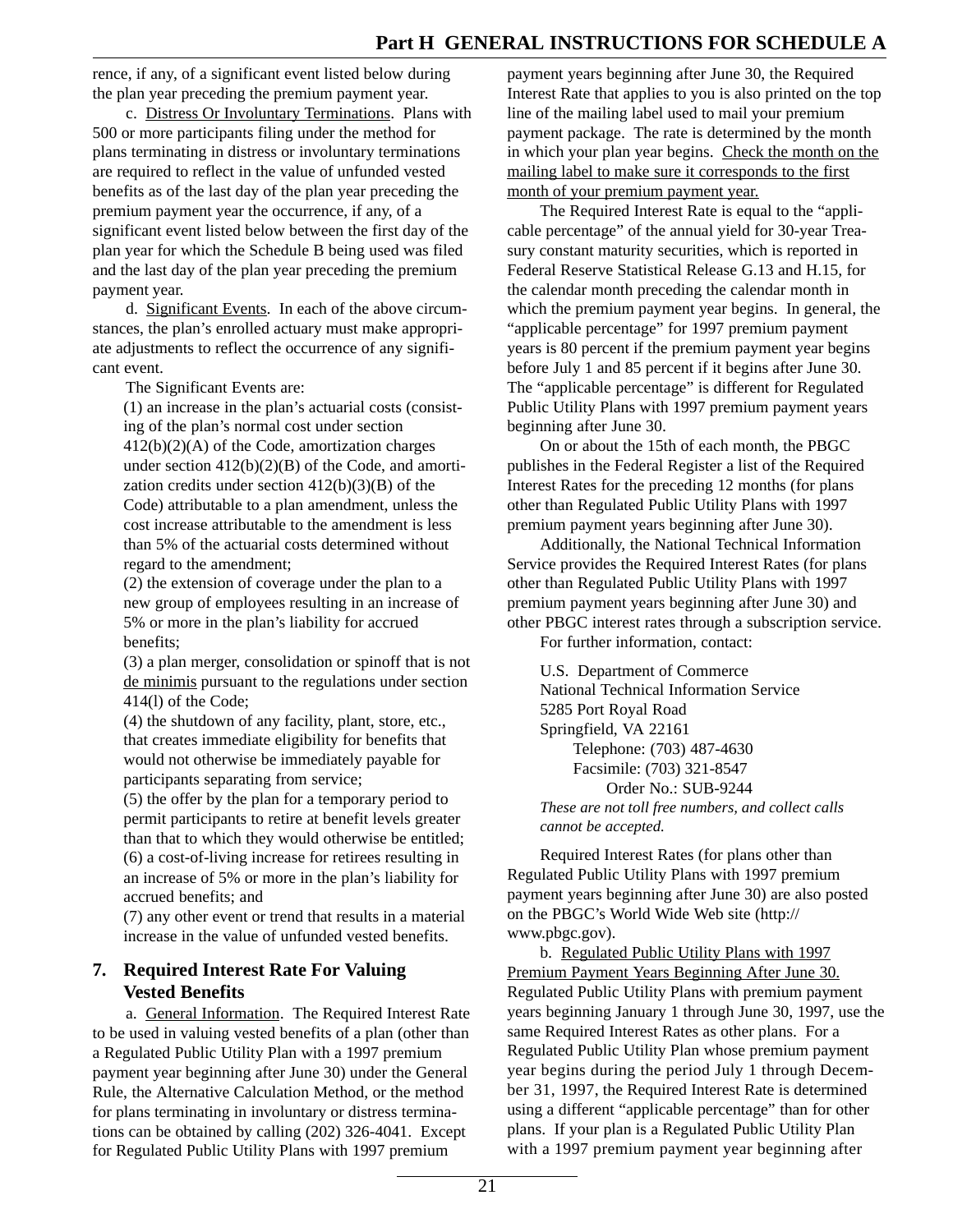## **Part I LINE-BY-LINE INSTRUCTIONS FOR SCHEDULE A**

June 30, you can determine the Required Interest Rate for your plan by converting the Required Interest Rate that would apply if your plan were not a Regulated Public Utility Plan, using the "Required Interest Rate Worksheet" on page 38.

c. For Further Information, contact:

Pension Benefit Guaranty Corporation Communications & Public Affairs Department 1200 K Street, NW Washington, DC 20005-4026 Telephone: (202) 326-4040

*This is not a toll free number, and collect calls cannot be accepted*

### **8. Certification Of Plan Administrator**

The plan administrator of a single-employer plan must sign and date the certification in item 10 of Schedule A. We may return any filing that does not have your original signature in item 10. The certification has two parts: a general certification about the correctness of your premium filing, and a certification regarding compliance with the participant notice requirements in ERISA section 4011 (29 U.S.C. 1311) and the PBGC's regulation on Disclosure to Participants (29 CFR Part 4011—formerly Part 2627).

For each plan year in which a variable rate premium is payable for a plan, the plan administrator must issue a notice to participants about the plan's funding status and the limits on the PBGC's guarantee, unless the plan is exempt from the notice requirement under the Disclosure to Participants regulation. The participant notice is due no later than two months after the Form 5500 due date (or extended due date) for the prior plan year. For purposes of determining whether the participant notice was timely issued, if any due date (or extended due date) falls on a Saturday, Sunday, or legal holiday, the applicable due date is the next business day.

The certification relates to the participant notice requirement for the plan year preceding the premium payment year. You must check box (a), (b), or (c). If you check box (c) (e.g., because a required participant notice was not issued or was issued late), you must attach an explanation and check the box in item 19 of Form 1.

**NOTE**: If your plan had no variable rate premium for the plan year preceding the premium payment year, the participant notice requirement did not apply for that year and you can check box (a). Other exemptions are described in the Disclosure to Participants regulation. Note in particular that the regulation contains exemptions for certain new and newly-covered plans.

## **Part I LINE-BY-LINE INSTRUCTIONS FOR SCHEDULE A**

**Note**: Money amounts entered in items 2, 3, and 4 of Schedule A should be in dollars only (no cents). See rounding instructions under these items.

The instructions in this Part are divided into a separate Subpart for each one of the Filing Methods in Item 1 of Schedule A.

To determine which filing method your plan may use, see Part H.5., Requirements for Filing Method Selection.

You will only need to follow the instructions in the Subpart for the filing method you select. Each Subpart has all the instructions you will need to fill out each line on the Schedule A for the filing method you use.

Some filing methods do not require that all lines on the Schedule A be completed. For those methods, we have provided instructions only for the lines that do need to be completed.

Below is an index to the Subparts in this part. On the left under "*FILING METHOD*" are the filing methods with the appropriate box for you to check on Schedule A, Item 1, to indicate your choice. On the right under "*SUBPART*" is the appropriate Subpart in this Part with the line-by-line instructions.

| <b>Index to Part I Subparts</b> |  |  |  |  |  |
|---------------------------------|--|--|--|--|--|
|---------------------------------|--|--|--|--|--|

| SUBPART |
|---------|
|---------|

### Box to check in Item 1

FILING METHOD

| a. |  |  |  |  | General Rule: (Box (a) in Item 1)  Subpart 1 |
|----|--|--|--|--|----------------------------------------------|
|----|--|--|--|--|----------------------------------------------|

b. Alternative Calculation Method: (1) Plans with fewer than 500 participants. (Box (b)(1) in Item 1) ........................ Subpart 2 (2) Plans with 500 or more participants. (Box (b)(2) in Item 1) ........................ Subpart 2 c. Plans not required to determine unfunded vested benefits: (1) Plans with No Vested Participants. (Box (c)(1) in Item 1)......................... Subpart 3 (2) 412(i) Plans. (Box (c)(2) in Item 1)......................... Subpart 4 (3) Fully Funded Plans with fewer than 500 participants. (Box (c)(3) in Item 1)......................... Subpart 5 (4) Plans Terminating in Standard Terminations. (Box (c)(4) in Item 1)......................... Subpart 6 (5) Plans at Full Funding Limit. (Box (c)(5) in Item 1)......................... Subpart 7 d. Plans Terminating in Distress or Involuntary Terminations. (Box (d) in Item 1) ............................. Subpart 8 e. Small Regulated Public Utility Plans Paying Maximum Variable Rate Premium.

<sup>(</sup>Box (e) in Item 1) ............................. Subpart 9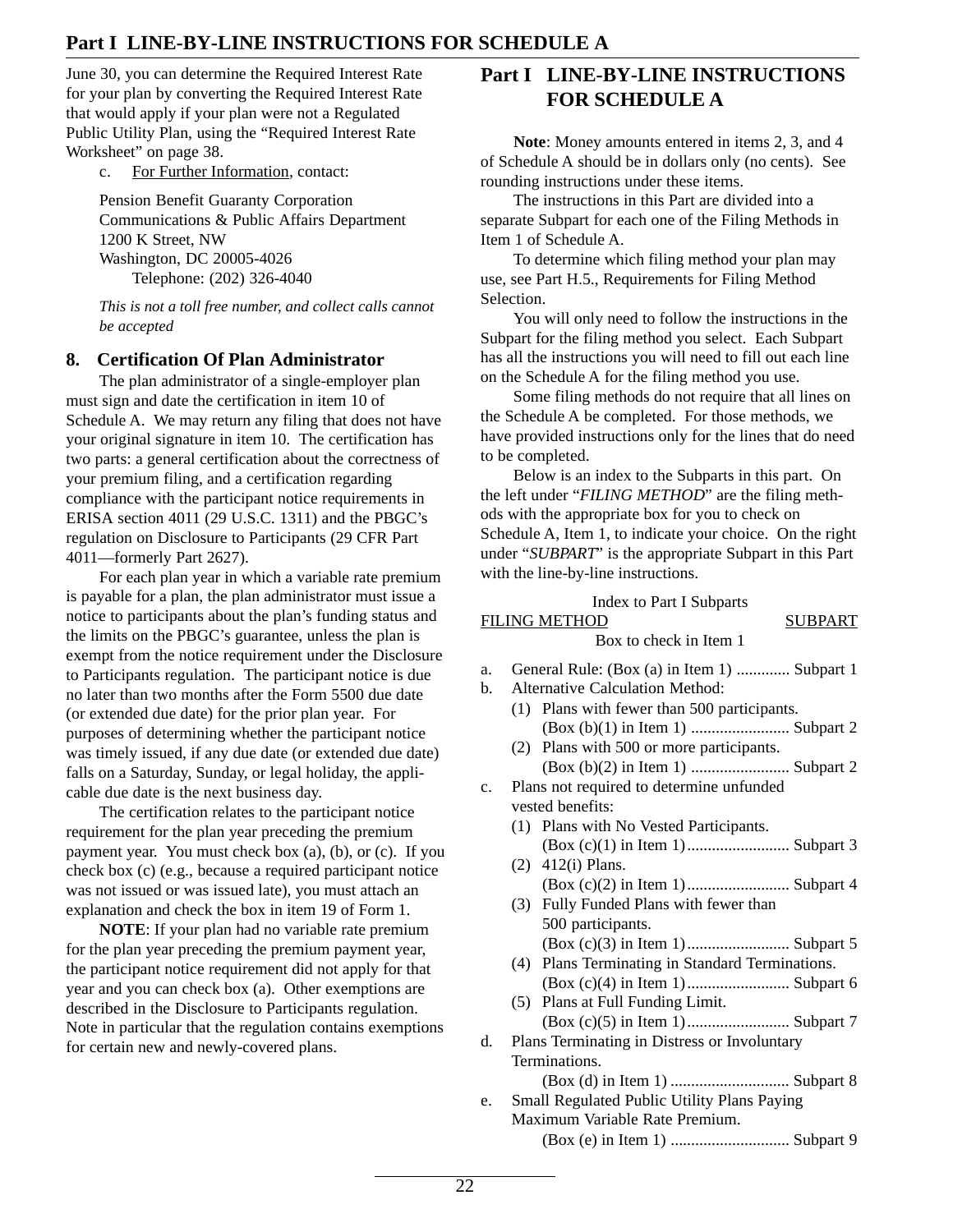## **Subpart 1 GENERAL RULE**

Be sure to read Part H.5.a. carefully, in addition to the following line-by-line instructions.

## **Line 1 Filing Method**

If you use the General Rule, you must check the box in Item 1(a). If you use the accrued benefits rule for plans with 500 or more participants for line 2(a), the enrolled actuary must initial the box on line 11(a) as part of the required certification for all plans using the General Rule.

## **Line 2 Present Value Of Vested Benefits**

You must report on line 2 the value of the plan's vested benefits. Round entries that include cents down to the next lower whole dollar amount. The value of a plan's vested benefits for premium purposes equals the amount of a plan's current liability (within the meaning of section 302(d)(7) of ERISA) determined by taking into account only vested benefits. You must report on line 2(a) the value of vested benefits using the plan's interest rate for determining current liability, and on line 2(b) the value of vested benefits using the Required Interest Rate.

### Relief Rule Accrued Benefit Relief Rule For Large Plans

This is a special rule providing relief from determining vested benefits for certain plans that had 500 or more participants on the last day of the plan year preceding the premium payment year.

If an enrolled actuary determines that the Total Value of Plan Assets on line 3(d) equals or exceeds the value of *all* benefits accrued under the plan (using plan assumptions, except that the benefits must be valued at the Required Interest Rate as defined in the instructions to Line 2(b)), the enrolled actuary need not determine the values of the plan's vested benefits. The actuary may instead report on line 2(a) the values of accrued benefits using the plan's assumptions and on 2(b) the values of accrued benefits adjusted only for the Required Interest Rate.

*If* you use this rule, the enrolled actuary must initial box (a) on line 11.

## Relief Rule Interest Adjustment Relief Rule

If the Required Interest Rate for your plan is equal to or greater than the plan interest rate used to value the benefits entered on line  $2(a)$ , you may enter the line  $2(a)$ amounts on line 2(b).

If you use this relief rule for line 2(b), the enrolled actuary for the plan must initial box (c) on line 11.

### Determination Date

Enter the date as of which the value of vested benefits was determined for premium purposes. The

determination date must be either the first day of the premium payment year or the last day of the plan year preceding the premium payment year.

### Assumed Retirement Age

Enter the assumed retirement age used to determine the present value of vested benefits for participants and beneficiaries not receiving payments.

### Required Interest Rate

Enter the Required Interest Rate (See Part H.7. of these instructions) that must be used by the plan to value vested benefits for premium purposes.

### Accrual Factor

The accrual factor refers to the benefit accrual adjustment, which does not apply to plans using the General Rule. Do not enter anything in this space.

Line 2(a)(1) Plan Value of Vested Benefits -

### Those Receiving Payments

In the "Value" column, enter the present value of vested benefits for retirees and beneficiaries receiving payments.

In the "Interest Rate" column, enter the current liability interest rate.

## Line 2(a)(2) Plan Value of Vested Benefits -

Those *Not* Receiving Payments

In the "Value" column, enter the present value of vested benefits for participants and beneficiaries not receiving payments. This includes all active vested participants and separated participants with deferred vested benefits.

In the "Interest Rate" column, enter the current liability interest rate.

### Line 2(a)(3) Total Plan Value of Vested Benefits

Enter the total amount of the present value of vested benefits determined with the plan's actuarial assumptions. This is the total of line  $2(a)(1)$  plus line  $(2)(a)(2)$ .

### Line 2(b) Adjusted Value of Vested Benefits

You must report on line 2(b) the adjusted value of vested benefits using the Required Interest Rate entered on line 2. The determination of the adjusted value must meet all the requirements set forth in Part H.5.a. of these instructions.

### Line 2(b)(1) Adjusted Value of Vested Benefits - Those Receiving Payments

Enter the adjusted present value of vested benefits for retirees and beneficiaries receiving payments, determined by adjusting the amount on line  $2(a)(1)$  in accordance with the requirements set forth in Part H.5.a. of these instructions.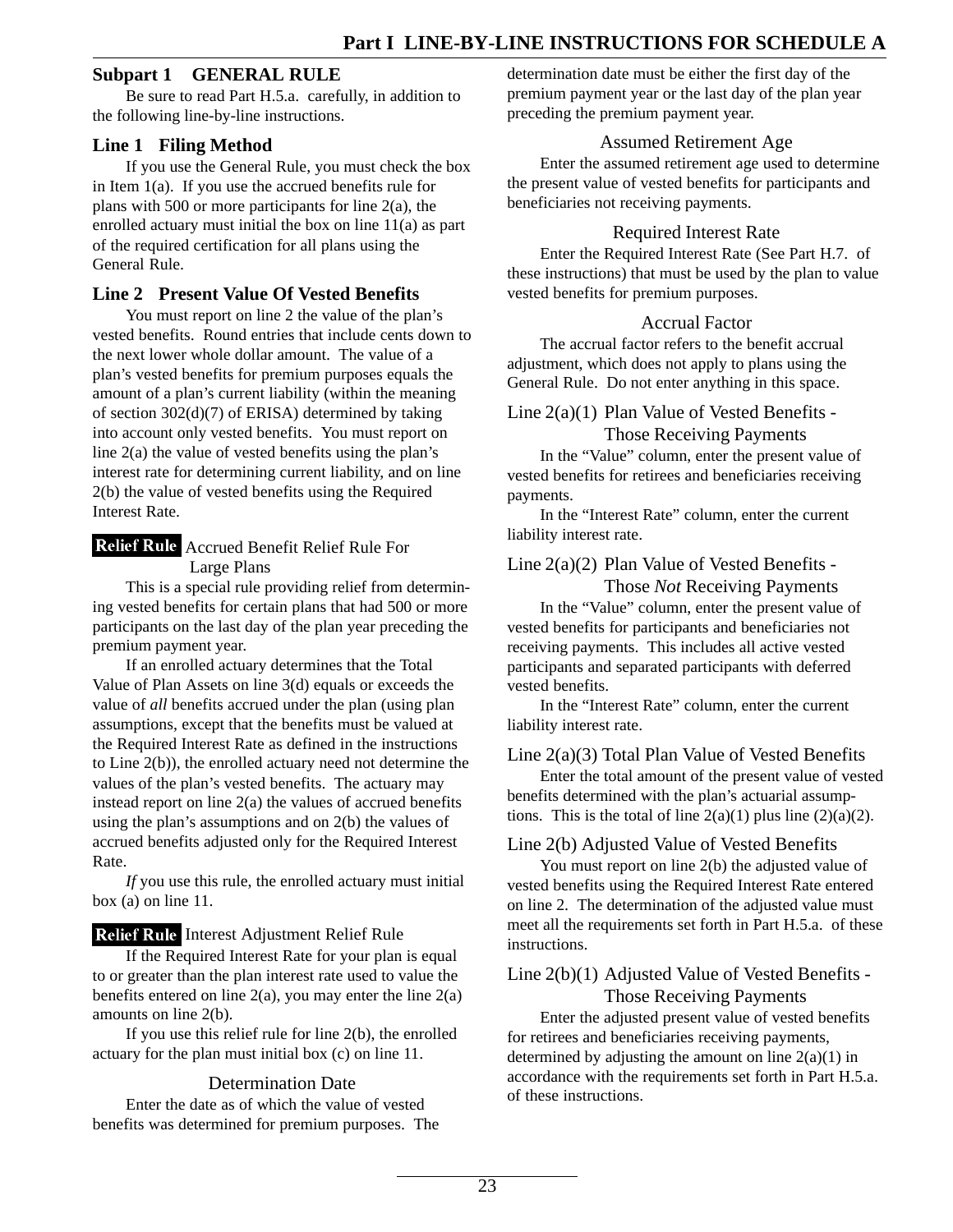## **Part I LINE-BY-LINE INSTRUCTIONS FOR SCHEDULE A**

Line 2(b)(2) Adjusted Value of Vested Benefits - Those *Not* Receiving Payments

Enter the adjusted present value of vested benefits for participants not receiving payments, determined by adjusting the amount on line  $2(a)(2)$  in accordance with the requirements set forth in Part H.5.a. of these instructions.

### Line 2(b)(3) Total Adjusted Vested Benefits

Enter the total amount of the present value of adjusted vested benefits. This is the sum of line  $2(b)(1)$ plus line  $2(b)(2)$ .

### **Line 3 Value Of Plan Assets**

Line 3(a) Value Of Plan Assets As Of

## Determination Date

Enter the date as of which assets were valued for premium purposes. The date must be the same as the determination date you entered on line 2.

Enter the actuarial value of the plan's assets determined in accordance with ERISA section 302(c)(2) without a reduction for any credit balance in the funding standard account. Round an entry that includes cents up to the next higher whole dollar amount. You may not include on line 3(a) contributions for the premium payment year or later, whether or not made. Adjust all receipts and disbursements for interest.

### Line 3(b) Contribution Receivables In Line 3(a)

Enter the sum of employer and employee contribution receivables that were included in the line 3(a) amount. Round an entry that includes cents down to the next lower whole dollar amount.

### Line 3(c) Discounted Paid Contributions

For plans with fewer than 500 participants, this line is optional; you may go to line 3(d). If you do not complete this line, you may understate the adjusted value of assets you will report on line 3(d). If this would affect the amount of the variable rate premium that the plan owes, you may wish to complete line 3(c).

Enter on line 3(c) the discounted value, as of the determination date entered on line 3, of those employer and employee contributions for plan years prior to the premium payment year that were either reported on line 3(b) (because they were included as receivables in the line 3(a) amount) or that were not included (as receivables or otherwise) in the Line 3(a) amount. However, do not include in line 3(c) any contributions that are for the premium payment year or any contributions that have not been paid on or before the earlier of the premium due date or the date the premium is paid. Round an entry that includes cents up to the next higher whole dollar amount.

The plan asset valuation rate must be used to discount contributions, on a simple or compound basis in accordance with the plan's discounting rules.

Line 3(d) Adjusted Value Of Plan Assets Enter the sum of line 3(a), minus line 3(b), plus line 3(c).

### **Line 4 Adjusted Unfunded Vested Benefits**

The adjusted unfunded vested benefits is the excess, if any, of the Total Adjusted Vested Benefits entered on line 2(b)(3) over the Adjusted Value of Plan Assets entered on line 3(d).

If line  $2(b)(3)$  is less than line  $3(d)$ , enter \$0 here and go to line 9 and enter \$0; if not, subtract line 3(d) from line  $2(b)(3)$ , round up to the next \$1,000, and enter here.

An enrolled actuary must certify that the determination of unfunded vested benefits was made in a manner consistent with generally accepted actuarial principles and practices. The certification is made by signing and completing line 11.

### **Line 5 Multiply Line 4 By 0.009**

Multiply the adjusted unfunded vested benefit amount on line 4 by 0.009 and enter on line 5. If your plan is NOT a Regulated Public Utility Plan, skip lines 6-8 and enter the amount from line 5 on line 9.

### **Line 6 The Participant Count**

Regulated Public Utility Plans only: Enter the participant count from Form 1, line 13(a).

### **Line 7 Divide Line 5 By Line 6**

Regulated Public Utility Plans only: Divide the amount on line 5 by the participant count on line 6 and enter. Round to the nearest cent. This is the initial per participant variable rate premium. If it is greater than \$53, it may be reduced on line 8.

### **Line 8 Per-Participant Variable Rate Premium**

Regulated Public Utility Plans only: If line 7 is \$53 or less, enter the amount from line 7 on line 8. If line 7 is greater than \$53, enter on line 8 the amount from line (vi) of the Variable Rate Worksheet on page 37.

### **Line 9 Variable Rate Premium**

Enter on line 9 and on Form 1, line 15(b), the variable rate premium. You have three alternatives:

a. If you checked any box on line 1(c) OR if you have a plan that has *NO* Adjusted Unfunded Vested Benefits shown on line 4, enter \$0.

b. If you completed line 5 and your plan is NOT a Regulated Public Utility Plan, enter the amount on line 5.

c. Otherwise, multiply line 8 by the participant count from Schedule A, line 6 and enter the result here.

### **Line 10 Plan Administrator Certification**

As plan administrator, you must sign and date the certification in the space provided. We may return any filing that does not have your original signature. See instructions in Part H.8.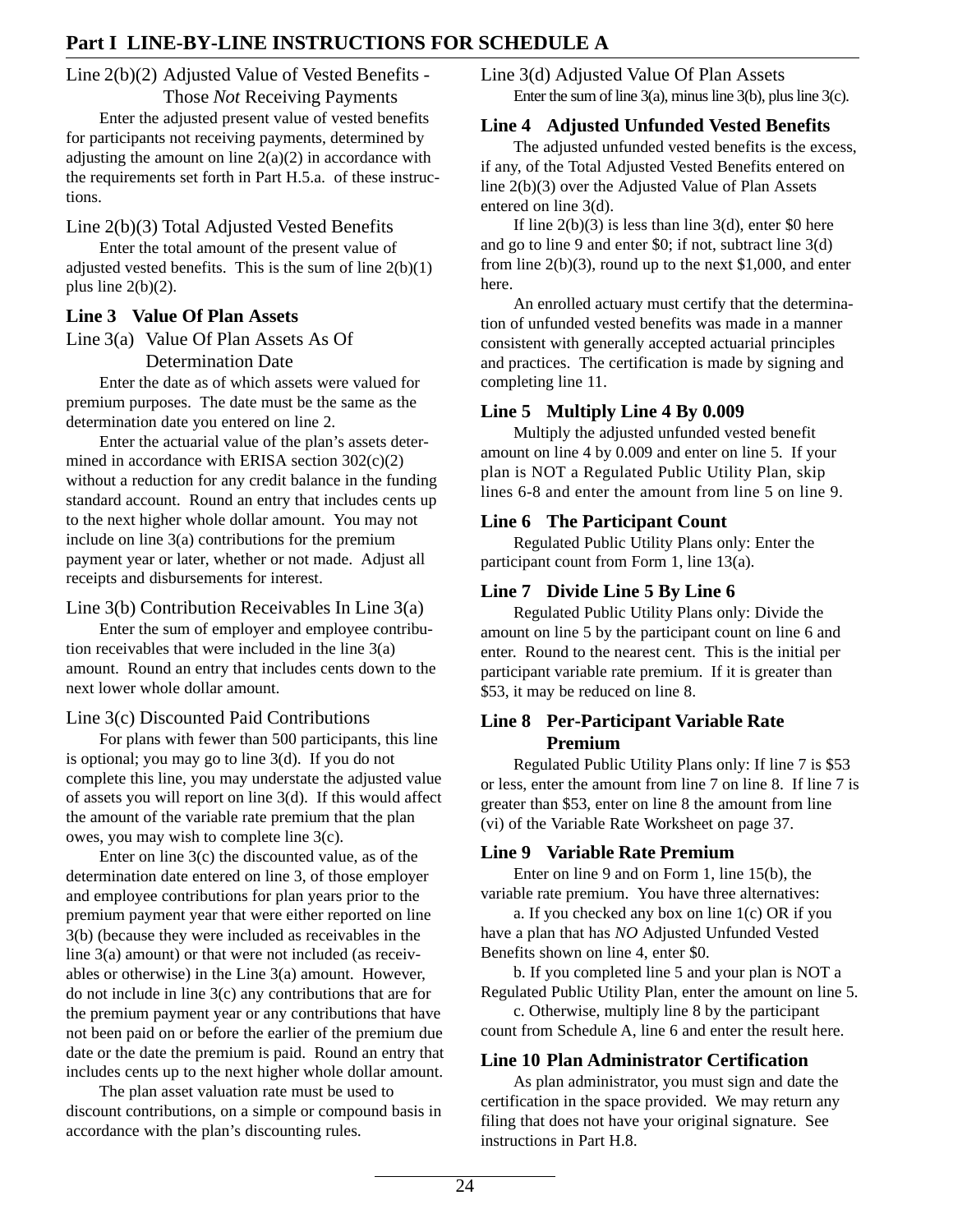### **Line 11 Enrolled Actuary Certification**

An enrolled actuary must personally sign, date and enter his or her enrollment number and address in the space provided on the certification on line 11. If the Accrued Benefit Relief Rule for line 2 was used, the enrolled actuary must initial box (a) on line 11. If the Interest Adjustment Relief Rule was used for line 2, the enrolled actuary must initial box (c) on line 11.

## **Subpart 2 ALTERNATIVE CALCULATION METHOD**

### **Line 1 Filing Method**

If you use the Alternative Calculation Method, you must check one of the boxes in Item 1(b).

If your plan has fewer than 500 participants, check box  $1(b)(1)$ .

If your plan has 500 or more participants, check box 1(b)(2). Your enrolled actuary must sign the certification on line 11.

## **Line 2 Present Value Of Vested Benefits**

Round entries that include cents down to the next lower whole dollar amount.

### Determination Date

Enter the date as of which the vested benefits for the 1996 Form 5500, Schedule B, line 2b, were valued. That date must be the first day of the 1996 plan year. If it is not, you cannot use the Alternative Calculation Method.

### Assumed Retirement Age

Enter the assumed retirement age used to determine the present value of vested benefits for participants and beneficiaries not receiving payments. The entry must be the same as the retirement age actuarial assumption reported on the 1996 Form 5500, Schedule B, line 6b.

### Required Interest Rate

Enter the Required Interest Rate (see Part H.7. of these instructions) that must be used to determine the adjusted present value of vested benefits.

### Accrual Factor

The accrual factor refers to the benefit accrual adjustment factor of 1.07 that you use in the "Line 2(b) Procedure."

### Line 2(a)(1) Plan Value Of Vested Benefits - Those Receiving Payments

In the "Value" column, enter the present value of vested benefits for retirees and beneficiaries receiving payments, determined as of the first day of the 1996 plan year. The amount entered must be the same as the amount reported on the 1996 Form 5500, Schedule B, line 2b(1), in the Vested Benefits column, "Operational information as of beginning of this plan year—'RPA '94' current liability for retired participants and beneficiaries receiving payments."

In the "Interest Rate" column, enter the plan interest rate used to determine the present value of vested benefits. The interest rate must be the same as the current liability interest rate reported on the 1996 Form 5500, Schedule B, line 6a(1).

## Line 2(a)(2) Plan Value of Vested Benefits -

Those *Not* Receiving Payments

In the "Value" column, enter the present value of vested benefits for participants not receiving payments, determined as of the first day of the 1996 plan year. This includes all active vested participants and separated participants with deferred vested benefits. The amount entered must be the sum of the following two amounts reported on the 1996 Form 5500, Schedule B:

a. Line 2b(2), in the Vested Benefits column, "Operational information as of beginning of this plan year—'RPA '94' current liability for terminated vested participants," and

b. Line 2b(3), in the Vested Benefits column, "Operational information as of beginning of this plan year—'RPA '94' current liability for active participants."

In the "Interest Rate" column, enter the plan interest rate used to determine the present value of vested benefits. The interest rate must be the same as the current liability interest rate reported on the 1996 Form 5500, Schedule B, line 6a(1).

## Line 2(a)(3) Total Plan Value of Vested Benefits

Enter the total amount of the present value of vested benefits determined with the plan's actuarial assumptions. This is the total of line  $2(a)(1)$  plus line  $(2)(a)(2)$ . The amount entered must be the same as the amount on the 1996 Form 5500, Schedule B, line 2b(4) in the Vested Benefit column, "Operational information as of beginning of this plan year—'RPA '94' current liability: Total."

### Line 2(b)(1)Adjusted Value of Vested Benefits -

Those Receiving Payments Enter the adjusted present value of vested benefits for retirees and beneficiaries receiving payments, determined by adjusting the amount on line  $2(a)(1)$  of Schedule A to value the benefits using the Required Interest Rate. To adjust the value of the benefits, you must use the formula in the "Line 2(b) Procedure" following line 2(b)(3) below.

## Line 2(b)(2)Adjusted Value of Vested Benefits - Those *Not* Receiving Payments

Enter the adjusted present value of vested benefits for participants not receiving payments, determined by adjusting the amount on line  $2(a)(2)$  of Schedule A to add benefit accruals for the plan year preceding the premium payment year and to value the benefits using the Required Interest Rate. The adjustment for benefit accruals is 7% of the amount on line  $2(a)(2)$ . To add the benefit accruals and to adjust the value of the benefits using the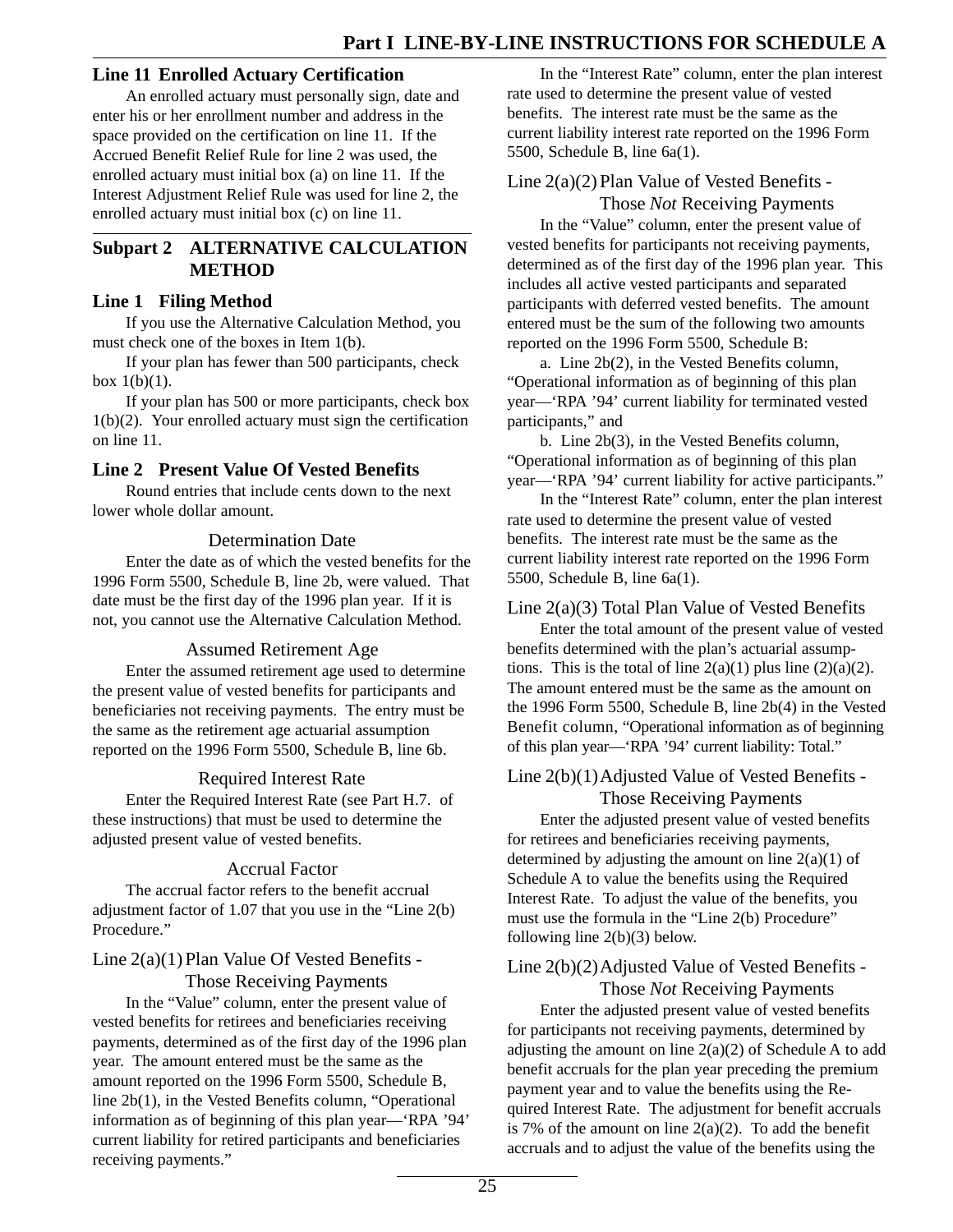## **Part I LINE-BY-LINE INSTRUCTIONS FOR SCHEDULE A**

Required Interest Rate, you must use the formula in the "Line 2(b) Procedure" following line 2(b)(3) (unless you qualify for the Interest Adjustment Relief Rule described below).

Line 2(b)(3) Total Adjusted Vested Benefits

Enter the total adjusted vested benefits. This amount is the total of line  $2(b)(1)$  plus line  $2(b)(2)$ .

Line 2(b) Procedure - How To Compute Adjusted Vested Benefits

Relief Rule If the Required Interest Rate for your plan entered on line 2 is equal to or greater than the plan interest rate entered on lines  $2(a)(1)$  and  $2(a)(2)$ , you do not have to use the formula below to calculate the adjusted value of vested benefits. However, you must adjust the amount entered on line  $2(a)(2)$  by multiplying it by 1.07, the benefit accrual adjustment factor. Enter on line  $2(b)(1)$  the same amount you entered on line  $2(a)(1)$ , and enter on line  $2(b)(2)$  the adjusted line  $2(a)(2)$  amount.

If you use this relief rule for line 2(b), by signing the certification in item 10 you are certifying that the adjusted value of vested benefits on line 2(b) is the same as the plan value of vested benefits on line 2(a) because the plan interest rate used to value the vested benefits entered on lines  $2(a)(1)$  and  $2(a)(2)$  was equal to or less than the Required Interest Rate.

**Procedure** Use the formula below to compute the adjusted value of vested benefits that you must enter on line  $2(b)(1)$ , line  $2(b)(2)$  and line  $2(b)(3)$ . Enter all interest rates in the formula as in the following example: Enter 6.75 percent as "6.75," not as ".0675."

The formula adjusts the values of vested benefits for retired participants and beneficiaries receiving benefit payments and for other participants not receiving benefits that you entered on line  $2(a)(1)$  and line  $2(a)(2)$  of PBGC Schedule A. This information comes from your 1996 Form 5500, Schedule B. The formula adjusts your plan values to reflect the Required Interest Rate. The formula also adjusts for benefit accruals during the plan year preceding the premium payment year. You may wish to use the spaces provided as a work sheet.

One part of the formula, the expression "**.**94*(RIR - BIR)*," may result in a fractional exponent and will result in a negative exponent when your plan's current liability interest rate is higher than the Required Interest Rate. You may use an optional procedure to substitute a factor for this expression. See "Procedure - How To Use Substitution Factors for the term '**.**94*(RIR - BIR)*'" below.

Formula for Total Adjusted Vested Benefits (line  $2(b)(3)$ :

$$
\begin{array}{rl} \rm{VB}_{\it{adj}} = & \rm{VB}_{\it{Pay}} \; x \;\cdot\!\!\!\!\! \cdot\!\!\!\! 94^{\it{(RIR-BIR)}} + \\ & [\rm{VB}_{\it{Nonpay}} \; x \;\cdot\!\!\!\!\! 94^{\it{(RIR-BIR)}} \; x \\ & ((100 + BIR) \; / \; (100 + RIR))^{\it{(ARA-S0)}}] \end{array}
$$

Note: The VB<sub>Nonpay</sub> amount is the amount entered on Schedule A line  $2(a)(2)$  multiplied by 1.07 (the benefit accrual adjustment factor) to reflect accruals during the preceding plan year.

a. Line 2(b)(1) amount - Adjusted Vested Benefits for retirees and beneficiaries receiving payments.

Line 2(b)(1) =  $VB_{Pav}$  x  $.94^{(RIR - BIR)}$ 

b. Line  $2(b)(2)$  amount - Adjusted Vested Benefits for participants *not* receiving payments.

Line  $2(b)(2) = VB_{N \text{norm}} x .94^{(RIR + BIR)} x$ 

$$
((100 + BIR) / (100 + RIR))^{(ARA - 50)}
$$

c. Definitions.

| Definitions.                      |                                                |
|-----------------------------------|------------------------------------------------|
| 1. $VB_{adj}$                     | is the adjusted vested benefits amount         |
|                                   | (as of the first day of the plan year          |
|                                   | preceding the premium payment                  |
|                                   | year) under the Alternative                    |
|                                   | Calculation Method  \$                         |
| 2. $VB_{\scriptscriptstyle{Pav}}$ | is the amount entered on                       |
|                                   | line $2(a)(1)$ \$                              |
|                                   | 3. $VB_{Nonpay}$ is the amount entered on line |
|                                   | $2(a)(2)$ multiplied by 1.07 \$                |
| 4. RIR                            | is the Required Interest Rate                  |
|                                   | $\frac{0}{0}$                                  |
| 5. BIR                            | is the current liability interest rate         |
|                                   | entered on lines $2(a)(1)$ and $2(a)(2)$       |
|                                   | in the "Interest Rate" column<br>$\frac{0}{0}$ |
| 6. ARA                            | is the assumed retirement age.                 |
|                                   |                                                |
|                                   |                                                |

**Procedure** How To Use Substitution Factors for the term ".94*(RIR - BIR)*"

You may use "substitution factors" in the Alternative Calculation Method interest rate adjustment formula to replace the term ".94<sup>(RIR *- BIR*)." The use of the "substitu-</sup> tion factors" is *not* required; it is *optional*.

The use of the "substitution factors" may slightly overstate the present value of vested benefits and may overstate the amount of the variable rate premium. The PBGC has rounded all substitution factors up or down to produce the higher value of vested benefits. The impact of this rounding is minimal. At most, the rounding would overstate the value of vested benefits by less than 1%.

The substitution factors are in Appendix A. Use the substitution factor in Table A when RIR is equal to or greater than BIR rounded to the nearest hundredth. Use the substitution factor in Table B when BIR, rounded to the nearest hundredth, is greater than RIR.

### **Line 3 Value of Plan Assets**

Line 3(a) Value Of Plan Assets As Of Determination Date

Enter the first day of the 1996 plan year. This is the date as of which you must report the value of plan assets.

Enter the value of assets as reported on the 1996 Schedule B, line 1b(2), *if* the date reported on the 1996 Schedule B, line 1a, is the first day of the 1996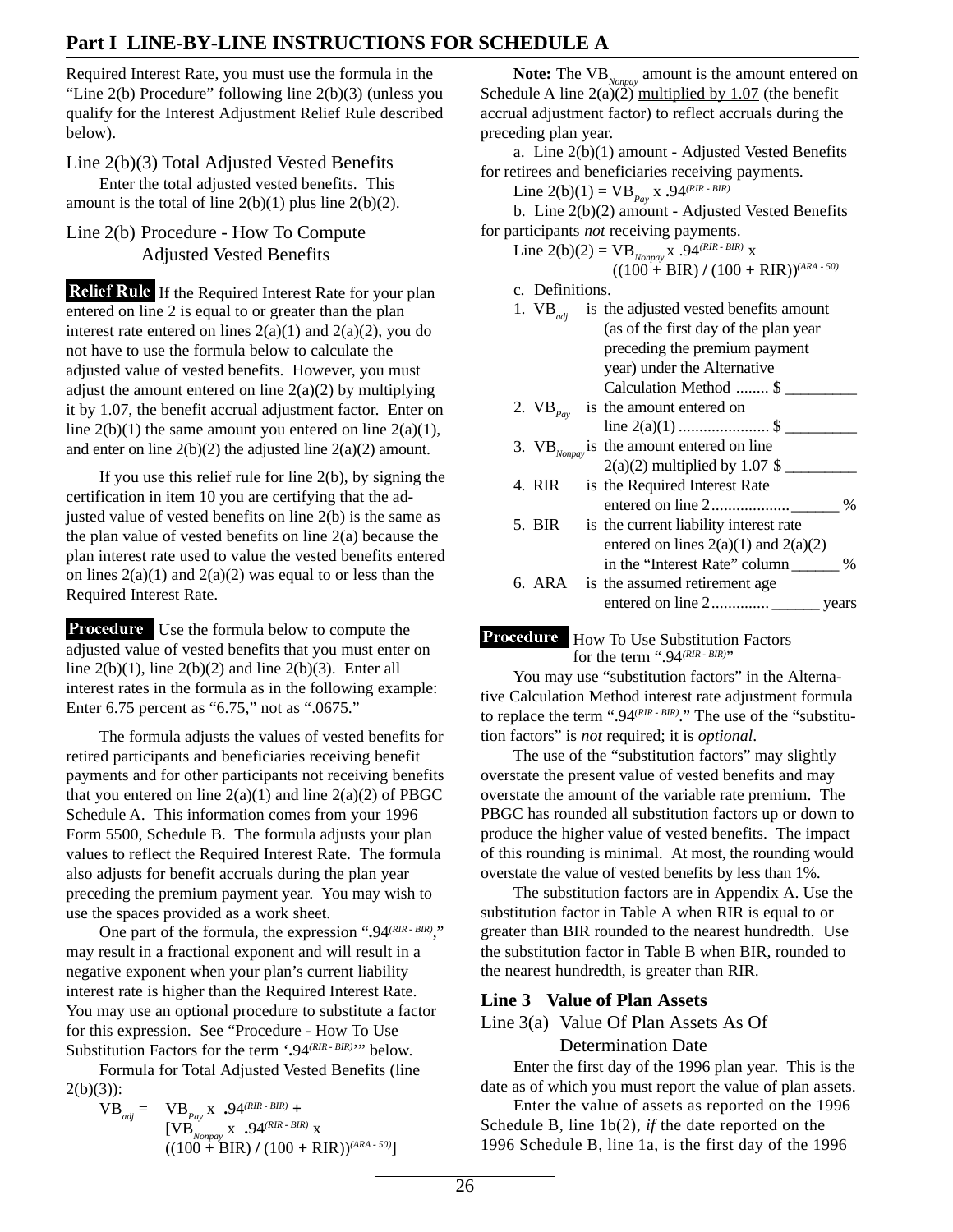plan year. *But*, if that date is *not* the first day of the 1996 plan year, enter the value of assets as of the first day of the 1996 plan year, as reported on line 2a of the same Schedule B. Round an entry that includes cents up to the next higher whole dollar amount.

## Line 3(b) Contribution Receivables In Line 3(a)

Enter the sum of employer and employee contribution receivables that were included in the line 3(a) amount. Round an entry that includes cents down to the next lower whole dollar amount. On the 1996 Form 5500, this amount is the sum of Item 31b(1)(a) and 31b(2)(a), current value of plan assets, receivables for employer and participant contributions as of the beginning of the plan year.

For plans that file a Form 5500-C/R, you may either calculate the contribution receivables amount (you must keep a record of your calculations) or you may enter the sum of the amounts reported on Form 5500-C, Item 27b, column (a), current value of plan assets, receivables as of the beginning of the plan year.

**NOTE**: If the amount in Item 27b, column (a), includes items in addition to contribution receivables, this will *understate* the adjusted value of assets you will report on line 3(d).

### Line 3(c) Discounted Paid Contributions

For plans with fewer than 500 participants, this line is optional; you may go to line 3(d). If you do not complete this line, you may understate the adjusted value of assets you will report on line 3(d). If this would affect the amount of the variable rate premium that the plan owes, you may wish to complete line 3(c).

Enter on line 3(c) the discounted value of those employer and employee contributions paid for plan years prior to the premium payment year that were reported on line 3(b) (because they were included as receivables in the line 3(a) amount) or that were not included (as receivables or otherwise) in the line 3(a) amount. Do not include in line 3(c) any contributions that are for the premium payment year or any contributions that have not been paid on or before the earlier of the due date for the variable rate premium or the date that premium is paid. Round an entry that includes cents up to the next higher whole dollar amount.

The contributions must be discounted back to the first day of the 1996 plan year, and the discount rate you must use is the Required Interest Rate (RIR) entered on line 2. To discount your contributions, you must use the formula in the "Line 3 Procedure" below.

### **Procedure** Line 3 Procedure - How To Discount **Contributions**

You must use the formula below to discount each contribution included in line 3(c) from the date paid back to the date entered on line  $3(a)$ . The sum of the discounted contributions is entered on line 3(c).

Each "discounted contribution" (DC) is computed by dividing the contribution paid by the "discount interest rate factor" for the discount period. The computation of the "discount interest rate factor" is based on the Required Interest Rate (RIR) entered on line 2. Thus, for example, if the RIR is 6.30%, the "discount interest rate factor" is 1.0630. The "discount period" (DP) is the number of days from the date the contribution was paid back to the date entered on line 3(a). As part of the exponent in the formula, the "discount period" adjusts the "discount interest rate factor" for periods of different durations. One year is 365/365 or 1. (The formula assumes a 365-day year.)

Discounted Contribution  $(DC)$  = Contribution /  $[(1 + (RIR / 100))^{(DP / 365)}]$ where:

- 1. RIR is the Required Interest Rate entered on line 2 ................................................. \_\_\_\_\_\_ %
- 2. DP is the discount period expressed as the number of days from the date the contribution was paid back to the date entered on line 3(c); for example, one year and 183 days would be  $548$  days  $\ldots$

Example A calendar year plan paying its premium for the 1997 premium payment year made a \$1,000 contribution on July 2 of the premium payment year for the prior plan year. The discount period is July 2 of the premium payment year to January 1 of the prior plan year, or 548 days. Assume that the RIR for the premium payment year is  $6.30\%$ . When Contribution = \$1,000,  $RIR = 6.30\%$ , and the Discount Period (DP) = 548 days, the amount of the Discounted Contribution (DC) is computed as follows:

 $DC = $1,000 / [(1 + (6.30/100))^{(548/365)}]$  $DC = $1,000 / [(1 + 0.0630)^{(1.50137)}]$  $DC = $1,000 / [(1.0630)^{(1.50137)}]$ DC **=** \$1,000 **/** 1.096065 DC **=** \$912.35

If the discount period for a contribution includes a partial year, instead of using this formula for the entire period, you may use simple interest for the partial year and this formula for the full year(s), if any, in the discount period, and add the two results.

Line 3(d) Adjusted Value Of Plan Assets Enter the sum of line  $3(a)$  minus line  $3(b)$  plus line  $3(c)$ .

## **Line 4 Adjusted Unfunded Vested Benefits**

The Adjusted Unfunded Vested Benefits is the excess, if any, of the Total Adjusted Vested Benefits entered on line 2(b)(3) over the Adjusted Plan Assets entered on line 3(d), further adjusted for the passage of time from the determination date entered on line 2 to the last day of the 1996 plan year. To determine Adjusted Unfunded Vested Benefits, use the "Line 4 Procedure" below. You may wish to use the space provided as a work sheet.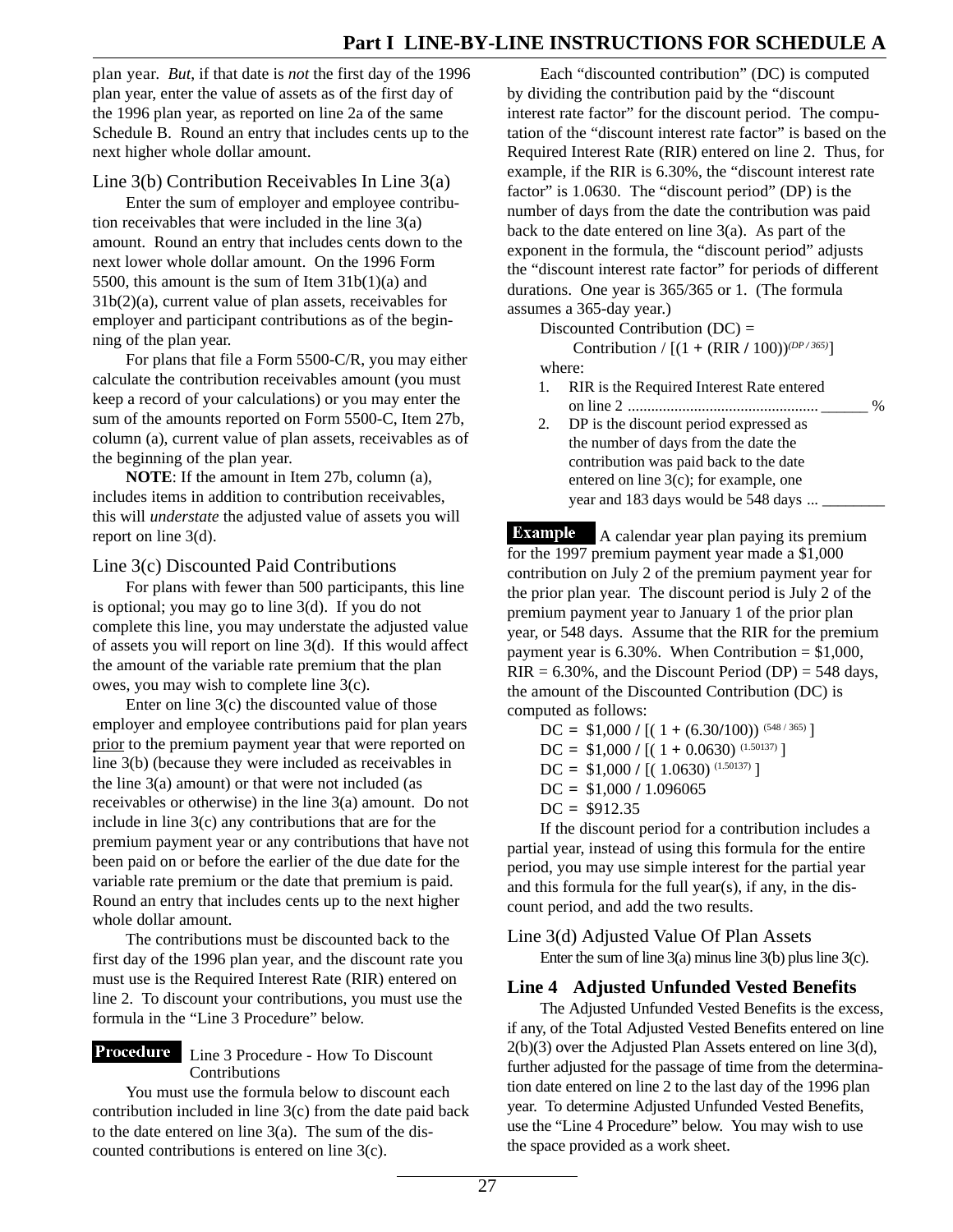## **Part I LINE-BY-LINE INSTRUCTIONS FOR SCHEDULE A**

Plans with fewer than 500 participants compute the Adjusted Unfunded Vested Benefits by using Step 1 and Step 2 of the "Line 4 Procedure" below and entering the result (**UVB***adj*) on line 4.

Plans with 500 or more participants compute the Adjusted Unfunded Vested Benefits by using Step 1, Step 2 and Step 3 of the "Line 4 Procedure" below and entering the result ( $\mathbf{UVB}_{adi}$ ) on line 4.

### **Procedure** Line 4 Procedure - How To Compute Adjusted Unfunded Vested Benefits

Step 1. Unfunded Vested Benefits.

A. If line 3(d), Adjusted Value of Plan Assets, is equal to or greater than line 2(b)(3), Total Adjusted Vested Benefits, you have *no* Adjusted Unfunded Vested Benefits; enter \$0 on line 4 and go to line 9.

B. If line 3(d), Adjusted Value of Plan Assets is less than Line 2(b)(3), Total Adjusted Vested Benefits, you do have Adjusted Unfunded Vested Benefits. Compute the amount of Unfunded Vested Benefits as of the determination date entered on line 2 as follows:

- 1. Total Adjusted Vested Benefits from line 2(b)(3) ...................................... \$ \_\_\_\_\_\_\_\_\_\_
- 2. *Minus:* Adjusted Value of Plan Assets from line 3(d)....................... \$ \_\_\_\_\_\_\_\_\_\_
- 3. Unfunded Vested Benefits (1 minus 2) ...................................... \$ \_\_\_\_\_\_\_\_\_\_
- 4. Go to Step 2

### Step 2. Passage Of Time.

Adjust the Unfunded Vested Benefits entered above to reflect the passage of time from the determination date entered on line 2 using the following formula:

```
UVB_{adj} = (VB_{adj} - A_{adj}) \times (1 + RIR / 100)^{Y};where—
```
1. UVB*adj* is the amount of the plan's Adjusted Unfunded Vested Benefits on which the variable rate portion of the premium will be assessed. NOTE: Round up to the next \$1,000 and enter on line 4 .............. \$ \_\_\_\_\_\_\_\_\_\_ 2. VB*adj* is the value of the Total Adjusted Vested Benefits entered on line 2(b)(3) ................................. \$ \_\_\_\_\_\_\_\_\_\_ 3. A*adj* is the Adjusted Value Of Plan Assets entered on line 3(d) ............. \$ \_\_\_\_\_\_\_\_\_\_ 4. RIR is the Required Interest Rate entered on line 2................................... \_\_\_\_\_\_\_ % 5. Y is deemed to be equal to 1 (unless the plan year preceding the premium payment year is a short plan year, in which case Y is the number of days in the short plan year (counting both the first day and the last day of the short plan year) divided by 365, expressed as a decimal fraction of 1.0 with

two digits to the right of the decimal point) ............................................ \_\_\_\_\_\_\_\_ years

If you have a plan with fewer than 500 participants, skip Step 3 below and go to line 5; otherwise, you must proceed to Step 3.

### Step 3. Significant Event Adjustment.

If you have a plan with 500 or more participants, an enrolled actuary must certify to either A or B below by completing the certification on line 11 (including, in particular, box (d) of Line 11) of the Schedule A.

A. No significant event, as described in Part H.6. of these instructions, occurred during the plan year preceding the premium payment year. If this is the case, enter UVB*adj* from Step 2 above on line 4.

B. One or more significant events have occurred during the plan year preceding the premium payment year, and the enrolled actuary has made appropriate adjustments to UVB*adj* from Step 2 above to reflect the occurrence of the significant event in accordance with generally accepted actuarial principles and practices. If this is the case, you may use the following worksheet:

- 1. Enter UVB*adj* from Step 2 above .... \$ \_\_\_\_\_\_\_\_\_\_
	- Enter the adjustment to  $\text{UVB}_{\text{adj}}$  to reflect significant events (if negative, place in parentheses) ....................... \$ \_\_\_\_\_\_\_\_\_\_
	- 3. Add 1 and 2, round up to the next  $$1,000$ , and enter here and on line 4  $$$

### **Line 5 Multiply Line 4 By 0.009**

Multiply the Adjusted Unfunded Vested Benefits amount on line 4 by 0.009 and enter on line 5. If your plan is NOT a Regulated Public Utility Plan, skip lines 6-8 and enter the amount from line 5 on line 9.

### **Line 6 The Participant Count**

Regulated Public Utility Plans only: Enter the participant count from Form 1, line 13(a).

### **Line 7 Divide Line 5 By Line 6**

Regulated Public Utility Plans only: Divide the amount on line 5 by the participant count on line 6 and enter. Round to the nearest cent. This is the initial per participant variable rate portion of the premium. If it is greater than \$53, it may be reduced on line 8.

### **Line 8 Per-Participant Variable Rate Premium**

Regulated Public Utility Plans only: If line 7 is \$53 or less, enter the amount from line 7 on line 8. If line 7 is greater than \$53, enter on line 8 the amount from line (vi) of the Variable Rate Worksheet on page 37.

### **Line 9 Variable Rate Premium**

Enter on line 9 and on Form 1, line 15(b), the variable rate premium. You have three alternatives:

a. If you checked any box on line 1(c) OR if you have a plan that has *NO* Adjusted Unfunded Vested Benefits shown on line 4, enter \$0.

b. If you completed line 5 and your plan is NOT a Regulated Public Utility Plan, enter the amount on line 5.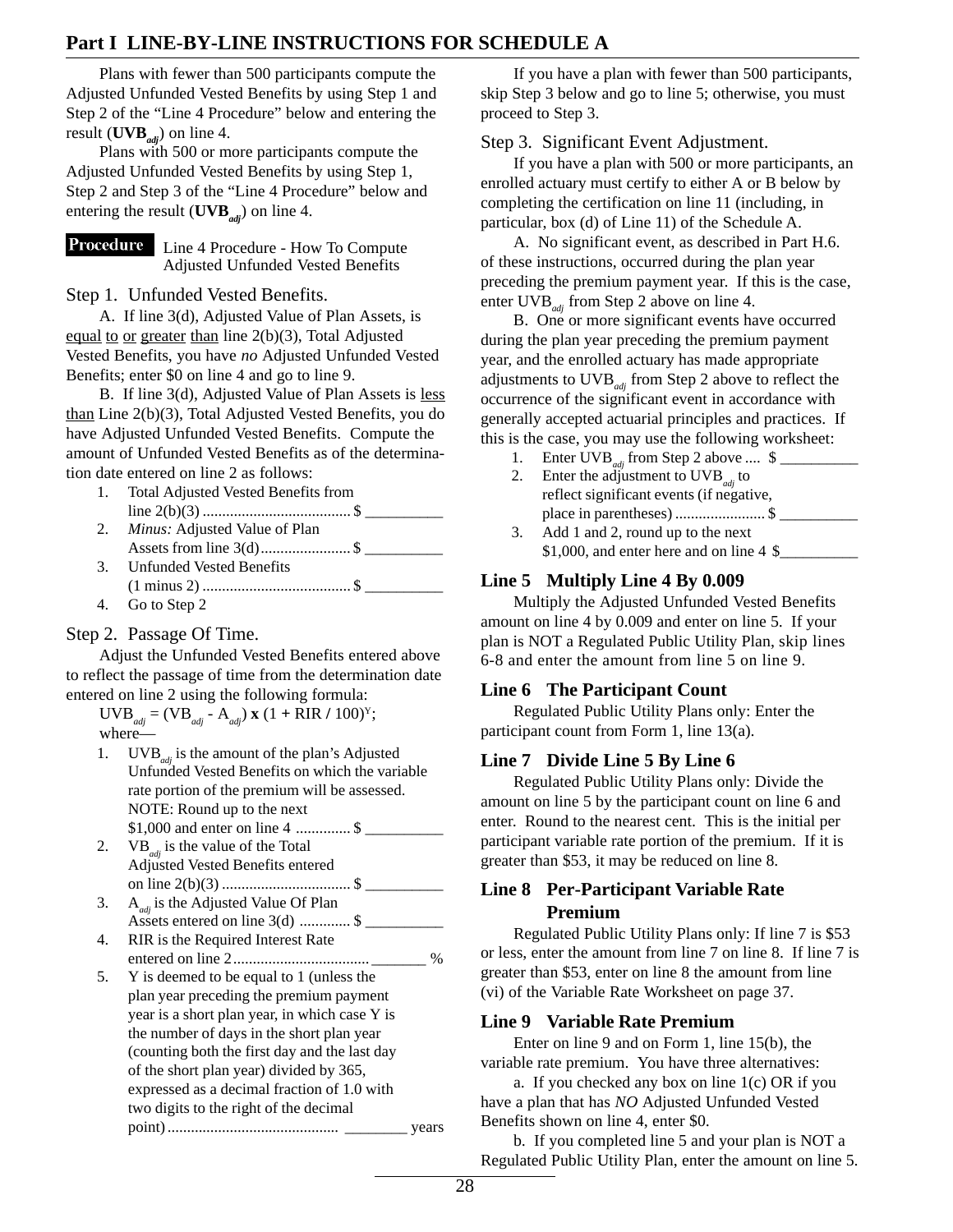c. Otherwise, multiply line 8 by the participant count from Schedule A, line 6 and enter the result here.

### **Line 10 Plan Administrator Certification**

As plan administrator, you must sign and date the certification in the space provided. We may return any filing that does not have your original signature. See instructions in Part H.8.

### **Line 11 Enrolled Actuary Certification**

If the plan has 500 or more participants, an enrolled actuary must sign, date and enter his or her enrollment number and address in the space provided on the certification, and must initial box (d) on line 11.

## **Subpart 3 NO VESTED PARTICIPANTS Line 1 Filing Method**

If you use the No Vested Participants filing method, you must check the box in Item  $1(c)(1)$  and go to line 9.

## **Line 9 Variable Rate Premium**

Enter \$0.

### **Line 10 Plan Administrator Certification**

As plan administrator, you must sign and date the certification in the space provided. We may return any filing that does not have your original signature. By signing the certification, you are certifying that no participant was entitled to a vested benefit under the plan (by its terms or as required by law) as of the last day of the preceding plan year (or, if this is a plan to which the special computation date rule in Part H.3. applies, as of the first day of the premium payment year). See instructions in Part H.8.

### **Line 11 Enrolled Actuary Certification**

An enrolled actuary's certification is not required under this filing method.

## **Subpart 4 SECTION 412(i) PLANS Line 1 Filing Method**

If you use the filing method for section 412(i) plans, you must check the box in Item  $1(c)(2)$  and go to line 9.

### **Line 9 Variable Rate Premium** Enter \$0.

### **Line 10 Plan Administrator Certification**

As plan administrator, you must sign and date the certification in the space provided. We may return any filing that does not have your original signature. By signing the certification, you are certifying that the plan was a plan described in section 412(i) of the Internal Revenue Code and regulations thereunder at all times during the preceding plan year (or, if this is a new or newly covered plan, at all times during the premium payment year through the due date for the variable rate premium). See instructions in Part H.8.

## **Line 11 Enrolled Actuary Certification**

An enrolled actuary's certification is not required under this filing method.

## **Subpart 5 FULLY FUNDED SMALL PLANS Line 1 Filing Method**

If you use the filing method for fully funded plans with fewer than 500 participants, you must check the box in Item  $1(c)(3)$  and an enrolled actuary must complete line 11(b). Go to line 9.

### **Line 9 Variable Rate Premium** Enter \$0.

### **Line 10 Plan Administrator Certification**

As plan administrator, you must sign and date the certification in the space provided. We may return any filing that does not have your original signature. See instructions in Part H.8.

### **Line 11 Enrolled Actuary Certification**

An enrolled actuary must complete the certification on line 11 and must initial the box on line 11(b).

## **Subpart 6 STANDARD TERMINATIONS Line 1 Filing Method**

If you use the method for plans terminating in standard terminations, you must check the box in Item  $1(c)(4)$  and enter the proposed date of plan termination in Item  $1(c)(4)$ . Go to line 9.

(**NOTE**: See Part B.2 for rules on when your premium obligation ends.)

### **Line 9 Variable Rate Premium** Enter \$0.

### **Line 10 Plan Administrator Certification**

As plan administrator, you must sign and date the certification in the space provided. We may return any filing that does not have your original signature. See instructions in Part H.8.

### **Line 11 Enrolled Actuary Certification**

An enrolled actuary's certification is not required under this filing method.

## **Subpart 7 PLANS AT THE FULL FUNDING LIMIT**

### **Line 1 Filing Method**

If you use the method for plans at the full funding limit, you must check the box in Item  $1(c)(5)$  and an enrolled actuary must complete line 11(e). Go to line 9.

### **Line 9 Variable Rate Premium** Enter \$0.

### **Line 10 Plan Administrator Certification**

As plan administrator, you must sign and date the certification in the space provided. We may return any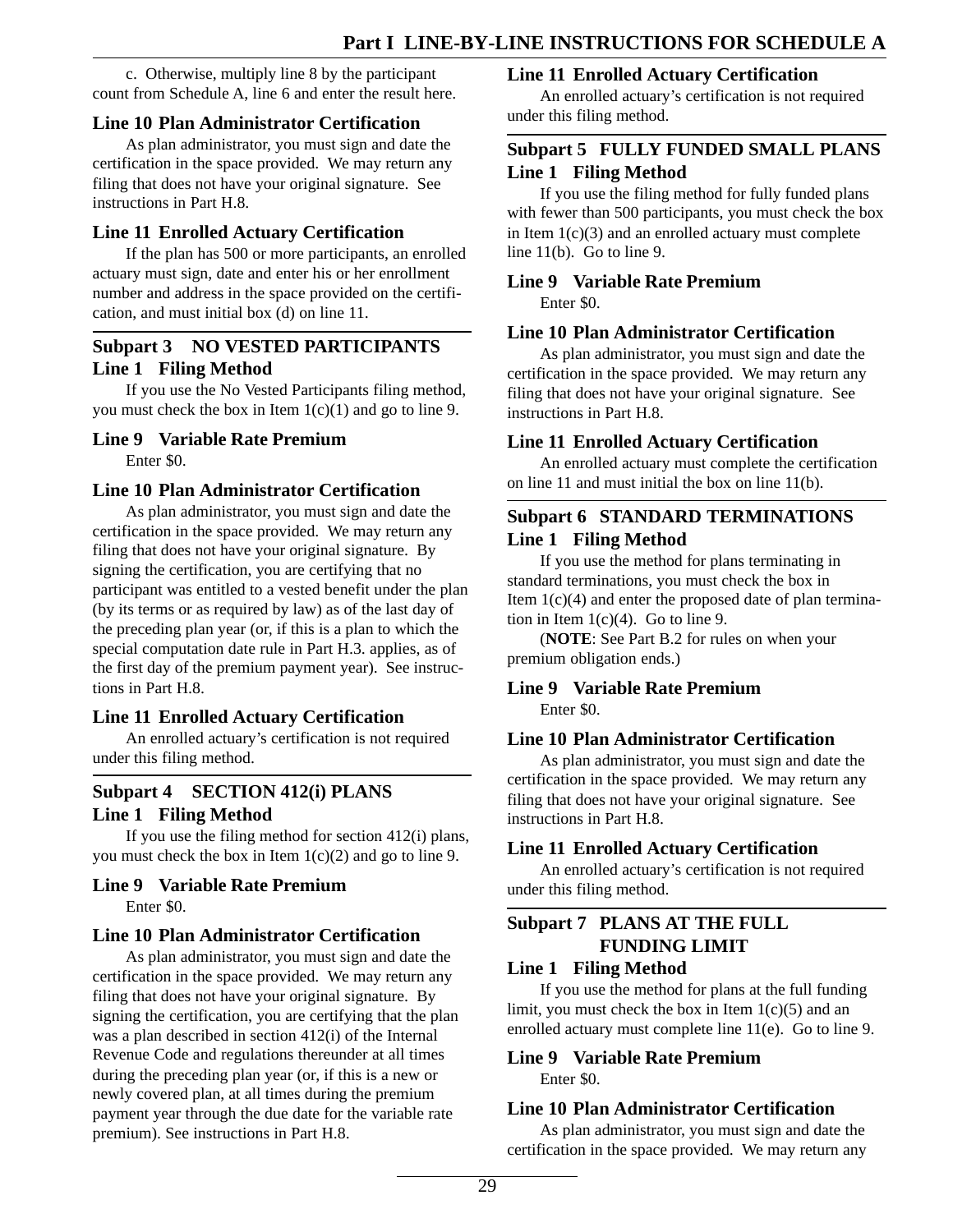## **Part I LINE-BY-LINE INSTRUCTIONS FOR SCHEDULE A**

filing that does not have your original signature. See instructions in Part H.8.

### **Line 11 Enrolled Actuary Certification**

An enrolled actuary must complete the certification on line 11 and must initial the box on line 11(e).

## **Subpart 8 PLANS TERMINATING IN DISTRESS OR INVOLUNTARY TERMINATIONS**

### **Line 1 Filing Method**

If you use the method for plans terminating in a distress or involuntary termination, check the box in Item 1(d) and enter the proposed date of plan termination (in a distress termination) or the date of plan termination sought by the PBGC (in an involuntary termination). (These dates are both referred to below as the "DOPT.")

(**NOTE:** See Part B.2 for rules on when your premium obligation ends.)

## **Lines 2 Through 11**

The line-by-line instructions for lines 2 through 11 of the Schedule A are the same as under the Alternative Calculation Method (See Part I, Subpart 2, of these instructions) subject to the modifications described below. However, under this Distress/Involuntary Termination Method, you will generally be using data from a Schedule B for a plan year earlier than the plan year preceding the premium payment year.

Most of the relevant item numbers on Schedule B for 1994 and earlier years are different from those on the 1995 and 1996 Schedule B, as indicated in the box below.

| <b>Corresponding Schedule B Line Numbers</b> |                      |  |  |  |
|----------------------------------------------|----------------------|--|--|--|
| $1995/1996$ Schedule B                       | 1989-1994 Schedule B |  |  |  |
| 1a                                           | 8b (date)            |  |  |  |
| 1b(2)                                        | 8b (value)           |  |  |  |
| 2a                                           | 6с                   |  |  |  |
| 2 <sub>b</sub>                               | 6d                   |  |  |  |
| 2b(1)                                        | 6d(i)                |  |  |  |
| $2b(2) + 2b(3)$                              | $6d(ii) + 6d(iii)$   |  |  |  |
| 2b(4)                                        | 6d(iv)               |  |  |  |
| $6a(1)$ *                                    | 12c(i)               |  |  |  |
| $6h**$                                       | 12d                  |  |  |  |
| $\ast$<br>Line $6c(1)$ on 1995 Schedule B's. |                      |  |  |  |
| $**$<br>Line 6e on 1995 Schedule B's.        |                      |  |  |  |

If you are able to use the same Schedule B as under the Alternative Calculation Method, which is the 1996 Schedule B for the 1997 premium payment year, the Distress/Involuntary Termination Method and the Alternative Calculation Method are almost identical; the only difference is that the Distress/Involuntary Termination Method may result in a smaller adjustment for accruals during the plan year preceding the premium

payment year, since it would adjust only up to the DOPT. (See Modification 2 below.) Thus, if you use the Distress/Involuntary Termination Method with a Schedule B for the plan year preceding the premium payment year, you may ignore Modifications 1 and 3 below, and apply only Modification 2 to the Alternative Calculation Method.

The modifications, which are generally designed to reflect and to adjust for the fact that the Schedule B data were determined as of an earlier date, are as follows:

### **Modification 1.**

Substitute the first day of the plan year of the Schedule B you are using for the first day of the Alternative Calculation Method Schedule B year.

**Example** A calendar year plan is paying its 1997 premium. The plan has a DOPT of September 1, 1996 and is using data from its 1995 Schedule B to calculate the variable rate portion of its premium. For this plan -

a. the determination date to be entered on line 2 must be January 1, 1995;

b. the Plan Value of Vested Benefits to be entered in the "Value" column of line  $2(a)$ , as well as the Adjusted Value of Vested Benefits to be entered on line 2(b), must be determined as of January 1, 1995;

c. the determination date to be entered on line 3 must be January 1, 1995;

d. the Value of Plan Assets to be entered on line 3(a) must be determined as of January 1, 1995;

e. the Contribution Receivables to be entered on line 3(b) are those that were included as receivables in the line 3(a) entry as of January 1, 1995;

f. the Discounted Paid Contributions to be entered on line 3(c) are those contributions for plan years prior to the premium payment year that were either included as receivables, or not included (as receivables or otherwise), in the line 3(a) entry as of January 1, 1995 (provided they were paid on or before the earlier of the date the 1997 premium is due or paid);

g. the Discounted Paid Contributions to be entered on line 3(c) must be discounted from the date paid back to January 1, 1995;

h. the Adjusted Value of Plan Assets to be entered on line 3(d) must be determined as of January 1, 1995;

i. the Adjusted Unfunded Vested Benefits to be entered on line 4 is determined as of the last day of the plan year preceding the premium payment year, i.e., December 31, 1996; and

j. for a plan with 500 or more participants, the Adjusted Unfunded Vested Benefits to be entered on line 4 must reflect any significant events occurring between the determination date and the last day of the plan year preceding the premium payment year, i.e., between January 1, 1995, and December 31, 1996.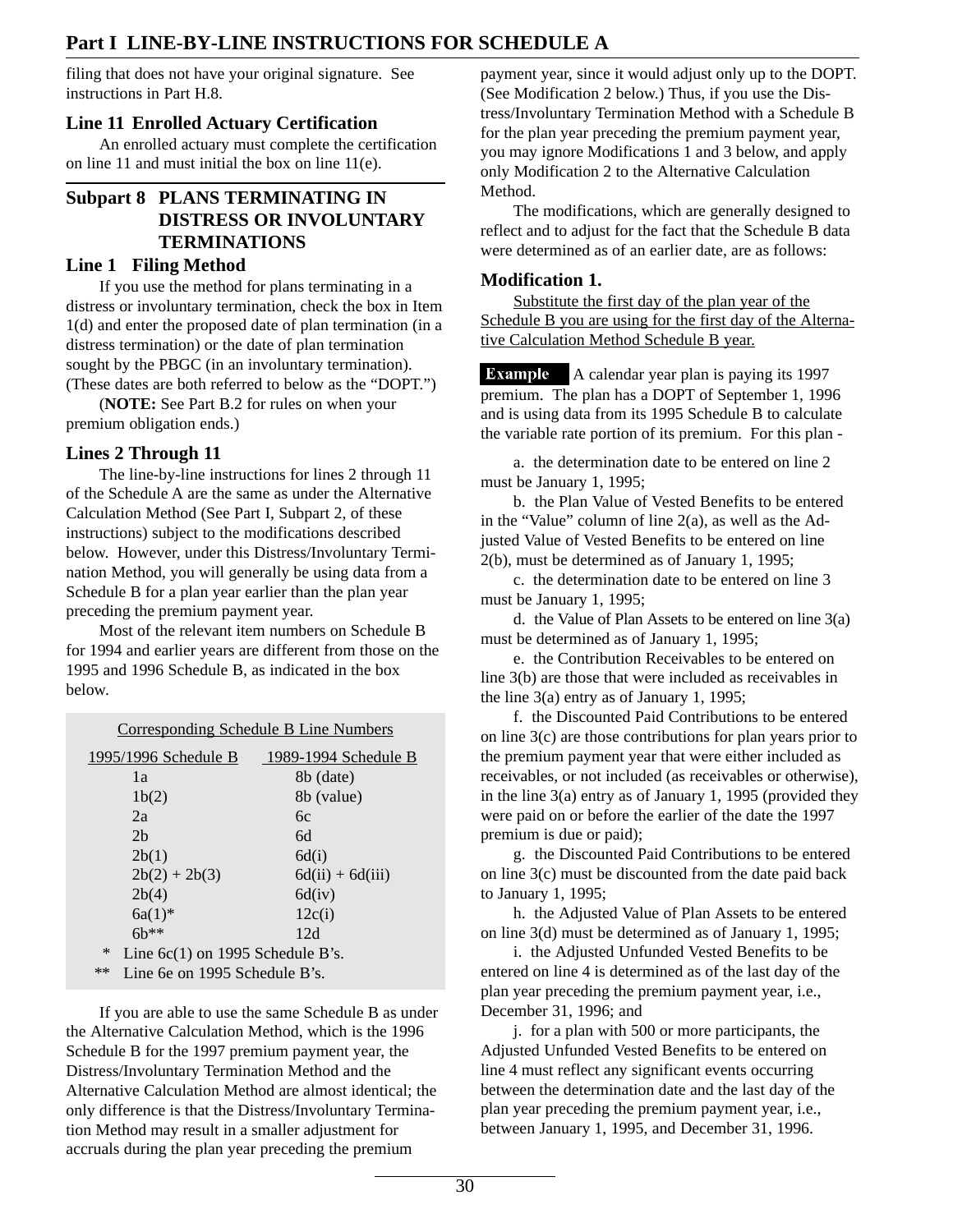## **Modification 2**.

Substitute "the sum of 1 plus the product of .07 times the number of years (rounded to the nearest hundredth of a year) from the date of the Schedule B data to the DOPT" for the "1.07 benefit accrual adjustment factor" in the Line 2(b) "Relief Rule" and the interest rate adjustment formula under the "Line 2(b) Procedure."

To compute the number of years, count the number of days from and including the date of the Schedule B data to and including the DOPT and divide by 365.

Under the Alternative Calculation Method, the "1.07 benefit accrual adjustment factor" referred to under the "Line 2(b) Procedure" serves as a surrogate for accruals during the plan year preceding the premium payment year. This surrogate assumes that there has been exactly one year of accruals (e.g., in the case of a calendar year plan paying its 1997 premium, accruals from January 1, 1996, through December 31, 1996). Under the Distress/Involuntary Termination Method, however, the accrual period will run from the date of the Schedule B data to the DOPT.

Using the rule stated in Modification 2, and continuing with the hypothetical plan in Modification 1—

a. Determine VB*Nonpay* in the "Line 2(b) Procedure" interest rate adjustment formula by multiplying the total of the amounts entered on lines 2b(2) and 2b(3) of the 1995 Schedule B (if you were using a 1989-1994 Schedule B, the amount entered on lines 6d(ii) and 6d(iii)) by the following benefit accrual adjustment factor (AC) instead of 1.07 —

 $AC = 1 + (.07 \times (the number of days from January 1,$ 1995 to September 1, 1996) / 365)

 $AC = 1 + (.07 \times 1.67)$ 

 $AC = 1 + .12$ 

 $AC = 1.12$ 

b. If the plan is using the line 2(b) "Relief Rule," the Schedule A line  $2(b)(2)$  amount is determined by multiplying the Schedule A line  $2(a)(2)$  amount by 1.12. If the plan cannot use the Relief Rule, the VB<sub>Nonpay</sub> amount (c.3. under the "Line 2(b) Procedure") is the amount entered on line 2(a)(2) of Schedule A multiplied by 1.12.

c. Enter the benefit accrual adjustment factor of 1.12 as the accrual factor on Schedule A, line 2.

## **Modification 3.**

Substitute "the number of years (rounded to the nearest hundredth of a year) between the date of the Schedule B data and the last day of the plan year preceding the premium payment year" for the exponent "Y," in the time adjustment formula under the "Line 4 Procedure."

To compute the number of years, count the number of days from and including the date of the Schedule B data to and including the last day of the plan year

preceding the premium payment year and divide by 365 in Step 2 of the "Line 4 Procedure."

Under the Alternative Calculation Method, the exponent, "Y," in the time adjustment formula in Step 2 of the "Line 4 Procedure" represents the length of time from the date of the Schedule B data to the last day of the plan year preceding the premium payment year. Because that length of time is generally exactly one year under the Alternative Calculation Method, Y is defined simply as (generally) being "equal to 1." The length of time under the Distress/Involuntary Termination Method will generally be longer than 1 year. Thus, using the rule stated in Modification 3, and continuing with the hypothetical plan in Modification 1, "Y" would equal 2 (the number of years between January 1, 1995, and December 31, 1996).

## **Subpart 9 SMALL REGULATED PUBLIC UTILITY PLANS PAYING MAXIMUM VARIABLE RATE PREMIUM**

## **Line 1 Filing Method**

If you use the filing method for plans paying the maximum variable rate premium, you must check the box in Item 1(e), and go to line 8.

### **Line 8 Per-Participant Variable Rate Premium** Enter \$53.

## **Line 9 Variable Rate Premium**

Multiply the \$53 amount on line 8 by the participant count from Form 1, line 13(a) and enter the result on line 9.

### **Line 10 Plan Administrator Certification**

As plan administrator, you must sign and date the certification in the space provided. We may return any filing that does not have your original signature. See instructions in Part H.8.

## **Line 11 Enrolled Actuary Certification**

An enrolled actuary's certification is not required under this method.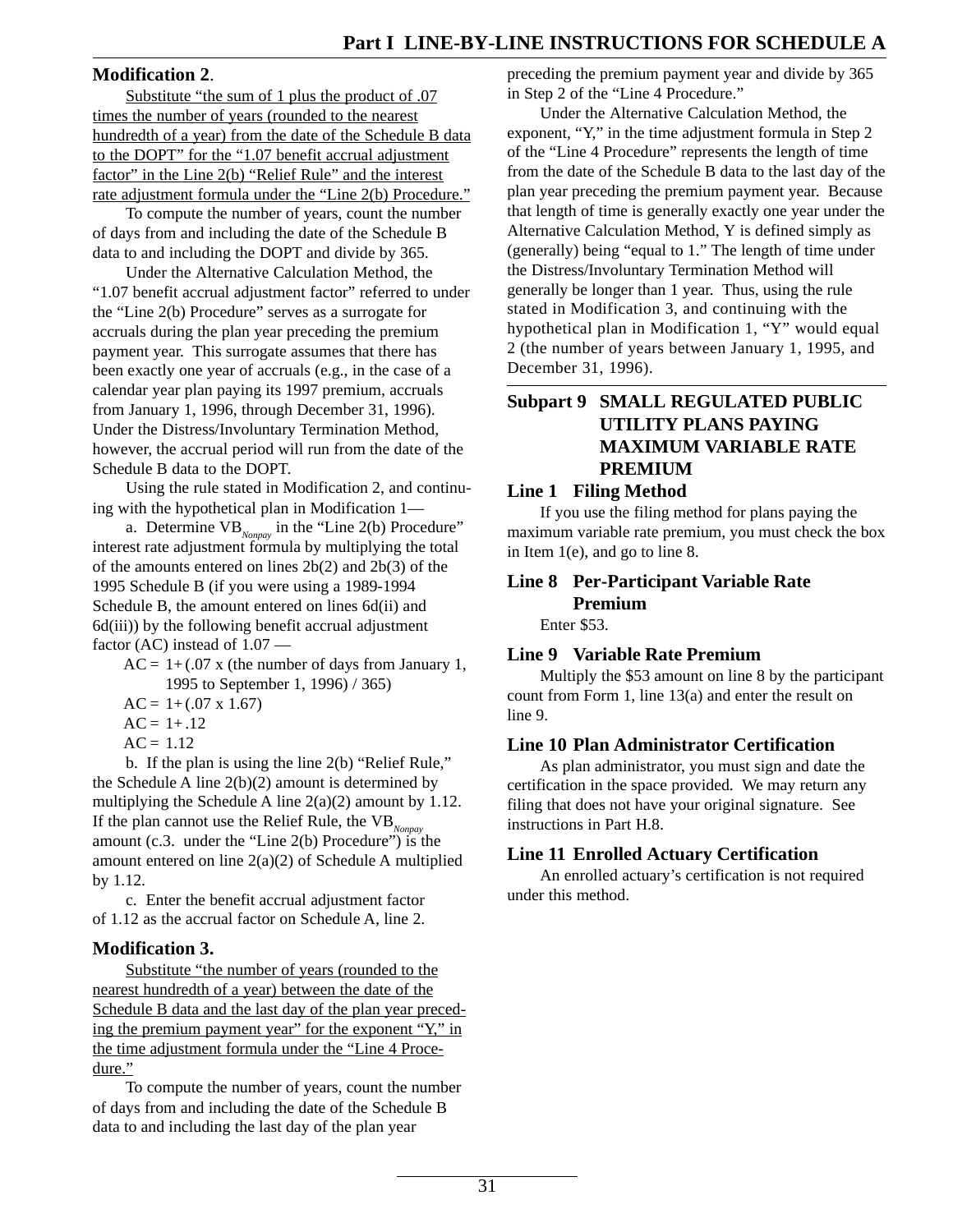## **APPENDIX A**

# APPENDIX A Optional Substitution Factors for the term "94<sup>*RIR - BIR*)"</sup>

You may use optional "substitution factors" in the Alternative Calculation Method interest rate adjustment formula to replace the term "**.**94*(RIR - BIR)*." The use of the factors is not required; it is optional. The instructions for the formula and for use of the tables below are in Part I. Subpart 2, Line 2.

Use the substitution factor in Table A when RIR is equal to or greater than BIR rounded to the nearest hundredth. Use the substitution factor in Table B when BIR, rounded to the nearest hundredth, is greater than RIR.

### **TABLE A**

### When RIR is Equal To Or Greater Than BIR

| If RIR minus BIR (rounded to the<br>nearest hundredth) is: |      | The<br>substitution | If RIR minus BIR (rounded to the<br>nearest hundredth) is: |      | The<br>substitution |
|------------------------------------------------------------|------|---------------------|------------------------------------------------------------|------|---------------------|
|                                                            |      |                     |                                                            |      |                     |
| 0.00                                                       | 0.10 | 1.0000              | 3.00                                                       | 3.10 | 0.8306              |
| 0.10                                                       | 0.20 | 0.9938              | 3.10                                                       | 3.20 | 0.8255              |
| 0.20                                                       | 0.30 | 0.9877              | 3.20                                                       | 3.30 | 0.8204              |
| 0.30                                                       | 0.40 | 0.9816              | 3.30                                                       | 3.40 | 0.8153              |
| 0.40                                                       | 0.50 | 0.9756              | 3.40                                                       | 3.50 | 0.8103              |
| 0.50                                                       | 0.60 | 0.9695              | 3.50                                                       | 3.60 | 0.8053              |
| 0.60                                                       | 0.70 | 0.9636              | 3.60                                                       | 3.70 | 0.8003              |
| 0.70                                                       | 0.80 | 0.9576              | 3.70                                                       | 3.80 | 0.7954              |
| 0.80                                                       | 0.90 | 0.9517              | 3.80                                                       | 3.90 | 0.7905              |
| 0.90                                                       | 1.00 | 0.9458              | 3.90                                                       | 4.00 | 0.7856              |
| 1.00                                                       | 1.10 | 0.9400              | 4.00                                                       | 4.10 | 0.7807              |
| 1.10                                                       | 1.20 | 0.9342              | 4.10                                                       | 4.20 | 0.7759              |
| 1.20                                                       | 1.30 | 0.9284              | 4.20                                                       | 4.30 | 0.7711              |
| 1.30                                                       | 1.40 | 0.9227              | 4.30                                                       | 4.40 | 0.7664              |
| 1.40                                                       | 1.50 | 0.9170              | 4.40                                                       | 4.50 | 0.7617              |
| 1.50                                                       | 1.60 | 0.9114              | 4.50                                                       | 4.60 | 0.7570              |
| 1.60                                                       | 1.70 | 0.9057              | 4.60                                                       | 4.70 | 0.7523              |
| 1.70                                                       | 1.80 | 0.9002              | 4.70                                                       | 4.80 | 0.7477              |
| 1.80                                                       | 1.90 | 0.8946              | 4.80                                                       | 4.90 | 0.7430              |
| 1.90                                                       | 2.00 | 0.8891              | 4.90                                                       | 5.00 | 0.7385              |
| 2.00                                                       | 2.10 | 0.8836              | 5.00                                                       | 5.10 | 0.7339              |
| 2.10                                                       | 2.20 | 0.8781              | 5.10                                                       | 5.20 | 0.7294              |
| 2.20                                                       | 2.30 | 0.8727              | 5.20                                                       | 5.30 | 0.7249              |
| 2.30                                                       | 2.40 | 0.8673              | 5.30                                                       | 5.40 | 0.7204              |
| 2.40                                                       | 2.50 | 0.8620              | 5.40                                                       | 5.50 | 0.7160              |
| 2.50                                                       | 2.60 | 0.8567              | 5.50                                                       | 5.60 | 0.7115              |
| 2.60                                                       | 2.70 | 0.8514              | 5.60                                                       | 5.70 | 0.7072              |
| 2.70                                                       | 2.80 | 0.8461              | 5.70                                                       | 5.80 | 0.7028              |
| 2.80                                                       | 2.90 | 0.8409              | 5.80                                                       | 5.90 | 0.6985              |
| 2.90                                                       | 3.00 | 0.8357              | 5.90                                                       | 6.00 | 0.6942              |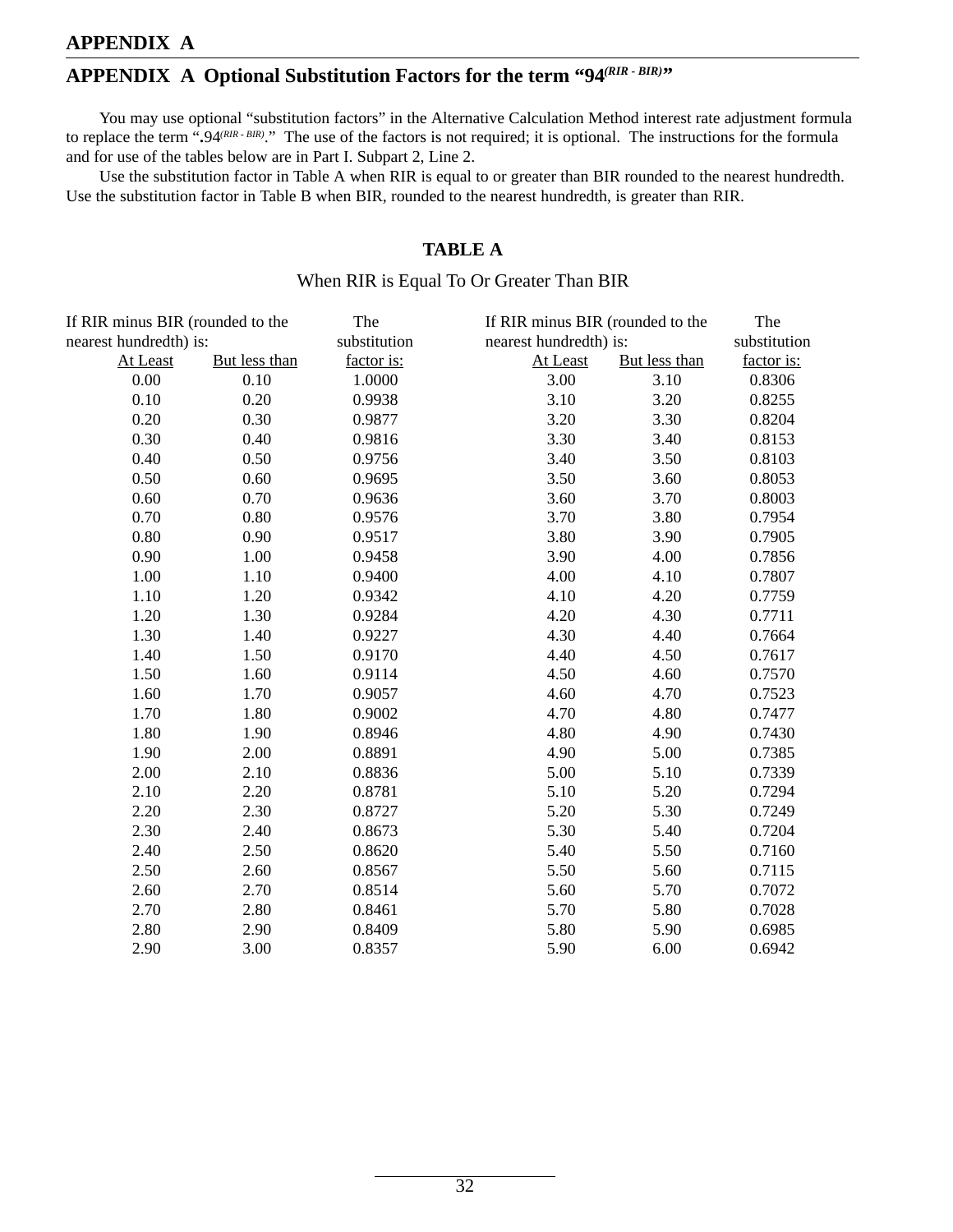## **TABLE B**

## When BIR is Greater Than RIR

| If BIR (rounded to the nearest<br>hundredth) minus RIR is: |      | The<br>substitution | If BIR (rounded to the nearest<br>hundredth) minus RIR is: |      | The<br>substitution |
|------------------------------------------------------------|------|---------------------|------------------------------------------------------------|------|---------------------|
|                                                            |      |                     |                                                            |      |                     |
| 0.00                                                       | 0.10 | 1.0062              | 3.00                                                       | 3.10 | 1.2114              |
| 0.10                                                       | 0.20 | 1.0125              | 3.10                                                       | 3.20 | 1.2190              |
| 0.20                                                       | 0.30 | 1.0187              | 3.20                                                       | 3.30 | 1.2265              |
| 0.30                                                       | 0.40 | 1.0251              | 3.30                                                       | 3.40 | 1.2341              |
| 0.40                                                       | 0.50 | 1.0314              | 3.40                                                       | 3.50 | 1.2418              |
| 0.50                                                       | 0.60 | 1.0378              | 3.50                                                       | 3.60 | 1.2495              |
| 0.60                                                       | 0.70 | 1.0443              | 3.60                                                       | 3.70 | 1.2573              |
| 0.70                                                       | 0.80 | 1.0507              | 3.70                                                       | 3.80 | 1.2651              |
| 0.80                                                       | 0.90 | 1.0573              | 3.80                                                       | 3.90 | 1.2729              |
| 0.90                                                       | 1.00 | 1.0638              | 3.90                                                       | 4.00 | 1.2808              |
| 1.00                                                       | 1.10 | 1.0704              | 4.00                                                       | 4.10 | 1.2888              |
| 1.10                                                       | 1.20 | 1.0771              | 4.10                                                       | 4.20 | 1.2968              |
| 1.20                                                       | 1.30 | 1.0838              | 4.20                                                       | 4.30 | 1.3048              |
| 1.30                                                       | 1.40 | 1.0905              | 4.30                                                       | 4.40 | 1.3129              |
| 1.40                                                       | 1.50 | 1.0973              | 4.40                                                       | 4.50 | 1.3211              |
| 1.50                                                       | 1.60 | 1.1041              | 4.50                                                       | 4.60 | 1.3293              |
| 1.60                                                       | 1.70 | 1.1109              | 4.60                                                       | 4.70 | 1.3375              |
| 1.70                                                       | 1.80 | 1.1178              | 4.70                                                       | 4.80 | 1.3458              |
| 1.80                                                       | 1.90 | 1.1248              | 4.80                                                       | 4.90 | 1.3542              |
| 1.90                                                       | 2.00 | 1.1317              | 4.90                                                       | 5.00 | 1.3626              |
| 2.00                                                       | 2.10 | 1.1388              | 5.00                                                       | 5.10 | 1.3710              |
| 2.10                                                       | 2.20 | 1.1458              | 5.10                                                       | 5.20 | 1.3795              |
| 2.20                                                       | 2.30 | 1.1529              | 5.20                                                       | 5.30 | 1.3881              |
| 2.30                                                       | 2.40 | 1.1601              | 5.30                                                       | 5.40 | 1.3967              |
| 2.40                                                       | 2.50 | 1.1673              | 5.40                                                       | 5.50 | 1.4054              |
| 2.50                                                       | 2.60 | 1.1745              | 5.50                                                       | 5.60 | 1.4141              |
| 2.60                                                       | 2.70 | 1.1818              | 5.60                                                       | 5.70 | 1.4229              |
| 2.70                                                       | 2.80 | 1.1892              | 5.70                                                       | 5.80 | 1.4317              |
| 2.80                                                       | 2.90 | 1.1965              | 5.80                                                       | 5.90 | 1.4406              |
| 2.90                                                       | 3.00 | 1.2040              | 5.90                                                       | 6.00 | 1.4495              |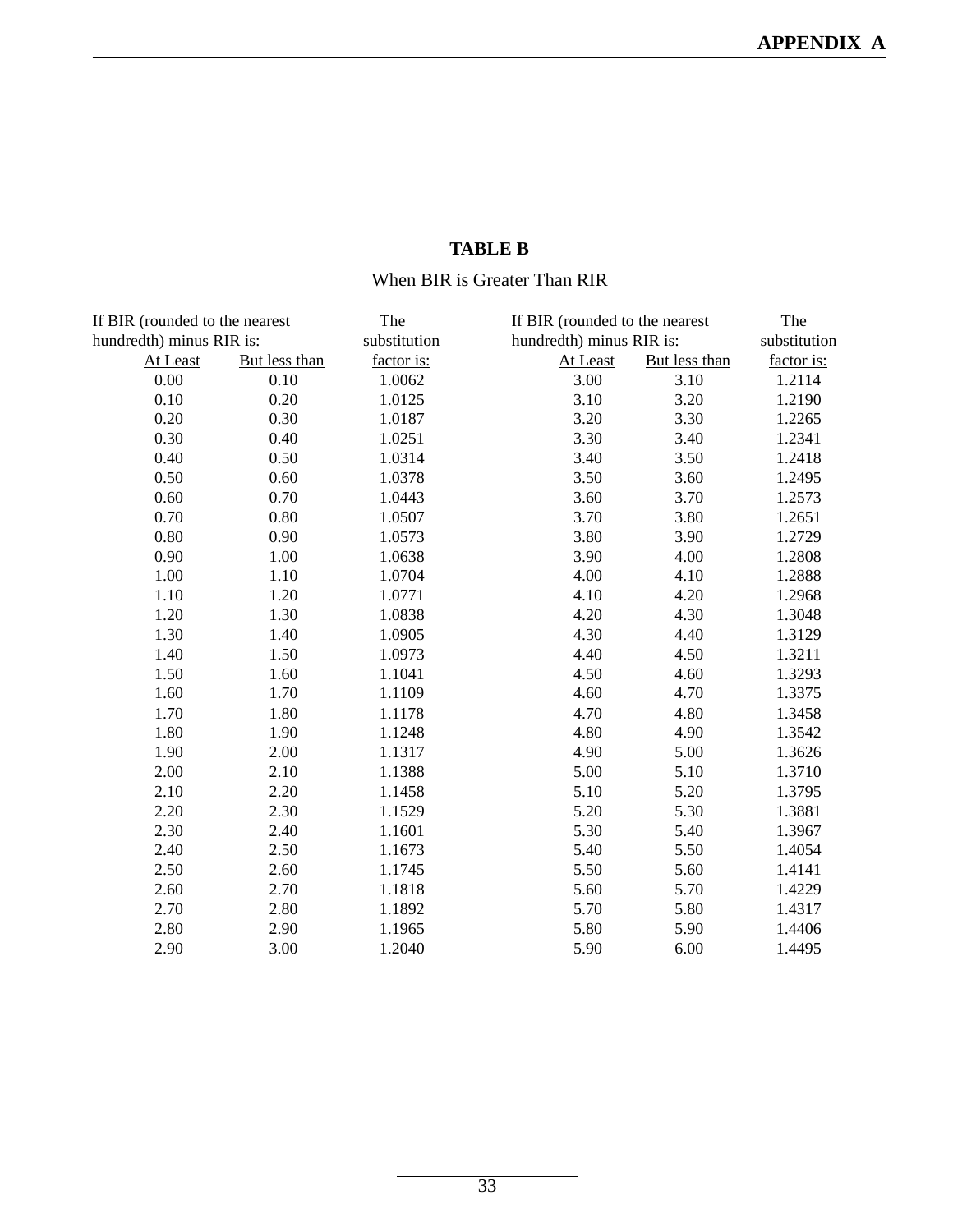## **APPENDIX B Codes for Principal Business Activity and Principal Product or Service.**

These industry titles and definitions are based, in general, on the Enterprise Standard Industrial Classification system developed by the Office of Management and Budget, Executive Office of the President, to classify enterprises by type of activity in which they are engaged. The system follows closely the Standard Industrial Classification used to classify establishments. (Use only codes from the following list.)

### **AGRICULTURE, FORESTRY,**

### **AND FISHING**

### Code

### **Farms:**

- 0120 Field crop.
- 0150 Fruit, tree nut, and vegetable.
- 0180 Horticultural specialty.
- 0230 Livestock.

## 0270 Animal specialty.

## **Agricultural services and forestry**:

- 0740 Veterinary services.
- 0750 Animal services, except veterinary. 0780 Landscape and horticultural
- services.
- 0790 Other agricultural services.
- 0800 Forestry.

## **Fishing, hunting, and trapping:**

- 0930 Commercial fishing, hatcheries and preserves.
- 0970 Hunting, trapping, and game propagation.

### **MINING**

### **Metal mining:**

### 1010 Iron ores.

- 1070 Copper, lead and zinc, gold and silver ores.
- 1098 Other metal mining.
- 1150 Coal mining.

### **Oil and gas extraction:**

- 1330 Crude petroleum, natural gas, and natural gas liquids.
- 1380 Oil and gas field services.

### **Nonmetallic mineral (except fuels)**

### **mining:**

1430 Dimension, crushed and broken stone; sand and gravel.

1498 Other nonmetallic minerals, except fuels.

### **CONSTRUCTION**

### **General building contractors and operative builders:**

- 1510 General building contractors. 1531 Operative builders.
- **Heavy construction contractors:**
- 1611 Highway and street construction.
- 1620 Heavy construction, except highway.

### **Special trade contractors:**

- 1711 Plumbing, heating, and air conditioning.
- 1721 Painting, paper hanging, and decorating.
- 1731 Electrical work.
- 1740 Masonry, stonework, and plastering.
- 1750 Carpentering and flooring.
- 1761 Roofing and sheet metal work. 1771 Concrete work.
- 1781 Water well drilling.
- 1790 Miscellaneous special trade contractors.

### **MANUFACTURING**

### **Food and kindred products:**

- 2010 Meat products.
- 2020 Dairy products.
- 2030 Preserved fruits and vegetables.
- 2040 Grain mill products.
- 2050 Bakery products.
- 2060 Sugar and confectionery products.
- 2081 Malt liquors and malt. 2088 Alcoholic beverages, except malt liquors and malt.
- 2089 Bottled soft drinks, and flavoring.
- 2096 Other food and kindred products.
- 2100 Tobacco manufacturers.

### **Textile mill products**:

- 2228 Weaving mills and textile finishing.
- 2250 Knitting mills.
- 2298 Other textile mill products.
- **Apparel and other textile products**:
- 2315 Men's and boy's clothing.
- 2345 Women's and children's clothing.
- 2388 Hats, caps, millinery, fur goods, and other apparel and accessories.
- 2390 Misc. fabricated textile products.

### **Lumber and wood products, except**

### **furniture**:

- 2415 Logging camps and logging contractors, sawmills and planing mills.
- 2430 Millwork, plywood, and related products.
- 2498 Other wood products, including wood buildings and mobile homes.

### 2500 Furniture and fixtures. **Paper and allied products:**

- 
- 2625 Pulp, paper, and board mills. 2699 Other paper products.

## **Printing, publishing, and allied**

### **industries**:

- 2710 Newspapers.
- 2720 Periodicals.
- 2735 Books, greeting cards, and misc. publishing.
- 2799 Commercial and other printing, and printing trade services.

### **Chemicals and allied products**:

2815 Industrial chemicals, plastics materials and synthetics.

34

### 2830 Drugs.

- 2840 Soap, cleaners, and toilet goods.
- 2850 Paints and allied products.
- 2898 Agricultural and other chemical products.

### **Petroleum refining and related**

### **industries (including those integrated with extraction):**

- 2910 Petroleum refining (including those integrated with extraction).
- 2998 Other petroleum and coal products.

### **Rubber and misc. plastics products:**

- 3050 Rubber products; plastics footwear, hose and belting.
- 3070 Misc. plastics products.
- **Leather and leather products:**
- 3140 Footwear, except rubber.

**products:**

3225 Glass products. 3240 Cement, hydraulic.

products.

products. **Primary metal industries:**

equipment:

similar products. 3430 Plumbing and heating, except electric and warm air. 3440 Fabricated structural metal

3460 Metal forging and stamping. 3470 Coating, engraving, and allied

3480 Ordnance and accessories, except vehicles and guided missiles. 3490 Misc. fabricated metal products. **Machinery, except electrical:** 3520 Farm machinery.

3530 Construction, mining, and materials handling machinery and equip-

3550 Special industry machinery, except metalworking machinery.

3540 Metalworking machinery.

products.

services.

ment.

ers.

3198 Other leather and leather products. **Stone, clay, glass, and concrete**

3270 Concrete, gypsum, and plaster

3370 Ferrous metal industries; misc. primary metal products. 3380 Nonferrous metal industries.

3410 Metal cans and shipping contain-

3428 Cutlery, hand tools, and hardware; screw machine products, bolts, and

Fabricated metal products, except machinery and transportation

3298 Other nonmetallic mineral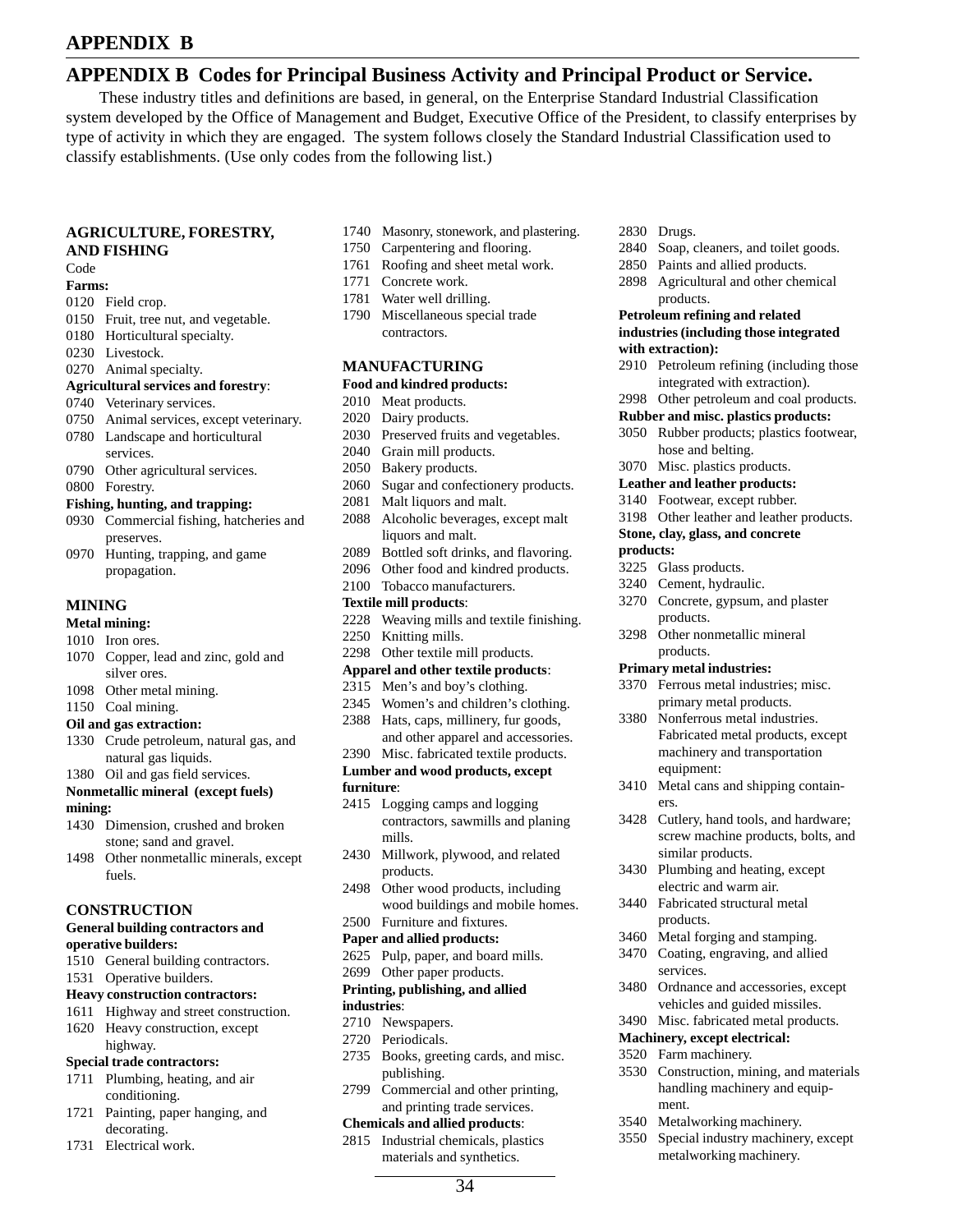- 3560 General industrial machinery.
- 3570 Office, computing, and accounting machines.
- 3598 Engines and turbines, service industry machinery, and other machinery, except electrical.

## **Electrical and electronic machinery,**

- **equipment, and supplies:**
- 3630 Household appliances.
- 3665 Radio, television, and communication equipment.
- 3670 Electronic components and accessories.
- 3698 Other electric equipment.

### **Transportation equipment:**

- 3710 Motor vehicles and equipment.
- 3725 Aircraft, guided missiles and parts. 3730 Ship and boat building and
- repairing.
- 3798 Other transportation equipment.

### **Measuring and controlling instruments; photographic and medical goods,**

### **watches and clocks:**

- 3815 Scientific instruments and measuring devices; watches and clocks.
- 3845 Optical, medical, and ophthalmic goods.
- 3860 Photographic equipment and supplies.
- 3998 Other manufacturing products.

### **TRANSPORTATION, COMMUNICATION, ELECTRIC, GAS, AND SANITARY SERVICES**

### **Transportation:**

- 4000 Railroad transportation.
- **Local and interurban passenger transit:**
- 4121 Taxicabs.
- 4189 Other passenger transportation.

### **Trucking and warehousing:**

- 4210 Trucking, local and long distance. 4289 Public warehousing and trucking
- terminals.

### **Other transportation including**

- **transportation services:**
- 4400 Water transportation.
- 4500 Transportation by air.
- 4600 Pipelines, except natural gas. 4722 Passenger transportation arrange-
- ment.
- 4723 Freight transportation arrangement.
- 4799 Other transportation services.

### **Communication:**

- 4825 Telephone, telegraph, and other communication services.
- 4830 Radio and television broadcasting.
- **Electric, gas, and sanitary services:**
- 4910 Electric services.
- 4920 Gas production and distribution.
- 4930 Combination utility services.
- 4990 Water supply and other sanitary services.

### **WHOLESALE TRADE**

### **Durable:**

- 5010 Motor vehicles and automotive equipment.
- 5020 Furniture and home furnishings.
- 5030 Lumber and construction materials.
- 5040 Sporting, recreational, photographic, and hobby goods, toys, and supplies.
- 5050 Metals and minerals, except petroleum and scrap.
- 5060 Electrical goods.
- 5070 Hardware, plumbing and heating equipment.
- 5083 Farm machinery and equipment.
- 5089 Other machinery, equipment, and supplies.
- 5098 Other durable goods.

### **Nondurable:**

- 5110 Paper and paper products. 5129 Drugs, drug proprietaries, and druggists' sundries.
- 5130 Apparel, piece goods, and notions.
- 5140 Groceries and related products, except meats and meat products.
- 5147 Meats and meat products.
- 5150 Farm-product raw materials.
- 5160 Chemicals and allied products.
- 5170 Petroleum and petroleum products.
- 5180 Alcoholic beverages.
- 5190 Misc. nondurable goods.

### **RETAIL TRADE**

### **Building materials, hardware, garden supply, and mobile home dealers:**

- 5211 Lumber and other building materials dealers.
- 5231 Paint, glass, and wallpaper stores.
- 5251 Hardware stores.
- 5261 Retail nurseries and garden stores.
- 5271 Mobile home dealers.

### **General merchandise:**

- 5331 Variety stores.
- 5398 Other general merchandise stores.
- **Food stores:**
- 5411 Grocery stores.
- 5420 Meat and fish markets and freezer provisioners.
- 5431 Fruit stores and vegetable markets.
- 5441 Candy, nut, and confectionery stores.
- 5451 Dairy products stores.
- 5460 Retail bakeries.
- 5490 Other food stores.

### **Automotive dealers and service stations:**

- 5511 New car dealers (franchised).
- 5521 Used car dealers.
- 5531 Auto and home supply stores.
- 5541 Gasoline service stations.
- 5551 Boat dealers.
- 5561 Recreational vehicle dealers.
- 5571 Motorcycle dealers.
- 5599 Aircraft and other automotive dealers.

35

### **Apparel and accessory stores:**

5611 Men's and boy's clothing and furnishings.

5651 Family clothing stores.

5681 Furriers and fur shops.

5661 Shoe stores.

**equipment stores:** 5712 Furniture stores. 5713 Floor covering stores.

stores.

ances.

5733 Music stores. **Eating and drinking places:** 5812 Eating places. 5813 Drinking places. **Miscellaneous retail stores:**

5921 Liquor stores.

shops. 5942 Book stores. 5943 Stationery stores. 5944 Jewelry stores.

stores.

goods stores. 5961 Mail order houses.

5983 Fuel oil dealers.

5993 Cigar stores and stands. 5994 News dealers and newsstands. 5996 Other miscellaneous retail stores.

6030 Mutual savings banks. 6060 Bank holding companies. 6090 Banks, except mutual savings

**FINANCE, INSURANCE AND**

**Credit agencies other than banks:** 6120 Savings and loan associations. 6140 Personal credit institutions. 6150 Business credit institutions.

banks and bank holding companies.

gas). 5992 Florists.

**REAL ESTATE Banking:**

- 5621 Women's ready-to-wear stores.
- 5631 Women's accessory and specialty stores.
- 5641 Children's and infants' wear stores.

5699 Other apparel and accessory stores. **Furniture, home furnishings, and**

5714 Drapery, curtain, and upholstery

5719 Home furnishings, except appli-

5912 Drug stores and proprietary stores.

5931 Used merchandise stores. 5941 Sporting goods stores and bicycle

5945 Hobby, toy, and game shops. 5946 Camera and photographic supply

5947 Gift, novelty, and souvenir shops. 5948 Luggage and leather goods stores. 5949 Sewing, needlework, and piece

5962 Merchandising machine operators. 5963 Direct selling organizations. 5982 Fuel and ice dealers (except fuel oil and bottled gas dealers).

5984 Liquefied petroleum gas (bottled

5722 Household appliance stores. 5732 Radio and television stores.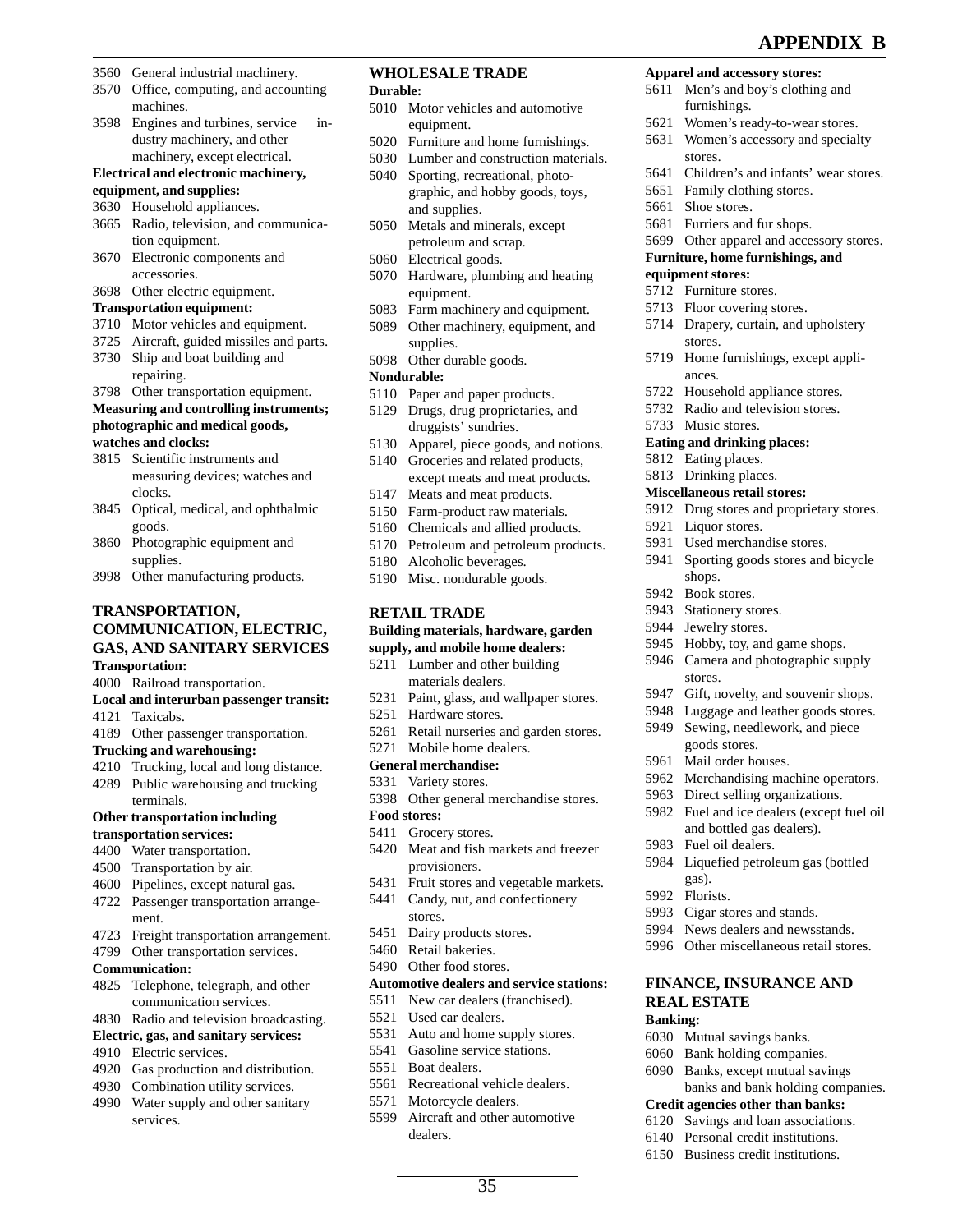## **APPENDIX B**

### 6199 Other credit agencies. **Security, commodity brokers, dealers,**

### **exchanges, and services:**

- 6212 Security underwriting syndicates.
- 6218 Security brokers and dealers,
- except underwriting syndicates. 6299 Commodity contracts brokers and dealers; security and commodity
- exchanges; and allied services. **Insurance:**

### 6355 Life insurance.

- 6356 Mutual insurance, except life or marine and certain fire or flood insurance companies.
- 6359 Other insurance companies.
- 6411 Insurance agents, brokers, and services.

### **Real Estate:**

- 6511 Real estate operators (except developers) and lessors of buildings.
- 6516 Lessors of mining, oil and similar property.
- 6518 Lessors of railroad property and other real property.
- 6531 Real estate agents, brokers and managers.
- 6541 Title abstract offices.
- 6552 Subdividers and developers, except cemeteries.
- 6553 Cemetery subdividers and developers.
- 6599 Other real estate.
- 6611 Combined real estate, insurance, loans and law offices.

### **Holding and other investment**

### **companies:**

- 6742 Regulated investment companies.
- 6743 Real estate investment companies.
- 6744 Small business investment companies.
- 6749 Holding and other investment companies, except bank holding companies.

### **SERVICES**

### **Hotels and other lodging places:**

- 7012 Hotels.
- 7013 Motels, motor motels, and tourist courts.
- 7021 Rooming and boarding houses.
- 7032 Sporting and recreational camps.
- 7033 Trailer parks and camp sites.
- 7041 Organizational hotels and lodging houses on a membership basis.

### **Personal services:**

- 7215 Coin-operated laundries and dry cleaning.
- 7219 Other laundry, cleaning, and garment services.
- 7221 Photographic studios, portrait.
- 7231 Beauty shops.
- 7241 Barber shops.
- 7251 Shoe repair and hat cleaning shops.
- 7261 Funeral services and crematories.
- 7299 Miscellaneous personal services.

### **Business services:** 7310 Advertising.

- 7340 Services to buildings.
- 7370 Computer and data processing services.
- 7392 Management, consulting, and public relations services.
- 7394 Equipment rental and leasing.
- 7398 Other business services.

### **Automotive repair and services:**

- 7510 Automotive rentals and leasing, without drivers.
- 7520 Automobile parking.
- 7531 Automobile top and body repair shops.
- 7538 General automobile repair shops.
- 7539 Other automotive repair shops.
- 7540 Automotive services, except repair.

### **Miscellaneous repair services:**

- 7622 Radio and TV repair shops.
- 7628 Electrical repair shops, except radio and TV.
- 7641 Reupholstery and furniture repair.
- 7680 Other miscellaneous repair shops.

### **Motion pictures:**

- 7812 Motion picture production, distribution, and services.
- 7830 Motion picture theaters.

### **Amusement and recreation services:**

- 7920 Producers, orchestras, and entertainers.
- 7932 Billiard and pool establishments.
- 7933 Bowling alleys.
- 7980 Other amusement and recreation services.

### **Medical and health services:**

- 8011 Offices of physicians.
- 8021 Offices of dentists.
- 8031 Offices of osteopathic physicians.
- 8041 Offices of chiropractors.
- 8042 Offices of optometrists.
- 8048 Registered and practical nurses.
- 8050 Nursing and personal care facilities.
- 8060 Hospitals.
- 8071 Medical laboratories.
- 8072 Dental laboratories.
- 8098 Other medical and health services.

### **Other Services:**

- 8111 Legal services.
- 8200 Educational services.
- 8911 Engineering and architectural services.
- 8932 Certified public accountants.
- 8933 Other accounting, auditing, and bookkeeping services.
- 8999 Other services, not elsewhere classified.

### **TAX-EXEMPT ORGANIZATIONS**

- 9002 Churches
- 9319 Other tax-exempt organizations.
- 9904 Government instrumentality or
- agency.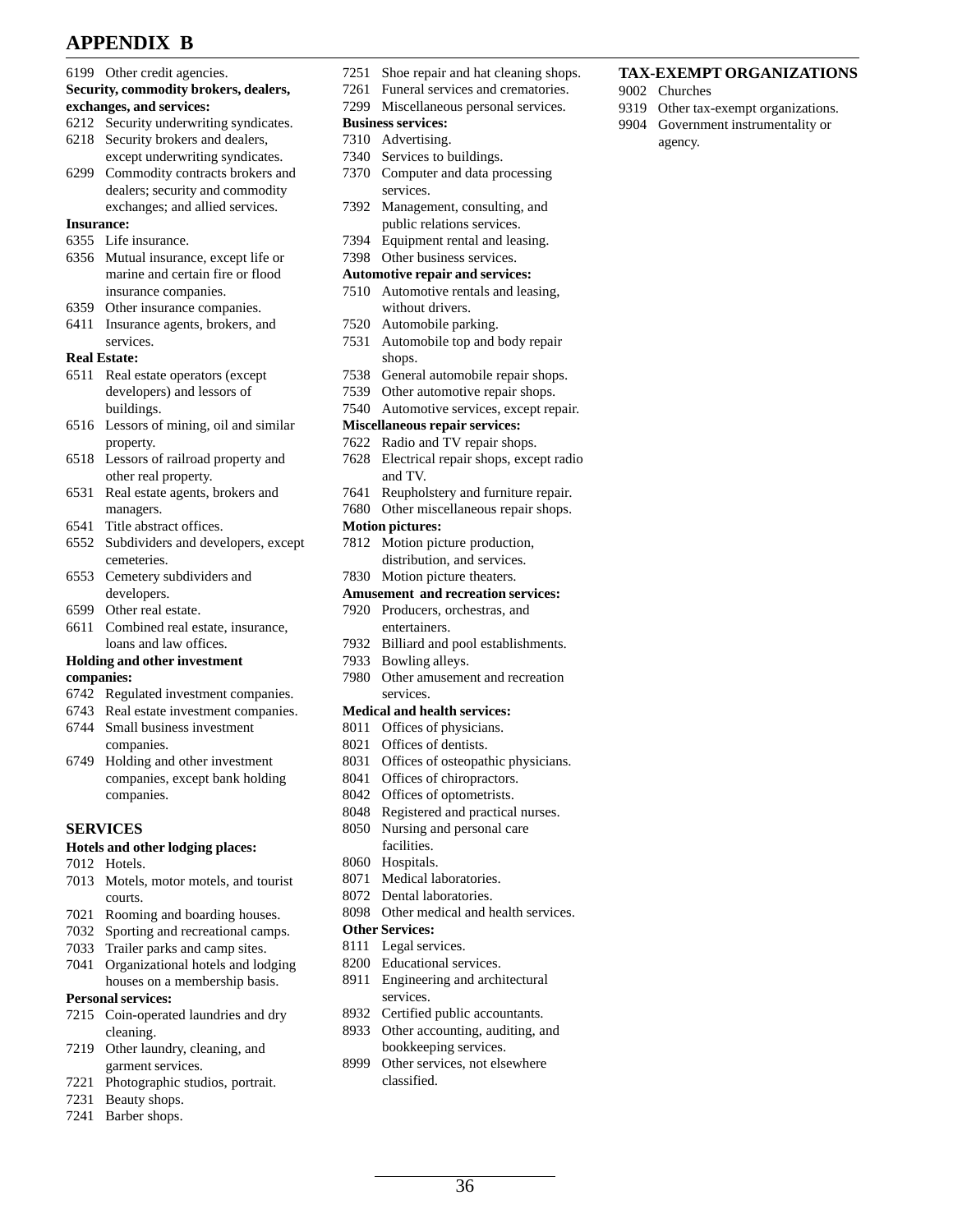# **Variable Rate Worksheet \***

## For 1997 Plan Years

## USE THIS WORKSHEET ONLY IF YOUR PLAN IS A REGULATED PUBLIC UTILITY PLAN AND THE AMOUNT ON SCHEDULE A, LINE 7 IS GREATER THAN \$53

Use the worksheet below to calculate the per-participant variable rate premium.

| (i)   |                                                                                                                                                                                                             |
|-------|-------------------------------------------------------------------------------------------------------------------------------------------------------------------------------------------------------------|
| (ii)  |                                                                                                                                                                                                             |
| (iii) |                                                                                                                                                                                                             |
| (iv)  | $(RPU ratio = the number of RPU participants divided by total participants.)$<br>(See page 2 of instructions.)<br>Enter 1 if all contributing sponsors maintaining the plan are Regulated Public Utilities. |
| (v)   |                                                                                                                                                                                                             |
|       | (vi) Per-participant variable rate premium:<br>Subtract line (v) from line (i).                                                                                                                             |

# \* KEEP THIS WORKSHEET WITH YOUR PLAN RECORDS. DO NOT SUBMIT THIS WORKSHEET TO THE PBGC.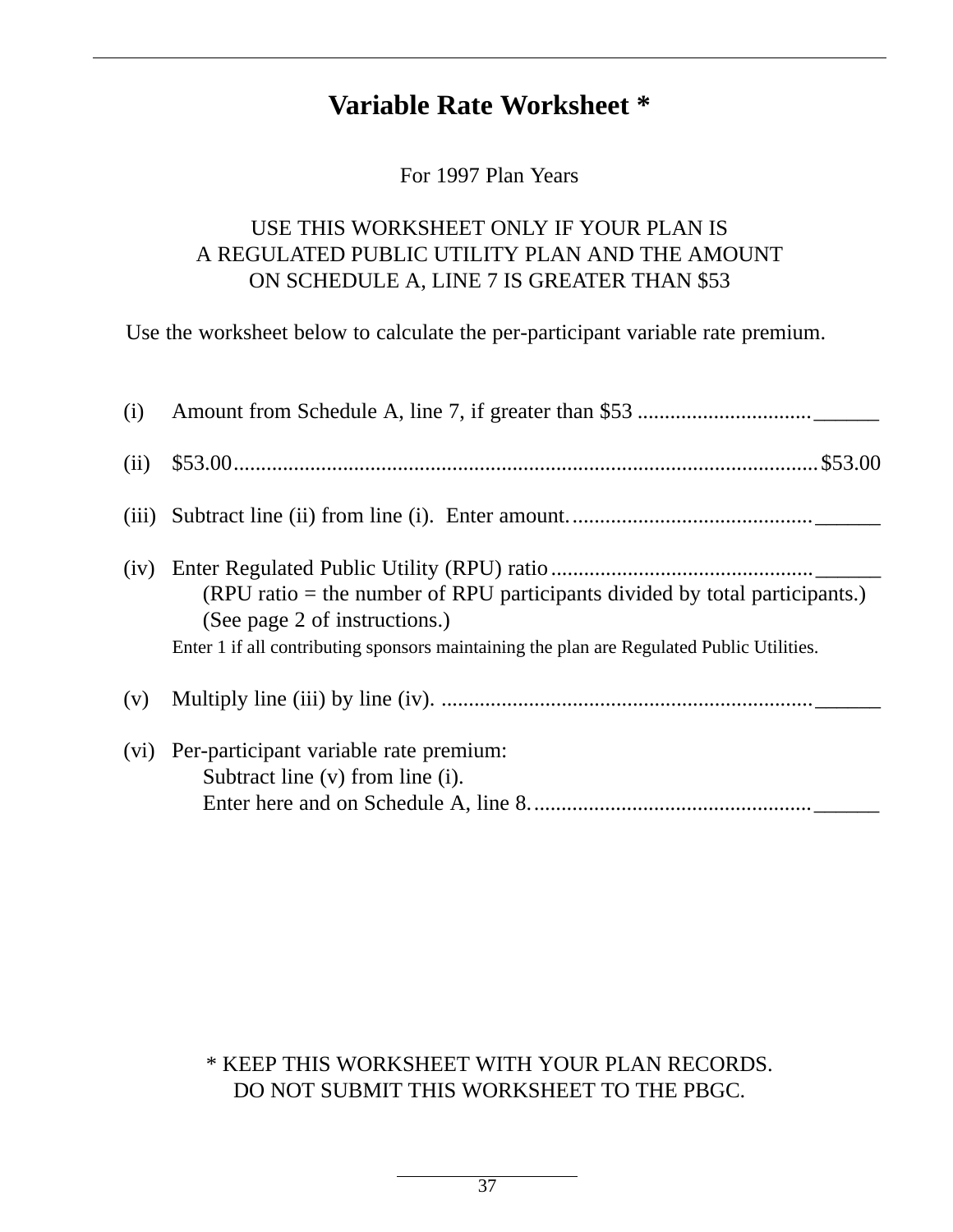## **Required Interest Rate Worksheet \***

For Use Only by Regulated Public Utility Plans

with premium payment years beginning July 1 through December 31, 1997, that use filing method 1(a) (General Rule), 1(b) (Alternative Calculation Method), or 1(d) (special method for plans terminating in distress or involuntary termination with a termination date before the 1997 plan year) on Schedule A to PBGC Form 1.

Use the worksheet below to calculate the Required Interest Rate to be used in determining the value of vested benefits for purposes of computing the variable-rate premium.

| (i)   | Enter the Required Interest Rate (expressed as a decimal fraction, NOT as a<br>percentage) for plans that have the same premium payment year as your plan                                                       |
|-------|-----------------------------------------------------------------------------------------------------------------------------------------------------------------------------------------------------------------|
| (ii)  | (RPU ratio = number or RPU participants divided by total number of participants.)<br>(See page 2 of instructions.)<br>Enter 1 if all contributing sponsors maintaining the plan are Regulated Public Utilities. |
| (iii) |                                                                                                                                                                                                                 |
| (iv)  |                                                                                                                                                                                                                 |
| (v)   | This is the Required Interest Rate for your plan.                                                                                                                                                               |

 Assume your plan has a 7/1-6/30 plan year and a RPU ratio of 0.765. Suppose the Required Interest Rate for plans with premium payment years beginning in July 1997 that are NOT Regulated Public Utility Plans is 6.00 percent. Your Required Interest Rate is 5.73 percent, computed as follows:

| <b>LINE</b> | <b>ENTRY</b>            |
|-------------|-------------------------|
| (i)         | $0.06$ (6 percent)      |
| (ii)        | 0.765                   |
| (iii)       | 0.045                   |
| (iv)        | 0.0027                  |
| (v)         | $0.0573$ (5.73 percent) |

## \* KEEP THIS WORKSHEET WITH YOUR PLAN RECORDS. DO NOT SUBMIT THIS WORKSHEET TO THE PBGC.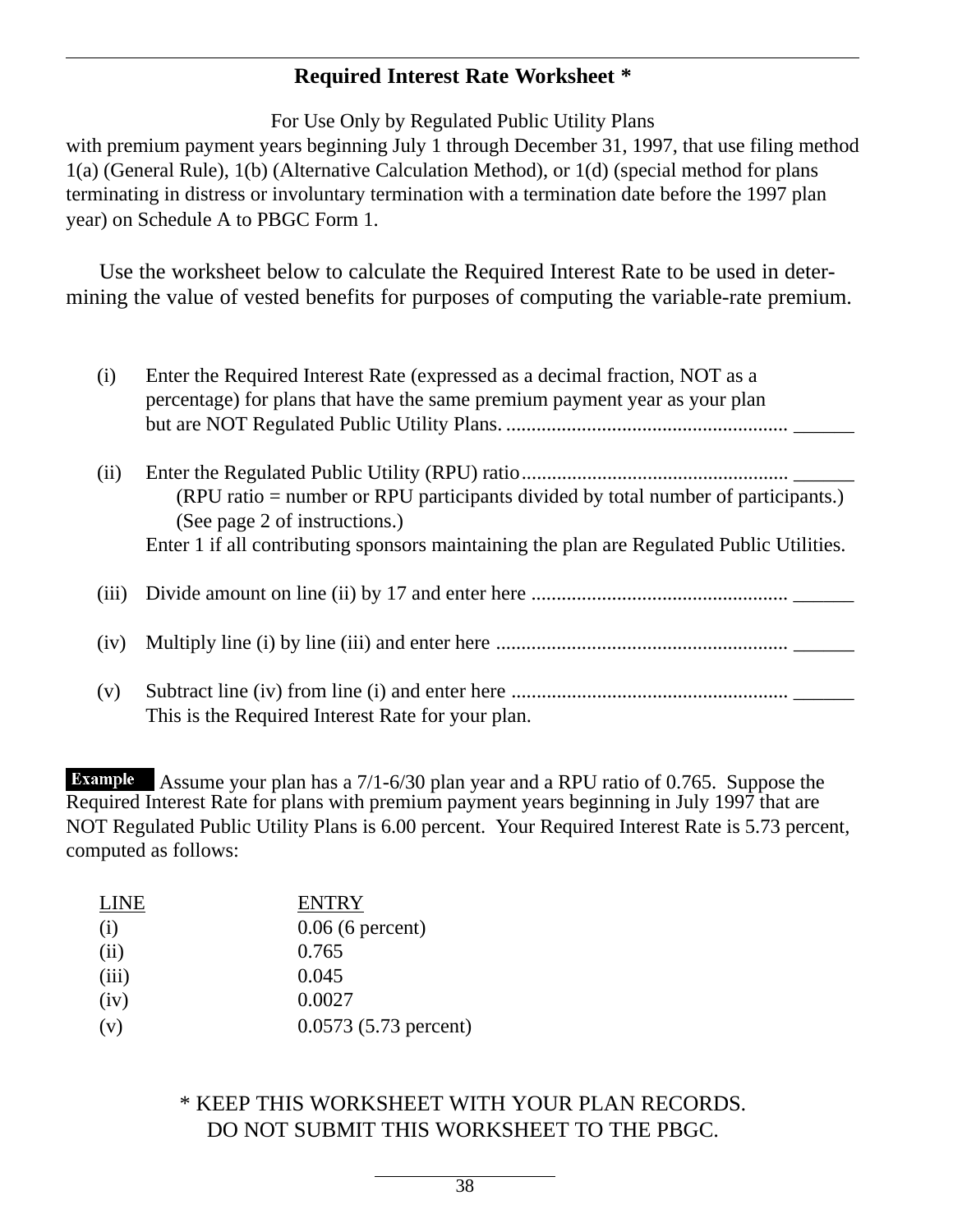Forms and instructions may be obtained through the following offices of the Pension and Welfare Benefits Administration (PWBA) of the U.S. Department of Labor:

**CALIFORNIA** San Francisco 94119-0250 P. O. Box 190250 (415) 975-4600

**DISTRICT OF COLUMBIA** Washington 20006 1730 K Street, NW Suite 556 (202) 254-7013

**FLORIDA** Miami 33169 111 NW 183rd Street Suite 504

(305) 651-6464 **GEORGIA**

Atlanta 30367 1371 Peachtree St., NE Suite 205 (404) 347-4090

**ILLINOIS** Chicago 60606 200 West Adams Suite 1600 (312) 353-0900

**KENTUCKY** Fort Wright 41011 1885 Dixie Highway Suite 210 (606) 578-4680

### **MASSACHUSETTS**

Boston 02114 7th Floor 1 Bowdoin Square (617) 424-4950

### **MICHIGAN**

Detroit 48226-3211 211 Westfort Street Suite 1310 (313) 226-7450

**MISSOURI** Kansas City 64105 1100 Main Street Suite 1200 (816) 426-5131

St. Louis 63101 815 Olive St., Rm. 338 (314) 539-2691

**NEW YORK** New York City 10019 1633 Broadway Room 226 (212) 399-5191

### **PENNSYLVANIA**

Philadelphia 19104 Gateway Building 3535 Market Street Room M300 (215) 596-1134

**TEXAS**

Dallas 75202 Federal Building-Rm 707 525 Griffin Street (214) 767-6831

### **WASHINGTON**

Seattle 98101-3212 1111 Third Avenue Room 860 (206) 553-4244

All forms and payments should be mailed to: Pension Benefit Guaranty Corporation, P.O. Box 64880, Baltimore, MD 21264-4880

### **BULK MAILING ORDER FORM**

We will mail a bulk order of forms to those pension practitioners who need many copies. We will also provide forms for filing for previous plan years. Please check one or more of the following and enter your address under "SEND TO":

 $\Box$ 1997 Estimated Premium Payment Package (25 copies of Form 1-ES and 1 set of instructions)

1997 Premium Payment Package (50 copies of Form 1 with Schedule A, and 1 set of instructions)  $\Box$ 

\_\_\_\_\_\_\_\_\_\_\_\_\_\_\_\_\_\_\_\_\_\_\_\_\_\_\_\_\_\_\_\_\_\_\_\_\_\_\_\_\_\_\_\_\_\_\_\_\_\_\_\_\_\_\_\_\_\_\_

\_\_\_\_\_\_\_\_\_\_\_\_\_\_\_\_\_\_\_\_\_\_\_\_\_\_\_\_\_\_\_\_\_\_\_\_\_\_\_\_\_\_\_\_\_\_\_\_\_\_\_\_\_\_\_\_\_\_\_

\_\_\_\_\_\_\_\_\_\_\_\_\_\_\_\_\_\_\_\_\_\_\_\_\_\_\_\_\_\_\_\_\_\_\_\_\_\_\_\_\_\_\_\_\_\_\_\_\_\_\_\_\_\_\_\_\_\_\_

 $\Box$ Estimated Premium Payment Package for filing year \_\_\_\_\_\_\_\_. Number of packages needed \_\_\_\_\_\_\_\_\_\_.

Premium Payment Package for filing year \_\_\_\_\_\_\_\_\_\_\_. Number of packages needed \_  $\Box$ 

SEND TO: \_\_\_\_\_\_\_\_\_\_\_\_\_\_\_\_\_\_\_\_\_\_\_\_\_\_\_\_\_\_\_\_\_\_\_\_\_\_\_\_\_\_\_\_\_\_\_\_\_\_\_\_\_\_\_\_\_\_\_

Once you have completed the form above, mail it to: Pension Benefit Guaranty Corporation P.O. Box 64916 Baltimore, MD 21264-4916 or Fax your request to: (703) 827-3762